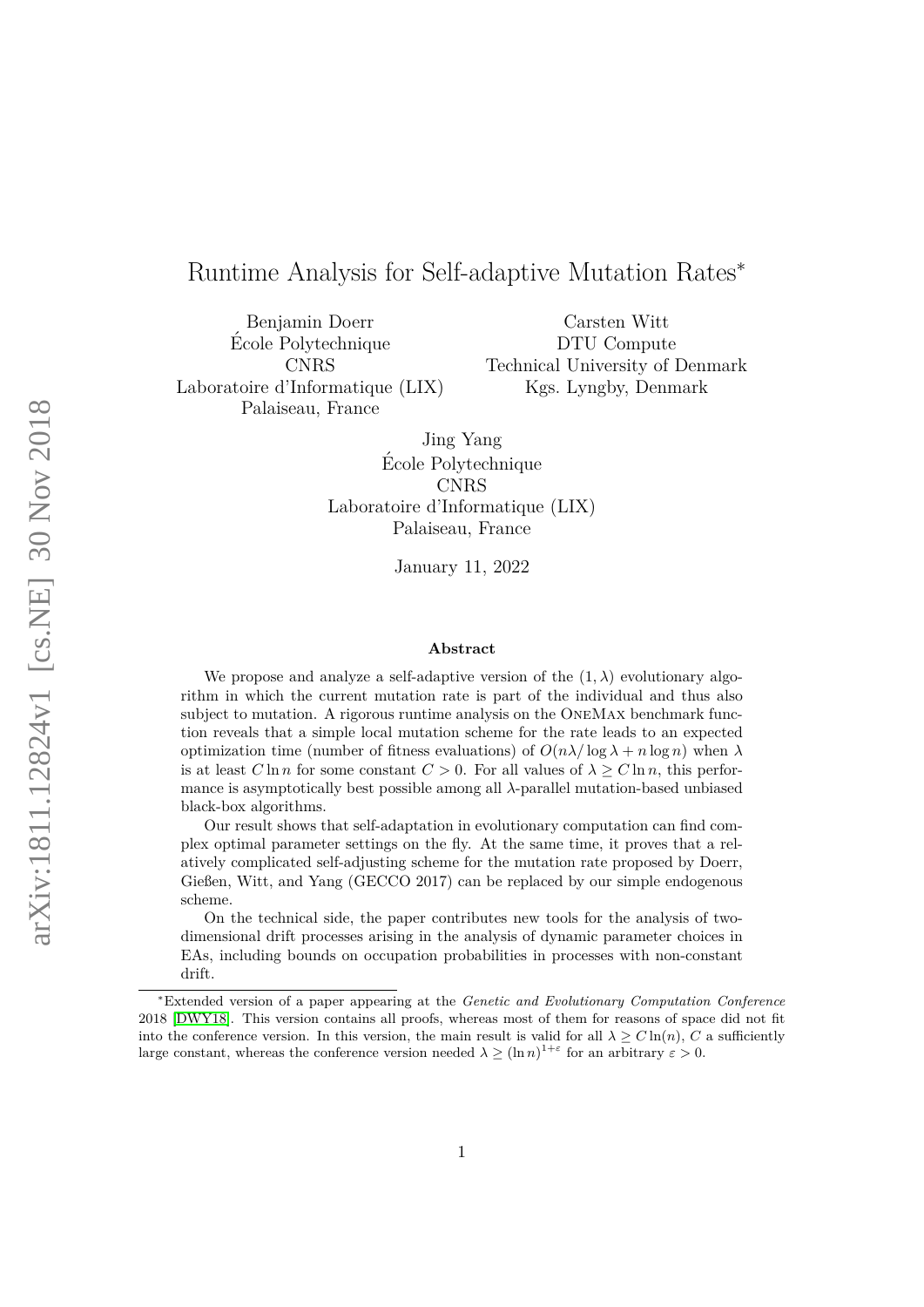# **1 Introduction**

Evolutionary algorithms are a class of heuristic algorithms that can be applied to solve optimization problems if no problem-specific algorithm is available. For example, this may be the case if the structure of the underlying problem is poorly understood or one is faced with a so-called black-box scenario, in which the quality of a solution can only be determined by calling an implementation of the objective function. This implementation may be implicitly given by, e. g., the outcome of a simulation without revealing structural relationships between search point and function value.

An approach to understand the working principles of evolutionary algorithms is to analyze the underlying stochastic process and its first hitting time of the set of optimal or approximate solutions. The runtime analysis community in evolutionary computation (see, e. g., [\[AD11,](#page-38-0) [Jan13,](#page-41-0) [NW10\]](#page-42-0) for an introduction to the subject) follows this approach by partly using methods known from the analysis of classical randomized algorithms and, more recently and increasingly often, using and adapting tools from the theory of stochastic processes to obtain bounds on the hitting time of optimal solutions for different classes of evolutionary algorithms and problems. Such bounds will typically depend on problem size, problem type, evolutionary algorithm and choice of the parameters that these heuristic algorithms come with.

One of the core difficulties when using evolutionary algorithms is in fact finding suitable values for its parameters. It is well known and supported by ample experimental and some theoretical evidence that already small changes of the parameters can have a crucial influence on the efficiency of the algorithm.

One elegant way to overcome this difficulty, and in addition the difficulty that the optimal parameter values may change during a run of the algorithm, is to let the algorithm optimize the parameters *on the fly*. Formally speaking, this is an even more complicated task, because instead of a single good parameter value now a suitable functional dependence of the parameter on the search history needs to be provided. Fortunately, a number of natural heuristics like the 1*/*5-th rule have proven to be effective in certain cases. In a sense, these are all *exogenous* parameter control mechanisms which are added to the evolutionary system.

An even more elegant way is to incorporate the parameter control mechanism into the evolutionary process, that is, to attach the parameter value to the individual, to modify it via (extended) variation operators, and to use the fitness-based selection mechanisms of the algorithm to ensure that good parameter values become dominant in the population. This *self-adaptation* of the parameter values has two main advantages: (i) It is generic, that is, the adaptation mechanism is provided by the algorithm, only the representation of the parameter in the individual and the extension of the variation operators has to be provided by the user. (ii) It allows to re-use existing algorithms and much of the existing code.

Despite these advantages, self-adaptation is not used a lot in discrete evolutionary optimization. From the theory side, some advice exists how to set up such a self-adaptive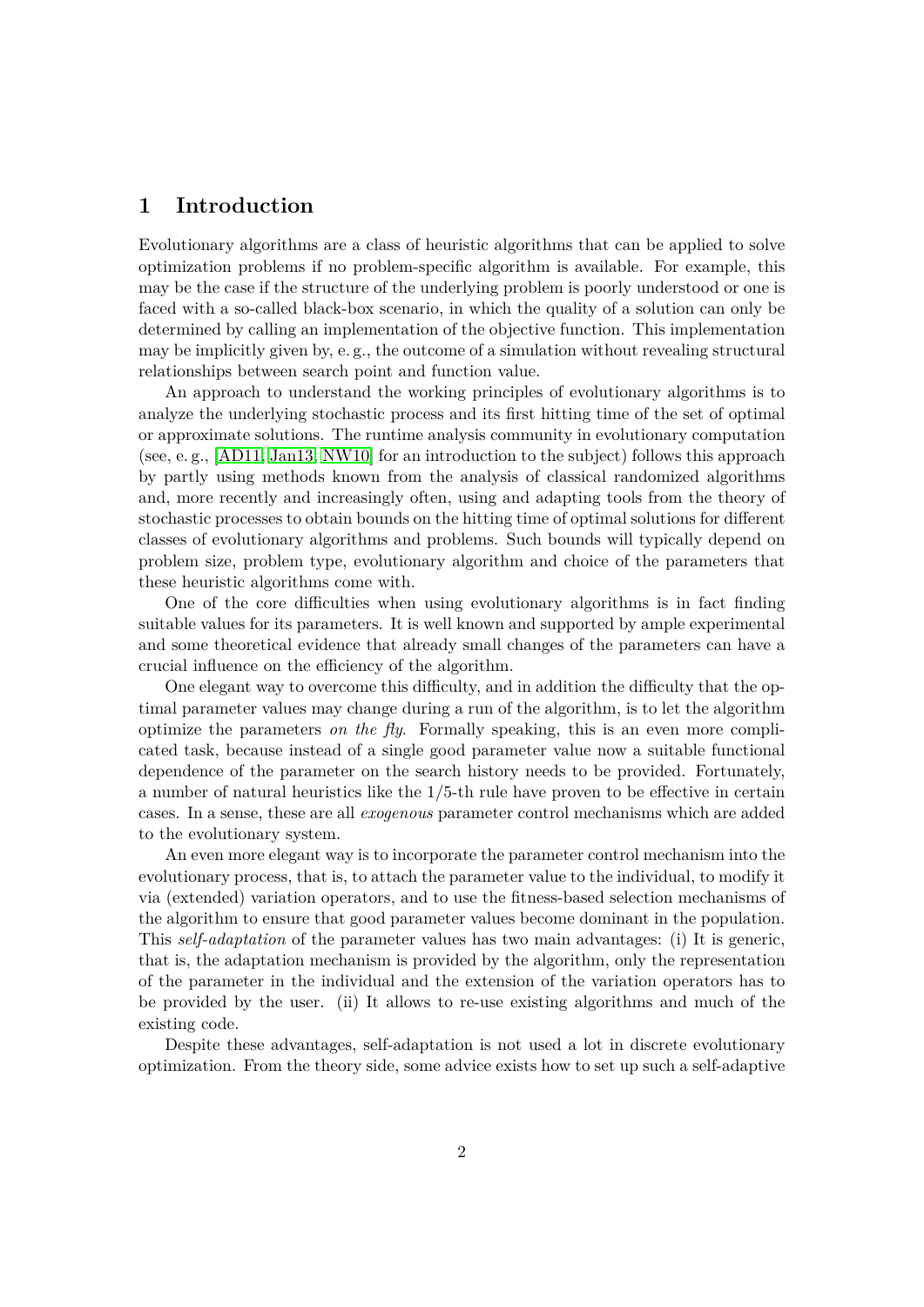system, but a real proof for its usefulness is still missing. This is the point we aim to make some progress on.

#### **1.1 Our Results**

The main result of this work is that we propose a version of the  $(1, \lambda)$  evolutionary algorithm (EA) with a natural self-adaptive choice of the mutation rate. For  $\lambda \geq C \ln n$ , *C* a sufficiently large constant, we prove that it optimizes the classic OneMax benchmark problem in a runtime that is asymptotically optimal among all  $\lambda$ -parallel black-box optimization algorithms and that is better than the known runtimes of the  $(1,\lambda)$  EA and the  $(1+\lambda)$  EA for all static choices of the mutation rate. Compared to the (also asymptotically optimal)  $(1+\lambda)$  EA with fitness-dependent mutation rate of Badkobeh, Lehre, and Sudholt [\[BLS14\]](#page-39-0) and the  $(1+\lambda)$  EA with self-adjusting (exogenous) mutation rate of Doerr, Gießen, Witt, and Yang [\[DGWY17\]](#page-40-1) the good news of our result is that this optimal runtime could be obtained in a generic manner. Note that both the fitnessdependent mutation rate of [\[BLS14\]](#page-39-0) and the self-adjusting rate of [\[DGWY17\]](#page-40-1) with its mix of random and greedy rate adjustments would have been hard to find without a deeper understanding of the mathematics of these algorithms.

Not surprisingly, the proof of our main result has some similarity to the analysis of the self-adjusting  $(1+\lambda)$  EA of [\[DGWY17\]](#page-40-1). In particular, we also estimate the expected progress in one iteration and use variable drift analysis. Also, we need a careful probabilistic analysis of the progress obtained from different mutation rates to estimate which rate is encoded in the new parent individual (unfortunately, we cannot reuse the analysis of [\[DGWY17\]](#page-40-1) since it is not always strong enough for our purposes). The reason, and this is also the main technical challenge in this work, is that the  $(1,\lambda)$  EA can lose fitness in one iteration. This happens almost surely when the mutation rate is too high. For this reason, we need to argue more carefully that such events do not happen regularly. To do so, among several new arguments, we also need a stronger version of the occupation probability result [\[KLW15,](#page-41-1) Theorem 7] since (i) we need sharper probability estimates for the case that movements away from the target are highly unlikely and (ii) for our process, the changes per time step cannot be bounded by a small constant. We expect our new results (Lemma [6](#page-10-0) and [7\)](#page-12-0) to find other applications in the theory of evolutionary algorithms in the future. Note that for the  $(1+\lambda)$  EA, an excursion into unfavorable rate regions is less a problem as long as one can show that the mutation rate returns into the good region after a reasonable time. The fact that the  $(1,\lambda)$  EA can lose fitness also makes it more difficult to cut the analysis into regimes defined by fitness levels since it is now possible that the EA returns into a previous regime.

In this work, we also gained two insights which might be useful in the design of future self-adaptive algorithms.

*Need for non-elitism:* Given the previous works, it would be natural to try a selfadaptive version of the  $(1+\lambda)$  EA. However, this is risky. While the self-adjusting EA of [\[DGWY17\]](#page-40-1) copes well with the situation that the current mutation rate is far from the ideal one and then provably quickly changes the rate to an efficient setting, a selfadaptive algorithm cannot do so. Since the mutation rate is encoded in the individual, a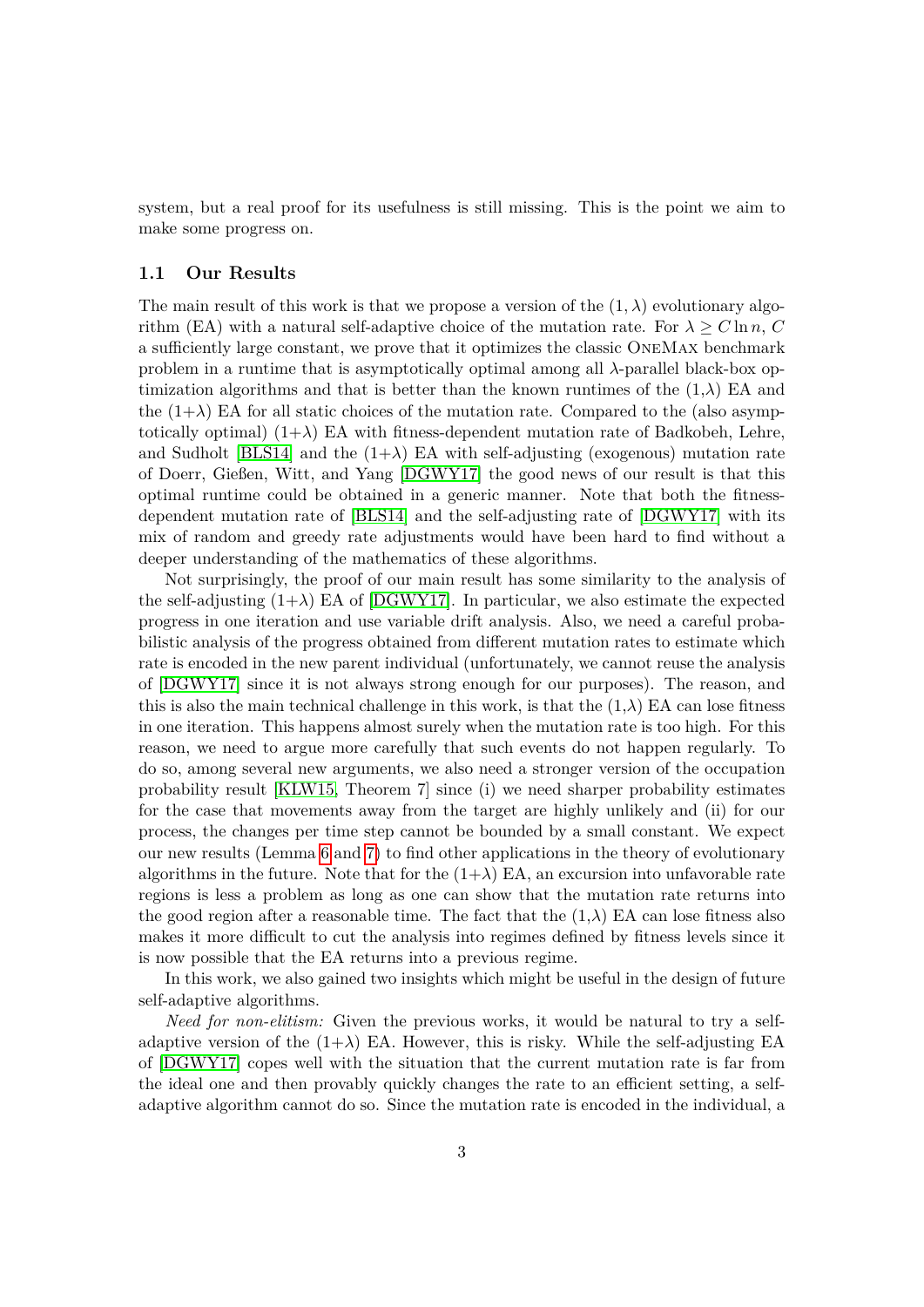change of the rate can only occur if an offspring is accepted. For an elitist algorithm like the  $(1+\lambda)$  EA, this is only possible when an offspring is generated that is good enough to compete with the parent(s). Consequently, if the parent individual in a self-adaptive  $(1+\lambda)$  EA has a high fitness, but a detrimental (that is, large) mutation rate, then the algorithm is stuck with this individual for a long time. Already for the simple OneMax function, such a situation can lead to an exponential runtime.

Needless to say, when using a comma strategy we have to choose  $\lambda$  sufficiently large to avoid losing the current-best solution too quickly. This phenomenon has been observed earlier, e.g., in [\[RS14\]](#page-42-1) it is shown that  $\lambda \geq (1 - o(1)) \log_{(e-1)/e}(n)$  is necessary for the  $(1,\lambda)$  EA with mutation rate  $1/n$  to have a polynomial runtime on any function with unique optimum. We shall not specify a precise leading constant for our setting, but also require that  $\lambda > C \ln(n)$  for a sufficiently large constant *C*.

*Tie-breaking towards lower mutation rates:* To prove our result, we need that the algorithm in case of many offspring of equal fitness prefers those with the smaller mutation rate. Given that the usual recommendation for the mutation rate is small, namely  $\frac{1}{n}$ , and that it is well-known that large rates can be very detrimental, it is natural to prefer smaller rates in case of ties (where, loosely speaking, the offspring population gives no hint which rate is preferable).

This choice is similar to the classic tie-breaking rule of preferring offspring over parents in case of equal fitness. Here, again, the fitness indicates no preference, but the simple fact that one is maybe working already for quite some time with this parent suggest to rather prefer the new individual.

#### **1.2 Previous Works**

This being a theoretical paper, for reasons of space we shall mostly review the relevant theory literature, and also this with a certain brevity. For a broader account of previous works, we refer to the survey [\[KHE15\]](#page-41-2). For a detailed description of the state of the art in theory of dynamic parameter choices, we refer to the survey [\[DD18b\]](#page-39-1). We note that the use of self-adaptation in genetic algorithms was proposed in the seminal paper [Bäc92] by Bäck. Also, we completely disregard evolutionary optimization in continuous search spaces due to the very different nature of optimization there (visible, e.g., from the fact that dynamic parameter changes, including self-adaptive choices, are very common and in fact necessary to allow the algorithms to approach the optimum with arbitrary precision).

The theoretical analysis of dynamic parameter choices started slow. A first paper [\[JW06\]](#page-41-3) on this topic in 2006 demonstrated the theoretical superiority of dynamic parameter choices by giving an artificial example problem for which any static choice of the mutation rate leads to an exponential runtime, whereas a suitable time-dependent choice leads to a polynomial runtime. Four years later [\[BDN10\]](#page-38-2), it was shown that a fitness-dependent choice of the mutation rate can give a constant-factor speed-up when optimizing the LEADINGONES benchmark function (see [\[Doe18a,](#page-40-2) Section 2.3] for a simplified proof giving a more general result). The first super-constant speed-up on a classic benchmark function obtained from a fitness-dependent parameter choice was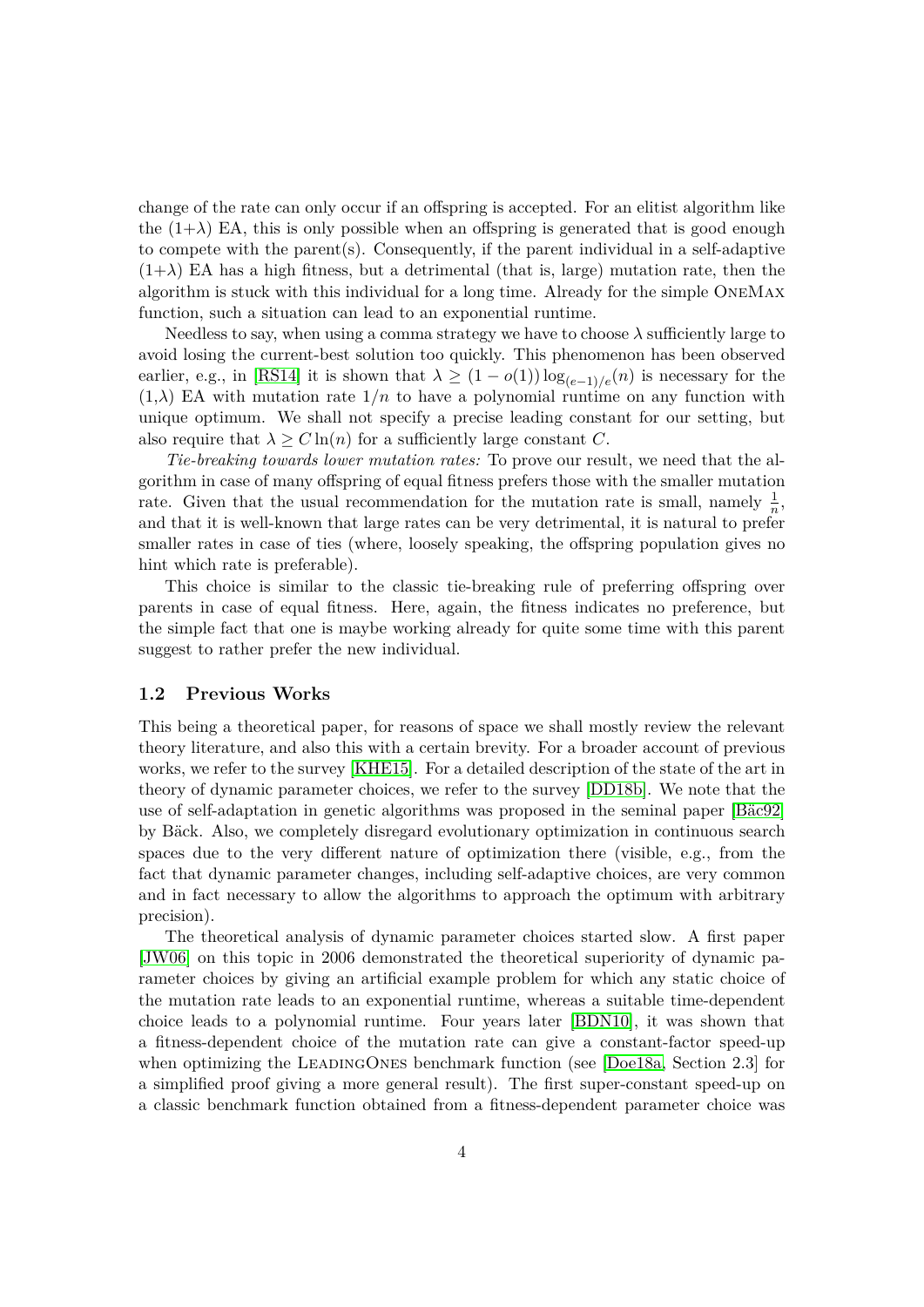shown in [\[DDE13\]](#page-39-2), soon to be followed by the paper [\[BLS14\]](#page-39-0) which is highly relevant for this work. In [\[BLS14\]](#page-39-0), the  $(1+\lambda)$  EA with fitness-dependent mutation rate was analyzed. For a slightly complicated fitness-dependent mutation rate, an optimization time of  $O(n\lambda/\log\lambda+n\log n)$  was obtained. Also, it was shown that no  $\lambda$ -parallel mutationbased unbiased black-box algorithm can have an asymptotically better optimization time.

Around that time, several successful self-adjusting ("on-the-fly") parameter choices were found and analyzed with mathematical means. In [\[LS11\]](#page-41-4), a success-based multiplicative update of the population size  $\lambda$  in the  $(1+\lambda)$  EA is proposed and it is shown that this can lead to a reduction of the parallel runtime. A multiplicative update inspired by the 1*/*5-th success rule from evolution strategies automatically finds parameter settings [\[DD15\]](#page-39-3) leading to the same performance as the fitness-dependent choice in [\[DDE13\]](#page-39-2). Similar multiplicative update rules have been used to control the mutation strength for multi-valued decision variables [\[DDK18\]](#page-39-4) and the time interval for which a selected heuristic is used in [\[DLOW18\]](#page-40-3). A learning-based approach was used in [\[DDY16a\]](#page-39-5) to automatically adjust the mutation strength and obtain the performance of the fitness-dependent choice of [\[DDY16b\]](#page-39-6). Again a different approach was proposed in [\[DGWY17\]](#page-40-1), where the mutation rate for the  $(1+\lambda)$  EA was determined on the fly by creating half the offspring with a smaller and half the offspring with a larger mutation rate than the value currently thought to be optimal. As new mutation rate, with probability  $\frac{1}{2}$  the rate which produced the best offspring was chosen, with probability  $\frac{1}{2}$  a random of the two rates was chosen. The three different exogenous approaches used in these works indicate that a generic approach towards self-adjusting parameter choices, such as self-adaptation, would ease the design of such algorithms significantly.

Surprisingly, prior to this work only a single runtime analysis paper for self-adapting parameter choices appeared. In [\[DL16b\]](#page-40-4), Dang and Lehre show several positive and negative results on the performance of a simple class of self-adapting evolutionary algorithms having the choice between several mutation rates. Among them, they show that such an algorithm having the choice between an appropriate and a destructively high mutation rate can optimize the LeadingOnes benchmark function in the usual quadratic time, whereas the analogous algorithm using a random of the two mutation rates (and hence in half the cases the right rate) fails badly and needs an exponential time. As a second remarkable result, they give an example setting where any constant mutation rate leads to an exponential runtime, whereas the self-adapting algorithm succeeds in polynomial time. As for almost all such examples, also this one is slightly artificial and needs quite some assumptions, for example, that all  $\lambda$  individuals are initialized with the 1-point local optimum. Nevertheless, this result makes clear that self-adaptation can outperform static parameter choices. In the light of this result, the main value of our results is showing that asymptotic runtime advantages from self-adaptation can also be obtained in less constructed examples (of course, at the price that the runtime gap is not exponential).

To complete the picture on previous work relevant to ours, we finally quickly describe what is known on the performance of most common mutation-based algorithms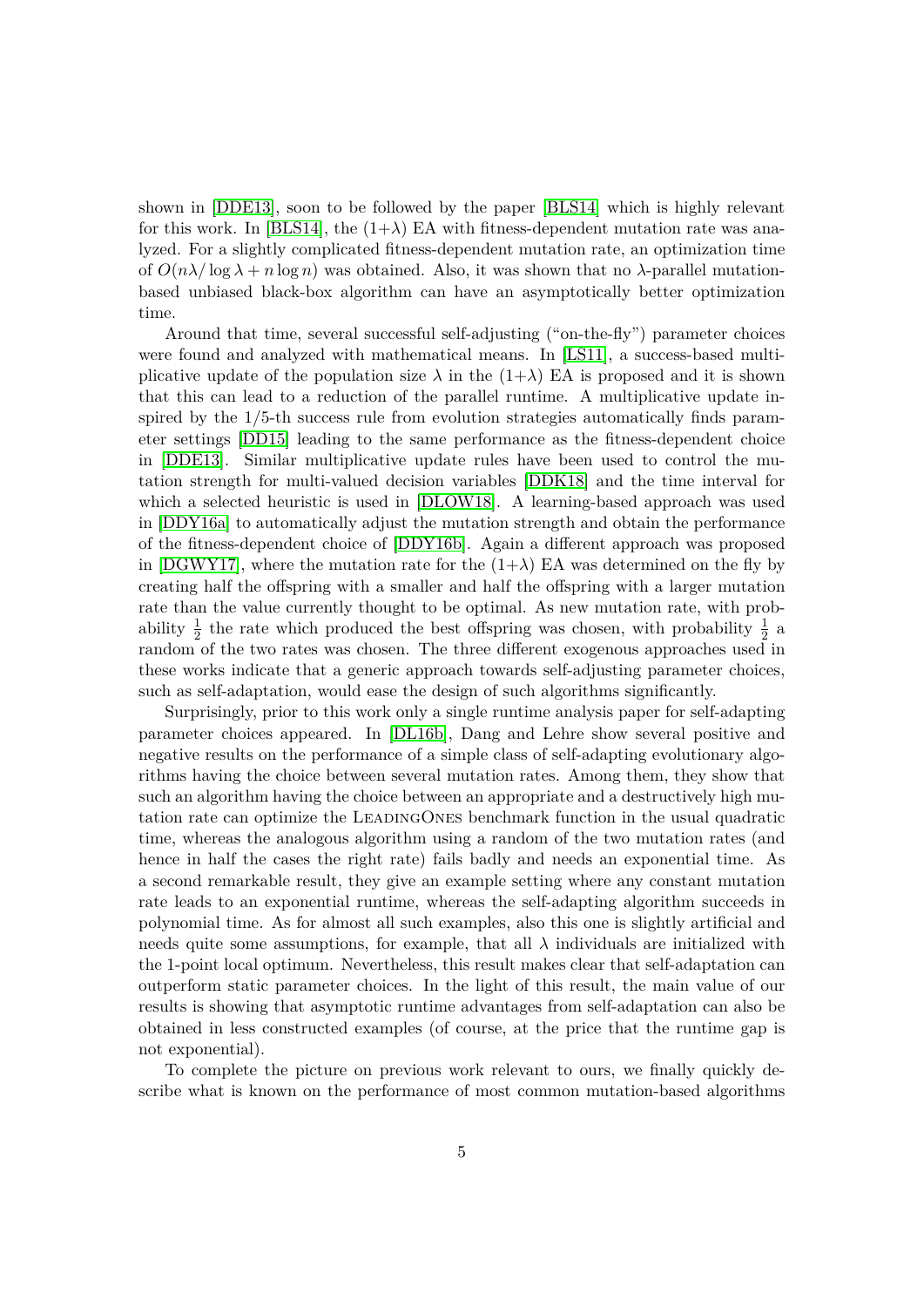for the ONEMAX benchmark function. For the simple  $(1+1)$  EA, the expected runtime of  $Θ(n \log n)$  was determined in [Müh92] (upper bound) and [\[DJW02\]](#page-40-5) (lower bound, this result was announced already 1998). For the  $(1+\lambda)$  EA with  $\lambda \leq n^{1-\varepsilon}$ ,  $\varepsilon > 0$  a constant, an expected runtime (number of fitness evaluations) of

$$
\Theta\left(\frac{n\lambda\log\log\lambda}{\log\lambda} + n\log n\right)
$$

was shown in [\[JJW05,](#page-41-6) [DK15\]](#page-40-6). For the  $(\mu+1)$  EA with polynomially bounded  $\mu$ , the expected runtime is  $\Theta(\mu n + n \log n)$ , see [\[Wit06\]](#page-42-2). Finally, the expected runtime of the  $(\mu+\lambda)$  EA was recently [\[ADFH18\]](#page-38-3) determined as

$$
\Theta\bigg(\frac{n\log n}{\lambda}+\frac{n}{\lambda/\mu}+\frac{n\log^+\log^+\lambda/\mu}{\log^+\lambda/\mu}\bigg),
$$

where  $\log^+ x := \max\{1, \log x\}$  for all  $x > 0$ .

The earliest runtime analysis of the  $(1,\lambda)$  EA with mutation rate  $1/n$  on ONEMAX is due to Jägersküpper and Storch [\[JS07\]](#page-41-7), who prove a phase transition from exponential to polynomial runtime in the regime  $\lambda = \Theta(\log n)$ , leaving a gap of at least 21 between the largest  $\lambda$  in the exponential regime and the smallest in the polynomial regime. This result was improved by Rowe and Sudholt [\[RS14\]](#page-42-1), who determined the phase transition point to be the above-mentioned function  $\log_{(e-1)/e}(n)$ , up to lower order terms. Jägersküpper and Storch [\[JS07\]](#page-41-7) also obtain a useful coupling result: if  $\lambda \geq c \ln n$  for a sufficiently large constant  $c > 0$ , the stochastic behavior of the  $(1+\lambda)$  EA and  $(1,\lambda)$  EA with high probability are identical for a certain polynomial (with degree depending on *c*) number of steps, allowing the above-mentioned results about the  $(1+\lambda)$  EA to be transferred to the  $(1,\lambda)$  EA.

#### **1.3 Techniques**

One of the technical difficulties in our analysis is that our self-adaptive  $(1,\lambda)$  EA can easily lose fitness when the rate parameter is set to an unsuitable value. For this reason, we cannot use the general approach of the analysis of the self-adjusting  $(1+\lambda)$  EA in [\[DGWY17\]](#page-40-1), which separated the analysis of the rate and the fitness by, in very simple words, first waiting until the rate is in the desired range and then waiting for a fitness improvement (of course, taking care of the fact that the rate could leave the desired range). To analyze the joint process of fitness and rate with its intricate interactions, we in particular use drift analysis with a two-dimensional distance function, that is, we map (e.g., in Lemma [22\)](#page-31-0) the joint space of fitness and rate suitably into the non-negative integers in a way that the expected value of this mapping decreases in each iteration. This allows to use well-known drift theorems.

The use of two-dimensional potential functions is not new in the analysis of evolutionary algorithms. However, so far only very few analyses exist that use this technique with dynamic parameter values and among these results, we feel that ours, in particular, Lemma [22,](#page-31-0) are relatively easy to use. Again in very simple words, the distance function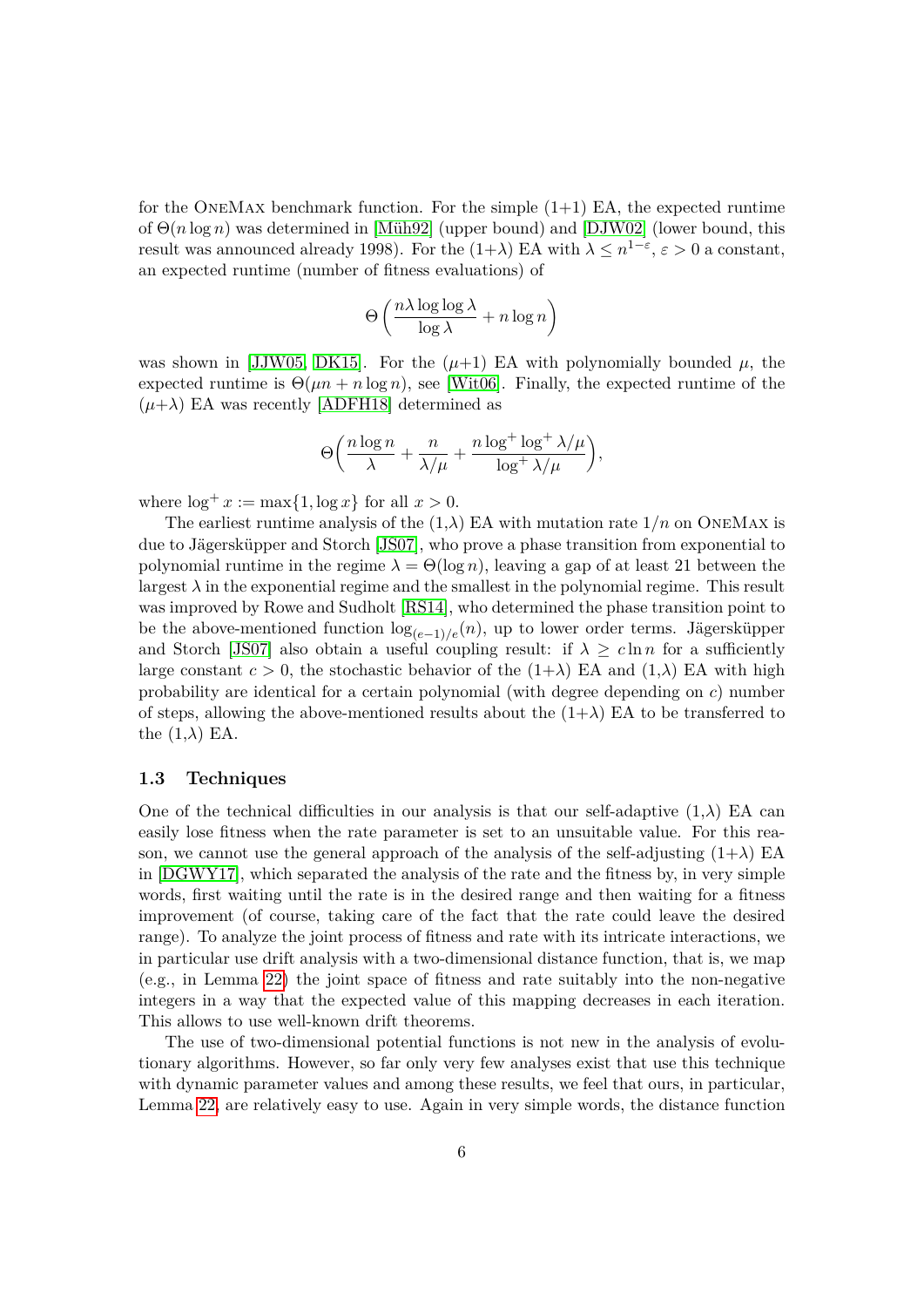*g* defined in the proof of Lemma [22](#page-31-0) is the fitness distance plus a pessimistic estimate for the fitness loss that could be caused from the current rate if this is maladjusted). We thus hope that this work eases future analyses of dynamic parameter choices by suggesting ways to measure suitably the progress in the joint space of solution quality and parameter value.

To allow the reader to compare our two-dimensional drift approach with existing works using similar arguments, we briefly review the main works that use two- or more-dimensional potential functions. Ignoring that the artificial fitness functions used in [\[DJW02,](#page-40-5) [DJW12,](#page-40-7) [DG13,](#page-40-8) [Wit13\]](#page-42-3) could also be interpreted as *n*-dimensional potential functions, the possibly first explicit use of a two-dimensional potential function in the runtime analysis of randomized search heuristics can be found in [\[Weg05,](#page-42-4) proof of Theorem 4], a work analyzing how simulated annealing and the Metropolis algorithm compute minimum spanning trees in a line of connected triangles. In such optimization processes, a solution candidate (which is a subset of the edge set of the graph) can have two undesirable properties. (i) The solution contains a *complete triangle*, so one of these three edges has to be removed on the way to the optimal solution. (ii) The solution contains two edges of a triangle, but not the two with smallest weight. This case, called *bad triangle*, is the less desirable one as here one edge of the solution has to be replaced by the missing edge and hence the status of two edges has to be changed. It turns out that a simple potential function can take care of these two issues, namely twice the number of bad triangles plus the number of complete triangles.

When analyzing non-trivial parent populations, then often it does not suffice to measure the quality of the current state via the maximum fitness in the population, but also the number of individuals having this best fitness has to be taken into account. This was first done in the analysis of the  $(\mu+1)$  EA in [\[Wit06\]](#page-42-2). Since in a run of this algorithm the population never worsens (in a strong sense), the progress could be analyzed conveniently via arguments similar to the fitness level method. Consequently, it was not necessary to define an explicit potential function. In a similar fashion, the  $(N + N)$  EA [\[CHS](#page-39-7)<sup>+</sup>09] and the  $(\mu + \lambda)$  EA [\[ADFH18\]](#page-38-3) were analyzed by regarding the maximum fitness and the number of individuals having this fitness.

In [\[LY12\]](#page-41-8), a vaguely similar approach was taken for non-elitist population-based algorithms. However, the fact that these algorithm may lose the current-best solution required a number of non-trivial modifications, most notably, (i) that the potential is based on the maximum fitness such that at least a proportion of  $\gamma$  of the individuals have at least this fitness (for a suitable constant  $0 < \gamma < 1$ ) instead of the maximum fitness among all individuals, and (ii) that the arguments resembling the fitness level method had to be replaced by a true drift argument. This approach was extended in [\[DL16a\]](#page-40-9) to give a general "level-based" runtime analysis result. A simplified version of this level theorem was recently given in [\[CDEL18\]](#page-39-8).

What comes closest to our work with respect to the use of two-dimensional potential functions is [\[DDK18\]](#page-39-4), where a self-adjusting bit-wise mutation strength for functions defined not over bit strings, but over  $\{0, \ldots, r-1\}^n$  for some  $r > 2$  is discussed. The potential function defined in (6) in [\[DDK18,](#page-39-4) Section 7] is too complicated to be described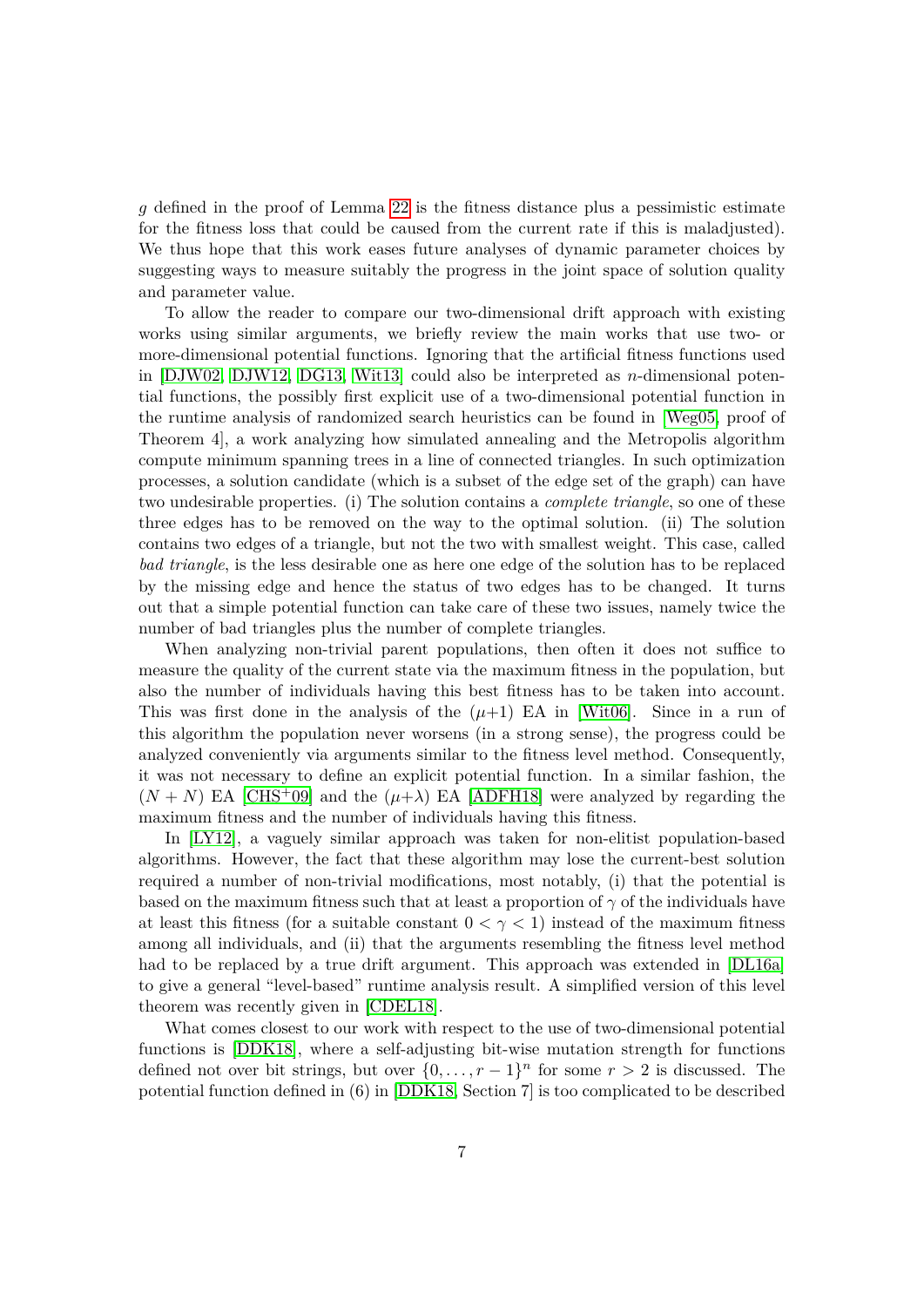here in detail, but it also follows the pattern used in this work, namely that the potential (to be minimized) is the sum of the fitness distance and a penalty for mutation strengths deviating from their currently ideal value. This potential function, however, does not admit an easy interpretation of the type "fitness distance plus expected damage from improper mutation strength" as in our work. Consequently, the proof that indeed the desired progress is obtained with respect to this potential function is a lengthy (more than 4 pages) case distinction. Apparently unaware of the conference version [\[DDK16\]](#page-39-9), a similar approach, also with a slightly complicated potential function, was developed in  $[AAG18]$  to analyze the  $(1+1)$  ES with  $1/5$  success rule.

A very general approach was recently published in [\[Row18\]](#page-42-5). When a process  $X_0, X_1, \ldots$  admits several distance functions  $d_1, \ldots, d_m$  such that, for all  $i \in [1..m]$ , the *i*-th distance satisfies  $E[d_i(X_{t+1}) | X_t] \leq A(d_1(X_t), \ldots, d_m(X_t))^{\top}$  for a given matrix *A*, then under some natural conditions the first time until all distances are zero can be bounded in terms of a suitable eigenvalue of *A*. The assumptions on the distance functions and the matrix *A* are non-trivial, but [\[Row18\]](#page-42-5) provides a broad selection of applications of this method. For our problem, we would expect that this method can be employed as well, however, this would also need an insight similar to the main insight of our approach, namely that the expected new fitness can be estimated in a linear fashion from the current fitness and the distance of the current rate from the ideal value.

#### **1.4 Organization of This Work**

This paper is structured as follows. In Section [2,](#page-7-0) we define the self-adaptive  $(1,\lambda)$  EA proposed in this work. In Section [3](#page-9-0) we provide the technical tools needed on our analysis, among them two new results on occupation probabilities. Section [4](#page-12-1) presents the main theorem. Its proof considers two main regions of different fitness, which are dealt with in separate subsections. We finish with some conclusions.

# <span id="page-7-0"></span>**2 The (1,***λ***) EA With Self-Adapting Mutation Rate**

We now define precisely the  $(1,\lambda)$  EA with self-adaptive mutation rate proposed in this work. This algorithm, formulated for the *minimization* of pseudo-boolean functions  $f: \{0,1\}^n \to \mathbb{R}$  is stated in pseudocode in Algorithm [1.](#page-8-0)

To encode the mutation rate into the individual, we extend the individual representation by adding the rate parameter. Hence the extended individuals are pairs  $(x, r)$ consisting of a search point  $x \in \{0,1\}^n$  and the rate parameter *r*, which shall indicate that  $r/n$  is the mutation rate this individual was created with.

The extended mutation operator first changes the rate to either  $r/F$  or  $Fr$  with equal probability  $(F > 1)$ . It then performs standard bit mutation with the new rate.

In the selection step, we choose from the offspring population an individual with best fitness. If there are several such individuals, we prefer individuals having the smaller rate  $r/F$ , breaking still existing ties randomly. In this winning individual, we replace the rate by *F* if it was smaller than *F* to ensure that in the next iterations, the lower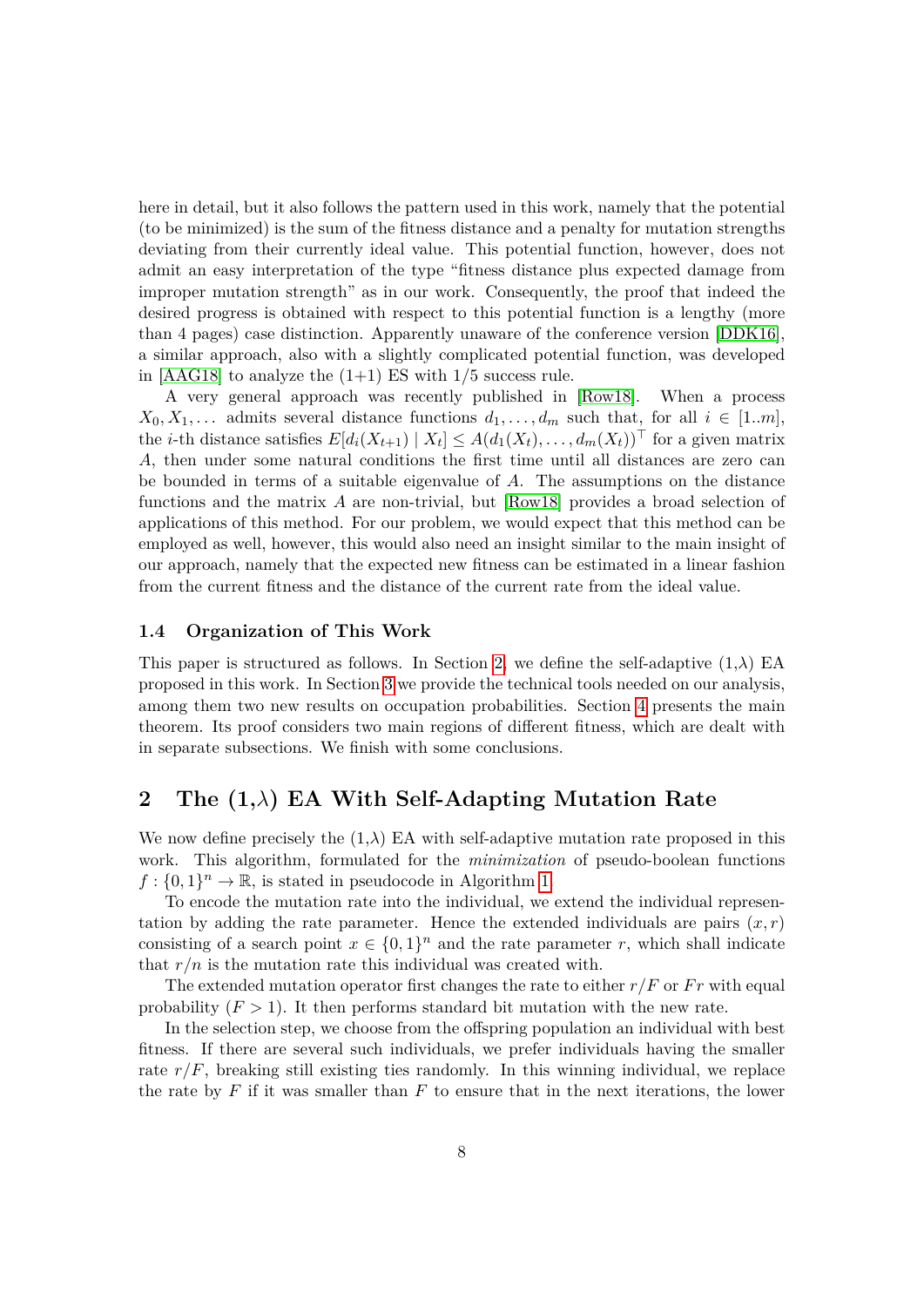of the two rates is at least 1. We replace the rate by  $r_{\text{max}} = F^{\lfloor \log_F (n/(2F)) \rfloor}$ , that is, the largest power of *F* not exceeding  $n/(2F)$ , if it was larger than this number. This ensures that in the next iteration, the larger of the two rates is not larger than *n/*2 and that the rate remains a power of *F* despite the cap.

We formulate the algorithm to start with any initial mutation rate  $r^{\text{init}}$  such that  $F \leq r^{\text{init}} \leq n/(2F)$  and  $r^{\text{init}}$  is a power of *F*. For the result we shall show in this work, the initial rate is not important, but without this prior knowledge we would strongly recommend to start with the smallest possible rate  $r^{\text{init}} = F$ . Due to the multiplicative rate adaptation, the rate can quickly grow if this is profitable. On the other hand, a too large initial rate might lead to an erratic initial behavior of the algorithm.

For the adaptation parameter, we shall use  $F = 32$  in our runtime analysis. Having such a large adaptation parameter eases the already technical analysis, because now the two competing rates  $r/F$  and  $Fr$  are different enough to lead to a significantly different performance. For a practical application, we suspect that a smaller value of *F* is preferable as it leads to a more stable optimization process. The choice of the offspring population size depends mostly on the degree of parallelism one wants to obtain. Clearly, *λ* should be at least logarithmic in *n* to prevent a too quick loss of the current-best solution. For our theoretical analysis, we require  $\lambda \geq C \ln n$  for a sufficiently large constant *C*.

<span id="page-8-0"></span>**Algorithm 1** The  $(1,\lambda)$  EA with self-adapting mutation rate, adaptation parameter  $F > 1$ , and initial mutation rate  $r^{\text{init}}/n$  such that  $r^{\text{init}} \in [F, n/(2F)]$  and  $r^{\text{init}} = F^i$  for some  $i \in \mathbb{N}$ .

| Select $x_0$ uniformly at random from $\{0,1\}^n$ .                                                                   |
|-----------------------------------------------------------------------------------------------------------------------|
| Set $r_0 \leftarrow r^{\text{init}}$ .                                                                                |
| for $t \leftarrow 1, 2, \ldots$ do                                                                                    |
| for $i \leftarrow 1, \ldots, \lambda$ do                                                                              |
| Choose $r_{t,i} \in \{r_{t-1}/F, Fr_{t-1}\}\$ uniformly at random.                                                    |
| Create $x_{t,i}$ by flipping each bit in x independently with probability $r_{t,i}/n$ .                               |
| Choose $i \in [1\lambda]$ such that $f(x_{t,i}) = \min_{j \in [1\lambda]} f(x_{t,j})$ ; in case of a tie, prefer an i |
| with $r_{t,i} = r_{t-1}/F$ ; break remaining ties randomly.                                                           |
| $(x_t, r_t) \leftarrow (x_{t,i}, r_{t,i}).$                                                                           |
| Replace $r_t$ with $\min\{\max\{F, r_t\}, F^{\lfloor \log_F(n/(2F)) \rfloor}\}.$                                      |
|                                                                                                                       |

The main result of this work is a mathematical runtime analysis of the performance of the algorithm proposed above on the classic benchmark function ONEMAX :  $\{0,1\}^n \rightarrow$ R defined by  $\text{ONEMAX}(x) = \sum_{i=1}^{n} x_i$  for all  $x = (x_1, \ldots, x_n) \in \{0, 1\}^n$ . Since such runtime analyses are by now a well-established way of understanding the performance of evolutionary algorithms, we only briefly give the most important details and refer the reader to the textbook [\[Jan13\]](#page-41-0).

The aim of runtime analysis is predicting how long an evolutionary algorithm takes to find the optimum or a solution of sufficient quality. As implementation-independent performance measure usually the number of fitness evaluations performed in a run of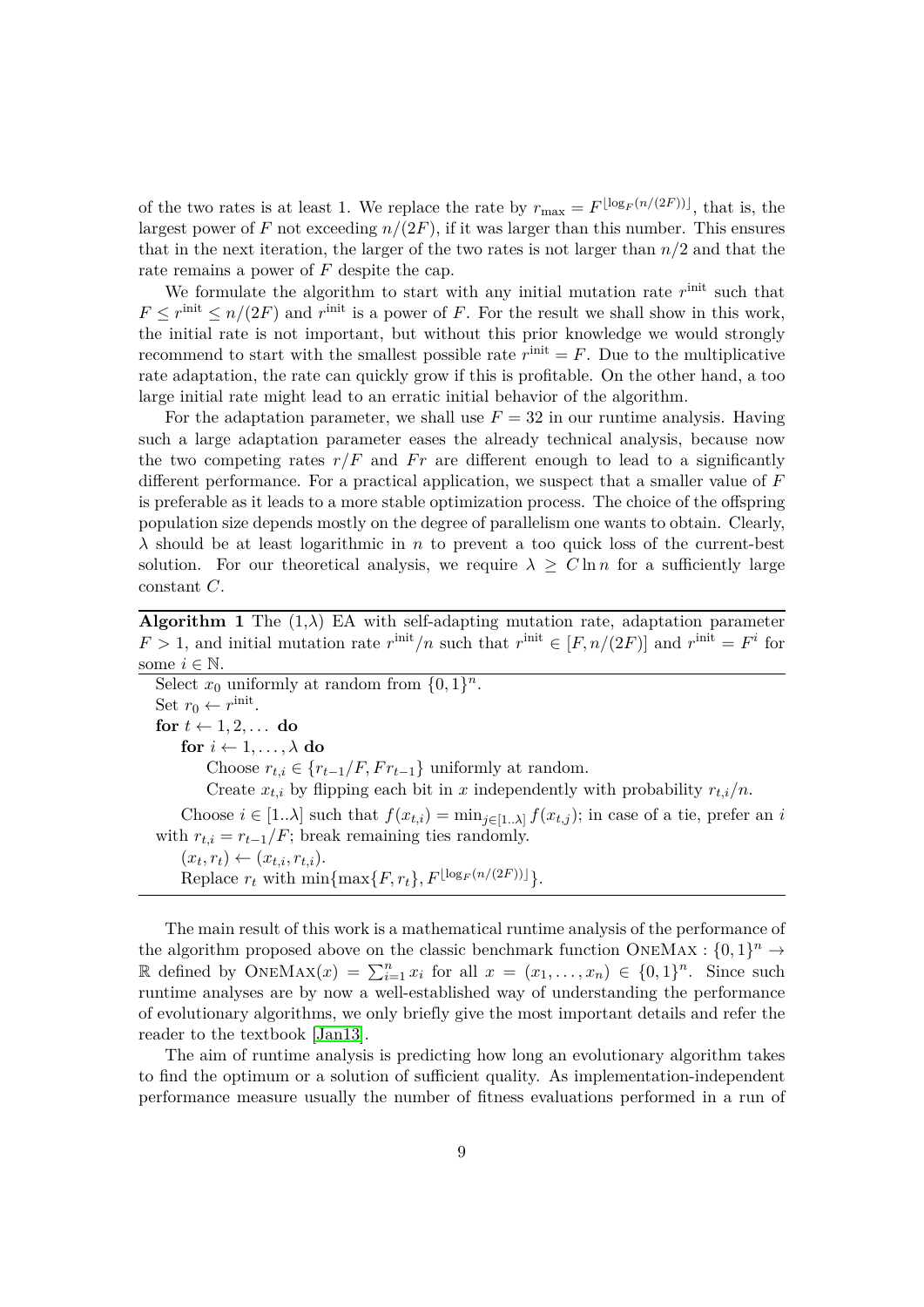the algorithm is taken. More precisely, the *optimization time* of an algorithm on some problem is the number of fitness evaluations performed until for the first time an optimal solution is evaluated. Obviously, for a  $(1,\lambda)$  EA, the optimization time is essentially  $\lambda$ times the number of iterations performed until an optimum is generated.

As in classic algorithms analysis, our main goal is an asymptotic understanding of how the optimization time depends on the problems size *n*. Hence all asymptotic notation in the paper will be with respect to *n* tending to infinity.

# <span id="page-9-0"></span>**3 Technical Tools**

In this section, we listed several tools which are used in our work. Most of them are standard tools in the runtime analysis of evolutionary algorithms, however, we also prove two new results on occupation probabilities at the end of this section.

#### **3.1 Elementary Estimates**

We shall frequently use the following estimates.

**Lemma 1.** *(a) For all*  $x \in \mathbb{R}$ ,  $1 + x \le e^x$ .

- <span id="page-9-1"></span>*(b) For all*  $x \in [0, \frac{2}{3}]$  $\frac{2}{3}$ ,  $e^{-x-x^2} \le 1-x$ *. Moreover, for all*  $x \in [0, \frac{1}{2}]$  $\frac{1}{2}$ ,  $e^{-3x/2} \leq 1 - x$ .
- <span id="page-9-3"></span>*(c) Weierstrass product inequality: For all*  $p_1, \ldots, p_n \in [0, 1]$ *,*

$$
1 - \sum_{i=1}^{n} p_i \le \prod_{i=1}^{n} (1 - p_i).
$$

All these estimates can be proven via elementary means. We note that the second estimate was proven in [\[DGWY17,](#page-40-1) Lemma 8(c) of the arxiv version]. The third is usually proven via induction, a possibly more elegant proof via the union bound was given in [\[Doe18c\]](#page-40-10).

#### **3.2 Probabilistic Tools**

In our analysis, we use several standard probabilistic tools including Chernoff bounds. All these can be found in many textbook or the book chapter [\[Doe18c\]](#page-40-10). We mention the following variance-based Chernoff bound due to Bernstein [\[Ber24\]](#page-39-10), which is less common in this field (but can be found as well in [\[Doe18c\]](#page-40-10)).

<span id="page-9-2"></span>**Theorem 2.** Let  $X_1, \ldots, X_n$  be independent random variables. Let b be such that  $E(X_i) - b \leq X_i \leq E(X_i) + b$  *for all*  $i = 1, ..., n$ *. Let*  $X = \sum_{i=1}^n X_i$ *. Let*  $\sigma^2 = \sum_{i=1}^n \text{Var}(X_i) = \text{Var}(X)$ *. Then for all*  $\lambda \geq 0$ *,* 

$$
\Pr(X \ge E(X) + \lambda) \le \exp\left(-\frac{\lambda^2}{2(\sigma^2 + \frac{1}{3}b\lambda)}\right),
$$
  

$$
\Pr(X \le E(X) - \lambda) \le \exp\left(-\frac{\lambda^2}{2(\sigma^2 + \frac{1}{3}b\lambda)}\right).
$$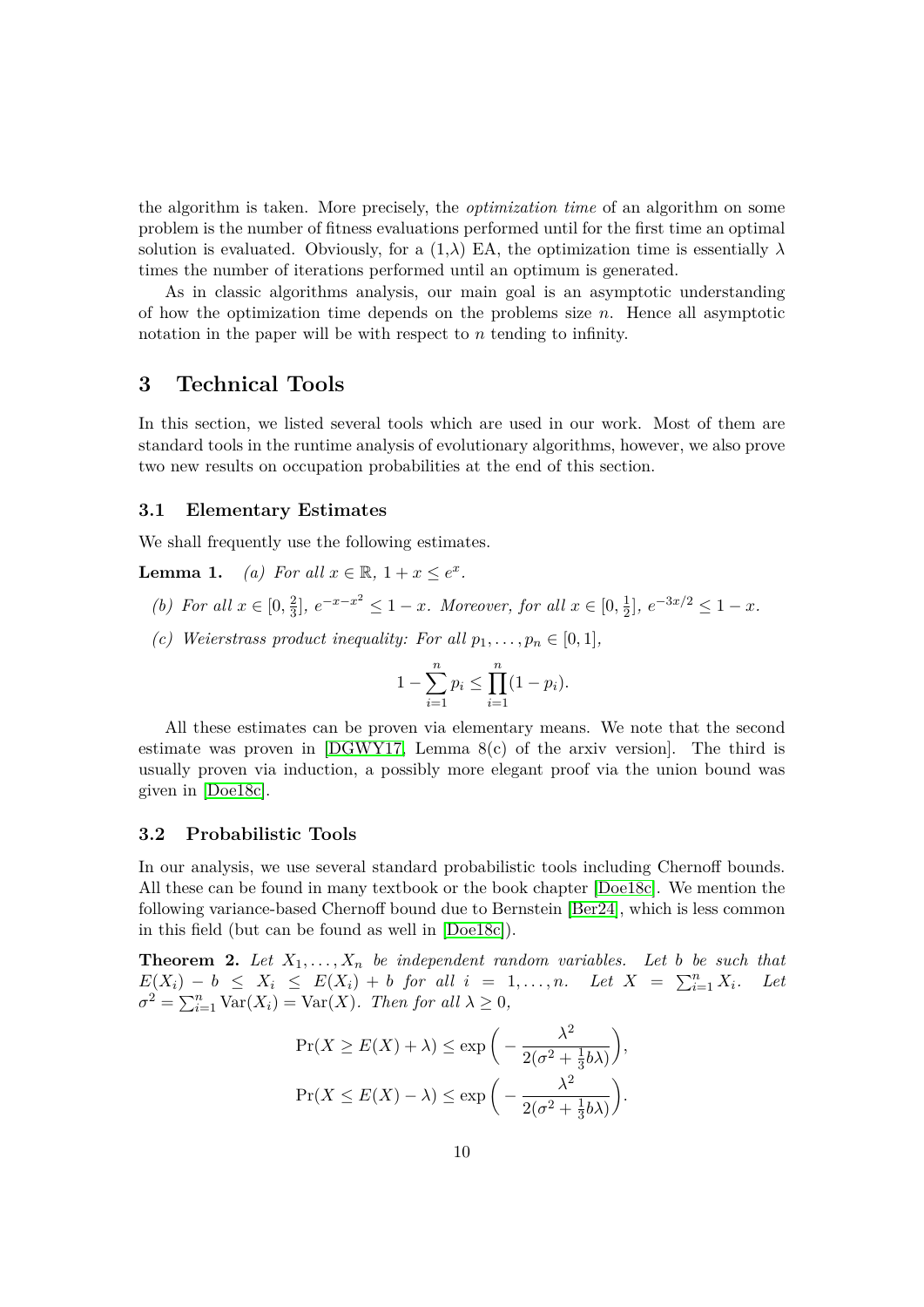We shall follow the common approach of estimating the expected progress and translating this via so-called drift theorems into an estimate for the expected optimization time. We use the variable drift theorem independently found in [\[Joh10,](#page-41-9) [MRC09\]](#page-41-10) in slightly generalized form.

<span id="page-10-2"></span>**Theorem 3** (Variable Drift, Upper Bound). *Given a stochastic process, let*  $(X_t)_{t>0}$  *be a sequence of random variables obtained from mapping the random state at time t to a finite set*  $S \subseteq \{0\} \cup [x_{\min}, x_{\max}]$ , where  $x_{\min} > 0$ . Let T be the random variable that *denotes the earliest point in time*  $t \geq 0$  *such that*  $X_t = 0$ *. If there exists a monotone*  $\int \text{arccos}$  *function*  $h(x)$ :  $[x_{\min}, x_{\max}] \to \mathbb{R}^+$  *such that for all*  $x \in S$  *with*  $\Pr(X_t = x) > 0$ *we have*

$$
E(X_t - X_{t+1} | X_t = x) \ge h(x)
$$

*then for all*  $x' \in S$  *with*  $\Pr(X_0 = x') > 0$ 

$$
E(T \mid X_0 = x') \le \frac{x_{\min}}{h(x_{\min})} + \int_{x_{\min}}^{x'} \frac{1}{h(x)} dx.
$$

Finally, we mention an elementary fact which we shall use as well. See [\[DD18a,](#page-39-11) Lemma 1] for a proof.

<span id="page-10-3"></span>**Lemma 4.** *Let*  $X \sim Bin(n, p)$  *and*  $k \in [0..n]$ *. Then*  $E(X \mid X \ge k) \le E(X) + k$ *.* 

#### **3.3 Occupation Probabilities**

To analyze the combined process of fitness and rate in the parent individual, we need a tool that translates a local statement, that is, how the process changes from one time step to the next, into a global statement on the occupation probabilities of the process. Since in our application the local process has a strong drift to the target, Theorem 7 from [\[KLW15\]](#page-41-1) is too weak. Also, we cannot assume that the process in each step moves at most some constant distance. For that reason, we need the following stronger statement.

<span id="page-10-1"></span>**Theorem 5** (Theorem 2.3 in [\[Haj82\]](#page-41-11)). *Suppose that*  $(\mathcal{F}_k)_{k>0}$  *is an increasing family of sub-* $\sigma$ -fields of F and  $(Y_k)_{k>0}$  *is adapted to*  $(\mathcal{F}_k)$ *. If* 

$$
E\bigg(e^{\eta(Y_{k+1}-Y_k)}; Y_k > a \mid \mathcal{F}_k\bigg) \le \rho \text{ and } E\bigg(e^{\eta(Y_{k+1}-1)}; Y_k \le a \mid \mathcal{F}_k\bigg) \le D,
$$

*then*

$$
\Pr\left(Y_k \ge b \mid \mathcal{F}_0\right) \le \rho^k e^{\eta(Y_0 - b)} + \frac{1 - \rho^k}{1 - \rho} D e^{\eta(a - b)}.
$$

We apply this theorem in the following lemma that fit into the case in this paper.

<span id="page-10-0"></span>**Lemma 6.** *Consider a stochastic process*  $X_t$ ,  $t \geq 0$ , on R *such that for some*  $p \leq 1/25$ *the transition probabilities for all*  $t \geq 0$  *satisfy*  $Pr(X_{t+1} \geq X_t + a \mid X_t > 1) \leq p^{a+1}$  *for all*  $a \ge -1/2$  *as well* as  $Pr(X_{t+1} \ge a+1 \mid X_t \le 1) \le p^{a+1}$  *for all*  $a \ge 0$ *. If*  $X_0 \le 1$  *then for all*  $t \geq 1$  *and*  $k > 1$  *it holds that* 

$$
\Pr(X_t \ge 1 + k) \le 11 \, (ep)^k.
$$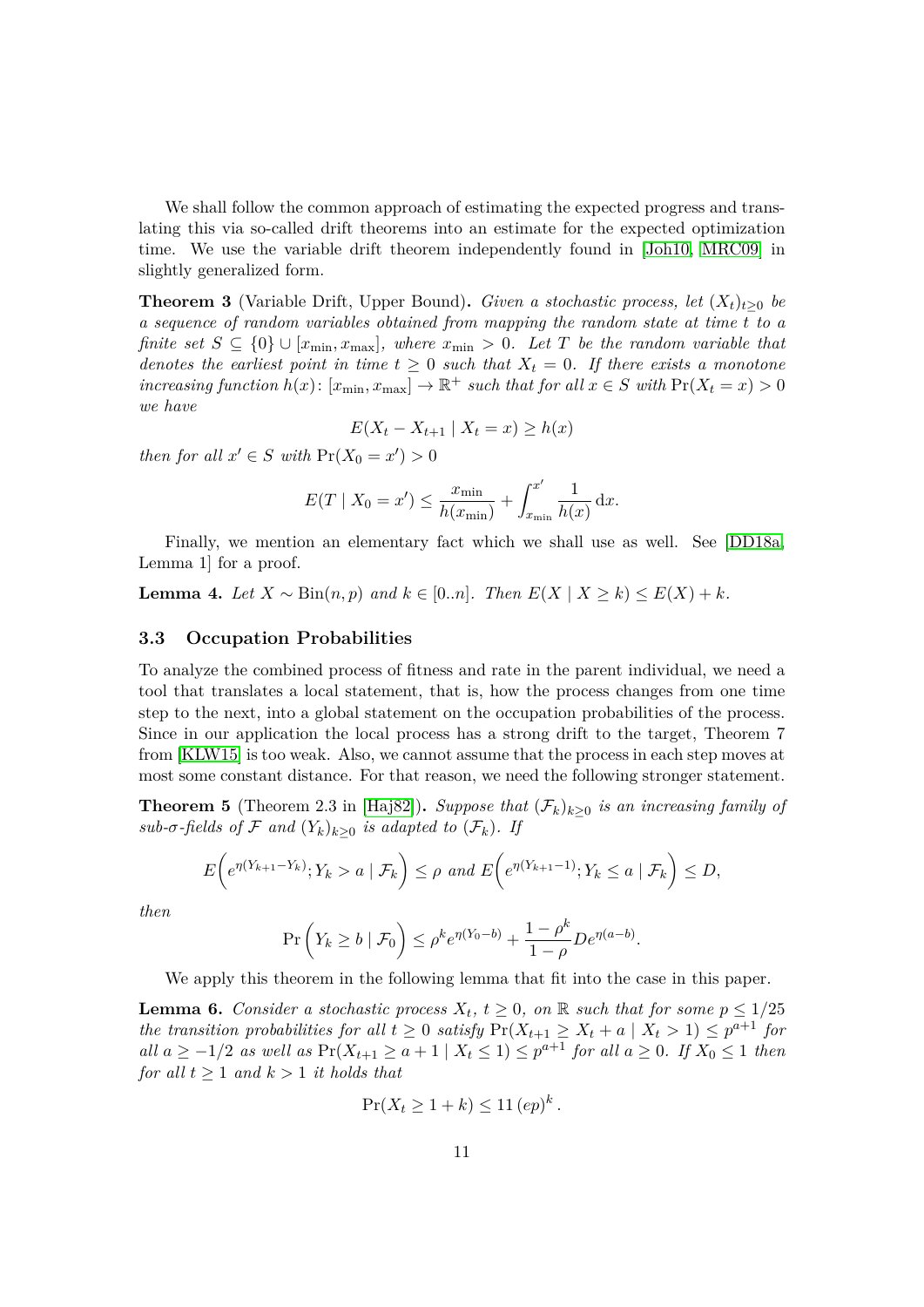*Proof.* We aim at applying Theorem [5.](#page-10-1) There are two cases depending on  $X_t$ : for  $X_t \leq 1$ , using the monotonicity of  $e^{\lambda(X_{t+1}-1)}$  with respect to  $X_{t+1}-1$ , we obtain

$$
D(p,\lambda) := E(e^{\lambda(X_{t+1}-1)} | X_t \le 1) \le E(e^{\lambda \max\{|X_{t+1}-1|,0\}} | X_t \le 1)
$$
  
=  $e^0 \Pr(X_{t+1} \le 1 | X_t \le 1) + \sum_{a=1}^{\infty} e^{\lambda a} \Pr(a < X_{t+1} \le a+1 | X_t \le 1)$   
 $\le e^0 + \sum_{a=1}^{\infty} e^{\lambda a} \Pr(X_t > a | X_t \le 1),$ 

using the assumption that  $Pr(X_{t+1} \ge a+1 | X_t \le 1) \le p^{a+1}$  for all  $a \ge 0$  then

$$
D(p,\lambda) \le 1 + \sum_{a=1}^{\infty} e^{\lambda a} p^a = 1 + \frac{e^{\lambda} p}{1 - e^{\lambda} p};
$$

and for  $X_t > 1$ , using the monotonicity of  $e^{\lambda(X_{t+1}-X_t)}$  respect to  $X_{t+1}-X_t$ , we have

$$
\rho(p,\lambda) := E(e^{\lambda(X_{t+1}-X_t)} | X_t > 1) \le E(e^{\lambda \max\{|2(X_{t+1}-X_t)|/2,-1/2\}} | X_t > 1)
$$
  
=  $e^{-\lambda/2} \Pr\left(X_{t+1} - X_t \le -\frac{1}{2} | X_t > 1\right)$   
+  $\sum_{a=0}^{\infty} e^{\lambda a/2} \Pr\left(\frac{a-1}{2} < X_{t+1} - X_t \le \frac{a}{2} | X_t > 1\right)$   
 $\le e^{-\lambda/2} + \sum_{a=0}^{\infty} e^{\lambda a/2} \Pr\left(X_{t+1} - X_t > \frac{a-1}{2} | X_t > 1\right),$ 

using the assumption that  $Pr(X_{t+1} \ge X_t + a \mid X_t > 1) \le p^{a+1}$  for all  $a \ge -1/2$  then

$$
\rho(p,\lambda) := e^{-\lambda/2} + \sum_{a=0}^{\infty} e^{\lambda a/2} p^{(a+1)/2} = \frac{p^{1/2}}{(e^{\lambda}p)^{1/2}} + \frac{p^{1/2}}{1 - (e^{\lambda}p)^{1/2}}.
$$

Using  $\lambda \coloneqq \ln(1/(ep))$  such that  $e^{\lambda}p = 1/e$ , we have

$$
\rho := \rho(p,\lambda) \le e^{1/2} p^{1/2} + \frac{p^{1/2}}{1 - e^{-1/2}} \le \frac{e^{1/2}}{5} + \frac{1/5}{1 - e^{-1/2}} < 0.84,
$$
  

$$
D := D(p,\lambda) \le 1 + (1/e)/(1 - 1/e) < 1.6.
$$

Theorem 2.3, inequality (2.8) in [\[Haj82\]](#page-41-11) yields with  $a := 1$  and  $b := 1 + k$  that

$$
\Pr(X_t \ge 1 + k \mid X_0) \le \rho^t e^{-\lambda(1 + k - X_0)} + \frac{1}{1 - \rho} D e^{-\lambda k}
$$
  

$$
\le (ep)^k + \frac{1.6}{1 - 0.84} (ep)^k = 11 (ep)^k.
$$

 $\Box$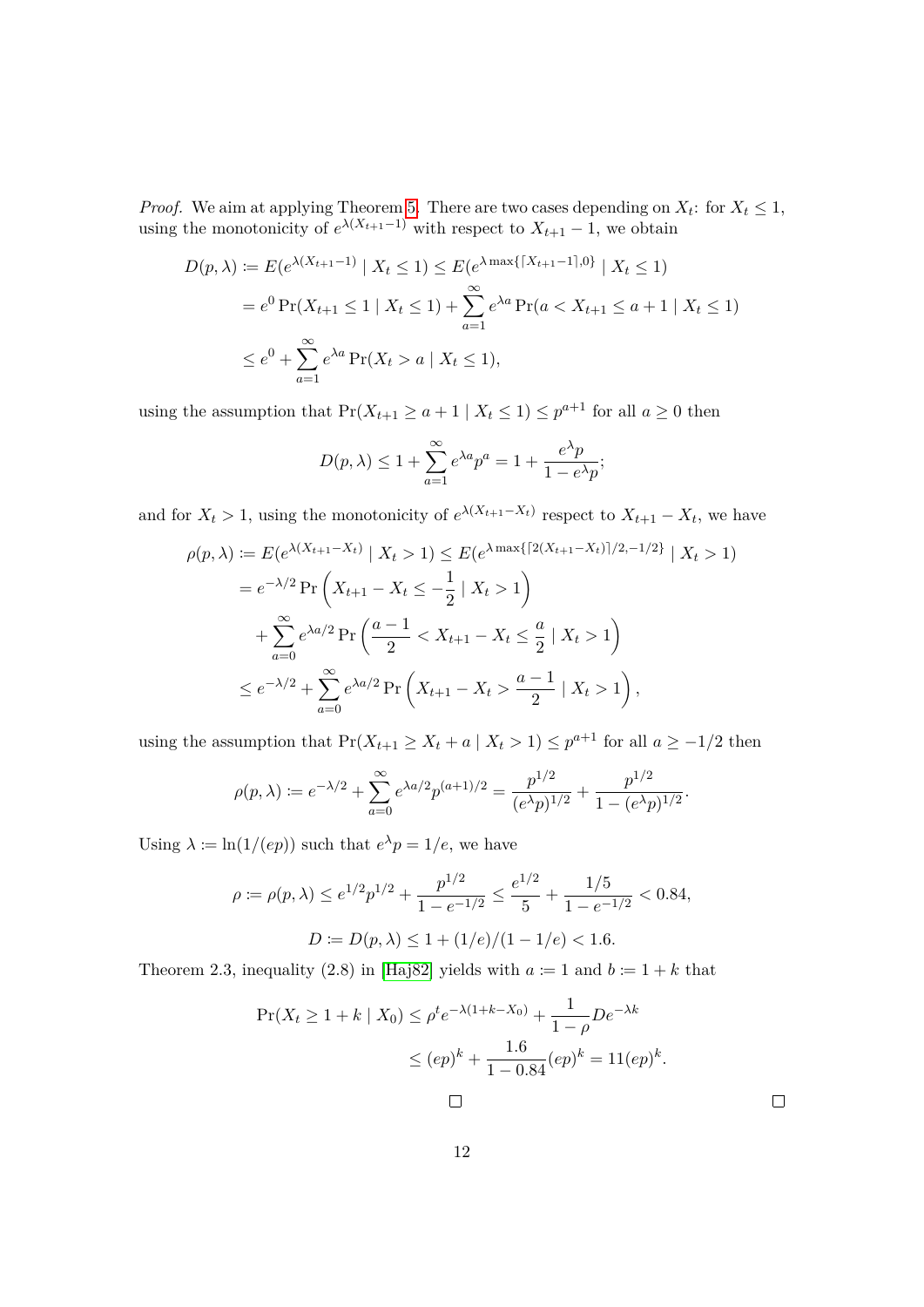For the simpler case of a random process that runs on the positive integers and that has a strong drift to the left, we have the following estimate for the occupation probabilities.

<span id="page-12-0"></span>**Lemma 7.** *Consider a random process defined on the positive integers* 1*,* 2*, . . . . Assume that from each state i* different from 1, only the two neighboring states  $i - 1$  *and*  $i + 1$ *can be reached (and there is no self-loop on state i). From state* 1*, only state* 2 *can be reached and the process can stay on state* 1*. Let p<sup>i</sup> be an upper bound for the transition* probability from state *i* to state  $i + 1$  (valid in each iteration regardless of the past). *Assume that*

$$
p_{i-1} \ge \frac{p_i}{1-p_i}
$$

*holds for all*  $i \geq 2$ *. Assume that the process starts in state* 1*. Then at all times, the probability to be in state i is at most*

$$
q_i := \prod_{j=1}^{i-1} \frac{p_j}{1 - p_j},
$$

*where as usual we read the empty product as*  $q_1 = 1$ *.* 

*Proof.* The claimed bound on the occupation probabilities is clearly true at the start of the process. Assume that it is true at some time. By this assumption and the assumptions on the process, the probability to be in state  $i \geq 2$  after one step is at most

$$
q_{i-1}p_i + q_{i+1} = q_{i-1} \left( p_i + \frac{p_{i-1}}{1 - p_{i-1}} \frac{p_i}{1 - p_i} \right)
$$
  
\n
$$
\leq q_{i-1} \left( \frac{p_i}{1 - p_i} + \frac{p_{i-1}}{1 - p_{i-1}} \frac{p_i}{1 - p_i} \right)
$$
  
\n
$$
= q_{i-1} \left( \frac{p_i (1 - p_{i-1})}{(1 - p_{i-1})(1 - p_i)} + \frac{p_{i-1}}{1 - p_{i-1}} \frac{p_i}{1 - p_i} \right)
$$
  
\n
$$
\leq q_{i-1} \frac{p_i}{(1 - p_{i-1})(1 - p_i)} \leq q_{i-1} \frac{p_{i-1}}{1 - p_{i-1}} = q_i.
$$

Trivially, the probability to be in state 1 after one step is at most  $q_1 = 1$ . Hence, by induction over time, we see that  $q_i$  is an upper bound for the probability to be in state *i* at all times.  $\Box$ 

### <span id="page-12-1"></span>**4 Main Result and Proof**

We can now state precisely our main result and prove it.

<span id="page-12-2"></span>**Theorem 8.** Let  $\lambda \ge C \ln n$  for a sufficiently large constant  $C > 0$  and  $\lambda = n^{O(1)}$ . Let  $F = 32$ *. Then the expected number of generations the self-adapting*  $(1, \lambda)$  *EA takes to optimize* OneMax *is*

$$
O\left(\frac{n}{\log \lambda} + \frac{n\log n}{\lambda}\right).
$$

*This corresponds to an expected number of fitness evaluations of*  $O(n\lambda/\log\lambda+n\log n)$ .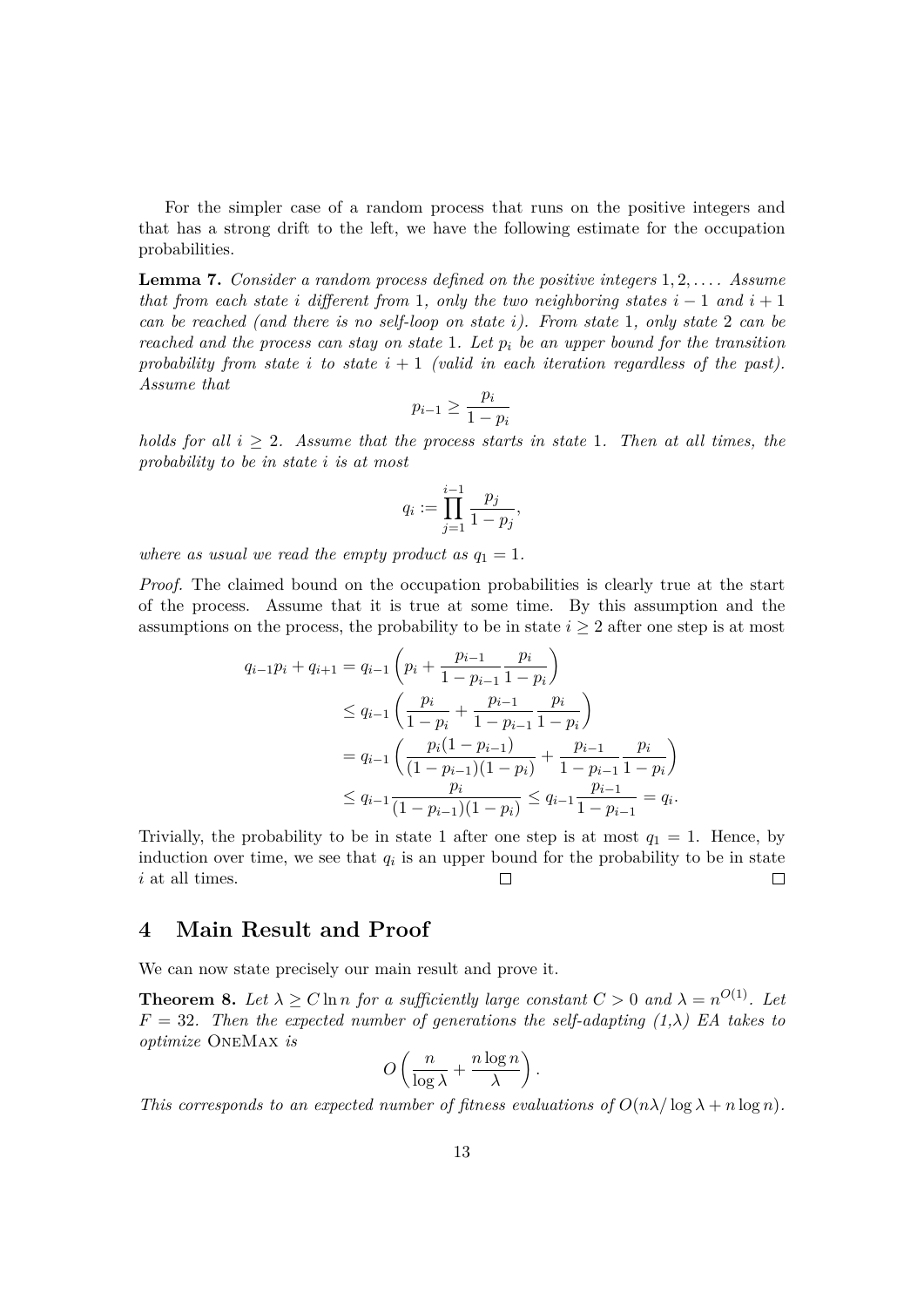The proof of this theorem is based on a careful, technically demanding drift analysis of both the current OneMax-value *k<sup>t</sup>* (which is also the fitness distance, recall that our goal is the minimization of the objective function) and the current rate  $r_t$  of the parent. In very rough terms, a similar division of the run as in [\[DGWY18\]](#page-40-11) into regions of large OneMax-value, the far region (Section [4.1\)](#page-13-0), and of small OneMax-value, the near region (Section [4.2\)](#page-26-0) is made. The middle region considered in [\[DGWY18\]](#page-40-11) is subsumed under the far region here.

In the remainder of our analysis, we assume that *n* is sufficiently large, that  $\lambda \geq C \ln n$ with a sufficiently large constant *C*, and that  $\lambda = n^{O(1)}$ .

### <span id="page-13-0"></span>**4.1 The Far Region**

In this section, we analyze the optimization behavior of our self-adaptive  $(1,\lambda)$  EA in the regime where the fitness distance k is at least  $n/\lambda$ . Due to our assumption  $\lambda \geq C \ln n$ , it is very likely to have at least one copy of the parent among  $\lambda$  offspring when  $r = O(\ln \lambda)$ . Thus the  $(1, \lambda)$  EA works almost the same as the  $(1 + \lambda)$  EA when *r* is small, but can lose fitness in general. The following lemma is crucial in order to analyze the drift of the rate depending on k, which follows a similar scheme as with the  $(1 + \lambda)$  EA proposed in [\[DGWY18\]](#page-40-11).

Roughly speaking, the rate leading to optimal fitness progress is *n* for  $k \geq n/2$  +  $\omega(\sqrt{n \ln(\lambda)})$ ,  $n/2$  for  $k = n/2 \pm o(\sqrt{n \log(\lambda)})$ , and then the optimal rate quickly drops to  $r = \Theta(\log \lambda)$  when  $k \leq n/2 - \varepsilon n$ .

To ease the representation, we first define two fitness dependent bounds *L*(*k*) and *R*(*k*).

<span id="page-13-5"></span>**Definition 9.** Let  $n/\ln \lambda < k < n/2$  and  $F = 32$ . We define  $L(k) := (F \ln(en/k))^{-1}$  $and U(k) := n(2n - k)/(22(n - 2k)^2).$ 

According to the definition, both  $L(k)$  and  $R(k)$  monotonically increase when k increases.

<span id="page-13-1"></span>**Lemma 10.** Let  $F = 32$ . Consider an iteration of the self-adaptive  $(1, \lambda)$  EA with *current fitness distance k and current rate r.*

*Then:*

- <span id="page-13-2"></span>*(a)* If  $n/\ln \lambda < k$  and  $F \le r \le L(k) \ln \lambda$ , the probability that all best offspring have *been created with rate*  $Fr$  *is at least*  $1 - O(\ln^3(\lambda)/\lambda^{1/(4 \ln \ln \lambda)})$ .
- <span id="page-13-4"></span>*(b)* If  $k < n/2$  and  $n/(2F) \ge r \ge U(k) \ln \lambda$ , then the probability that all best offspring *have been created with rate*  $r/F$  *is at least*  $1 - \lambda^{1-(23/22)r/(U(k)\ln\lambda)}$ .

*of Lemma [10](#page-13-1) part* (*a*). Let  $q(k, i, r)$  and  $Q(k, i, r)$  be the probability that standard bit mutation with mutation rate  $p = r/n$  creates from a parent with fitness distance k an offspring with fitness distance exactly  $k - i$  and at most  $k - i$ , respectively. Then

<span id="page-13-3"></span>
$$
q(k,i,r) = \sum_{j=0}^{k-i} {k \choose i+j} {n-k \choose j} p^{i+2j} (1-p)^{n-i-2j}
$$
 (1)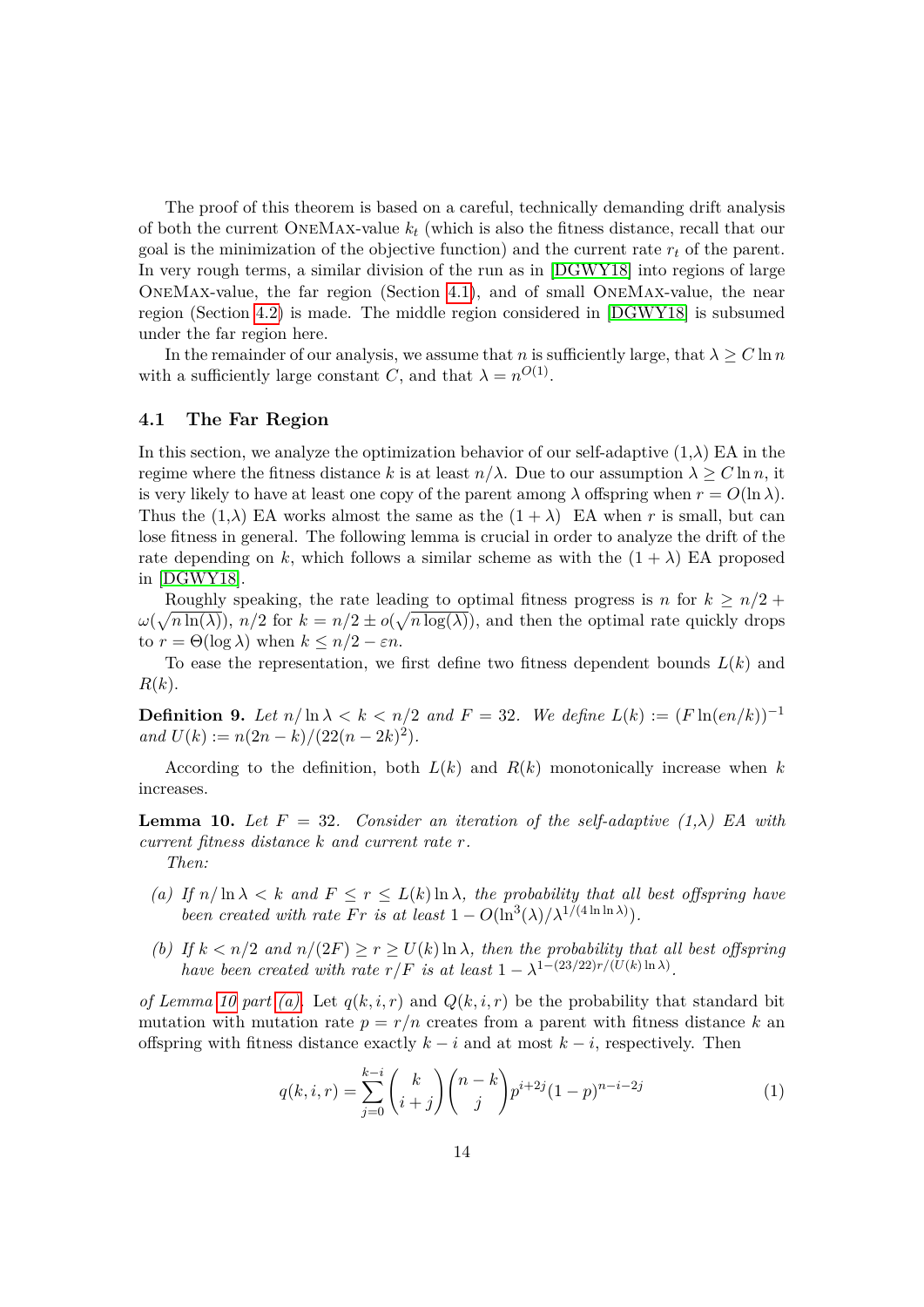and  $Q(k, i, r) = \sum_{j=i}^{k} q(k, j, r)$ . We aim at finding *i* such that  $Q(k, i, Fr) \ge \ln(\lambda)/\lambda$  while  $Q(k, i, r/F) = O(\ln^3(\lambda)/\lambda^{1+1/4(\ln \ln \lambda)})$ . Then we use these to bound the probability that at least one offspring using rate  $Fr$  obtains a progress of  $i$  or more while at the same time all offspring using rate  $r/F$  obtains less than *i* progress. Let  $i^*$  be the largest *i* such that  $Q(k, i, Fr) \ge \ln(\lambda)/\lambda$ . Using the fact that  $\ln(1-x) \ge -x-x^2$  for all  $0 < x < 2/3$ , we notice that  $(1 - Fp)^{n-i} \ge (1 - Fp)^n \ge e^{-Fr - (Fr)^2/n}$ . By the assumption that  $r \le L(k) \ln \lambda \le \ln \lambda$ , we obtain  $(Fr)^2/n = O(\ln^2 \lambda/n) = o(1)$ . Thus  $(1 - Fp)^{n-i} = (1$  $o(1)$ ) $e^{-Fr}$ . We also notice that  $\binom{k}{i}$  $\binom{k}{i}$  =  $\frac{k}{i}$  (*k*-1)/(*i*-1)) · · · (*k*-*i*+1) > (*k*/*i*)<sup>*i*-1</sup>(*k*-*i*) =  $(k/i)^{i}((k-i)i/k) > 2(k/i)^{i}$  for  $2 < i < k-2$ . Thus for  $i > 2$  we can bound  $Q(k, i, Fr)$ by

$$
Q(k, i, Fr) \ge q(k, i, Fr) \ge {k \choose i} (Fp)^{i} (1 - Fp)^{n-i} \ge \left(\frac{k}{i} \cdot \frac{Fr}{n}\right)^{i} e^{-Fr}.
$$
 (2)

Let  $i = \max\{(F-1)r, \ln \lambda/(8 \ln \ln \lambda)\}\)$ . We prove  $i^* \geq i$  by distinguishing between two cases according to which argument maximizes *i*.

If  $i = \ln \lambda/(8 \ln \ln \lambda)$ , then  $r \leq i/(F-1)$  and  $Fr \leq 2i$ . Referring to inequality [\(2\)](#page-14-0) and using the fact that  $k/n \geq 1/\ln \lambda$ ,  $i < \ln \lambda$ , and  $\ln \ln(\lambda) > 1$ , we obtain

<span id="page-14-0"></span>
$$
\ln(Q(k, i, Fr)) \ge i \ln\left(\frac{k}{in}\right) - Fr \ge -i \ln(\ln^2 \lambda) - 2i
$$

$$
= -2i \ln \ln \lambda - 2i > -4i \ln \ln \lambda = -\frac{\ln \lambda}{2} \ge \ln\left(\frac{\ln \lambda}{\lambda}\right)
$$

and thus  $Q(k, i, Fr) \geq \ln(\lambda)/\lambda$ .

If  $i = (F - 1)r$ , then  $r \ge \ln \lambda/(8(F - 1)\ln \ln \lambda)$  since *F* is a constant. Using  $r \leq L(k) \ln \lambda$ , we obtain  $\ln \lambda \geq \ln(en/k) Fr$  which is equivalent to  $(k/en)^{Fr} \geq 1/\lambda$ . Furthermore,  $(k/n)^i > (k/n)^{Fr}$  since  $i = (F - 1)r < Fr$ . Thus

$$
Q(k, i, Fr) \ge \left(\frac{k}{i} \cdot \frac{Fr}{n}\right)^i e^{-Fr} \ge \left(\frac{F}{F-1}\right)^{(F-1)r} \left(\frac{k}{en}\right)^{Fr} \ge 2^r \left(\frac{k}{en}\right)^{Fr} \ge \frac{\ln \lambda}{\lambda}.
$$

Since  $Q(k, i, r)$  is decreasing in *i*, we obtain  $i^* \ge \max\{(F-1)r, \ln \lambda/(8 \ln \ln \lambda)\}\.$  Using a Chernoff bound and recalling that the expected number of flipped bits is bounded by  $FL(k) \ln \lambda \leq \ln \lambda / \ln(2e)$ , we notice that  $i^* \leq \ln \lambda$ . This upper bound will be used to estimate  $Q(k, i^*, Fr)/Q(k, i^* + 1, Fr)$  in the following part of the proof.

We now prove that  $Q(k, i^*, r/F) = o(1/\lambda)$ . By comparing each component in  $q(k, i, r/F)$  and  $q(k, i, Fr)$ , and applying Lemma [1](#page-0-0) [\(b\)](#page-9-1) to estimate  $(1 - Fr/n)^n$  and  $(1 - r/(Fn))^n$  with  $r = O(\ln \lambda) = o(n^{1/2})$  for large enough *n*, we obtain

$$
\frac{q(k,i,Fr)}{q(k,i,r/F)} \ge F^{2i} \frac{(1 - Fr/n)^n}{(1 - r/(Fn))^n} \n\ge (1 - o(1)) F^{2i} e^{-(F-1/F)r} > F^{2i} e^{-Fr}.
$$

Therefore  $Q(k, i^*, Fr)/Q(k, i^*, r/F) \geq F^{2i^*}e^{-Fr} = \exp(2i^* \ln F - Fr) \geq \exp(2i^* \ln F F i^*/(F-1)$  >  $\exp(3i^*)$  >  $\lambda^{1/(4 \ln \ln \lambda)}$ , where in the first inequality, we use the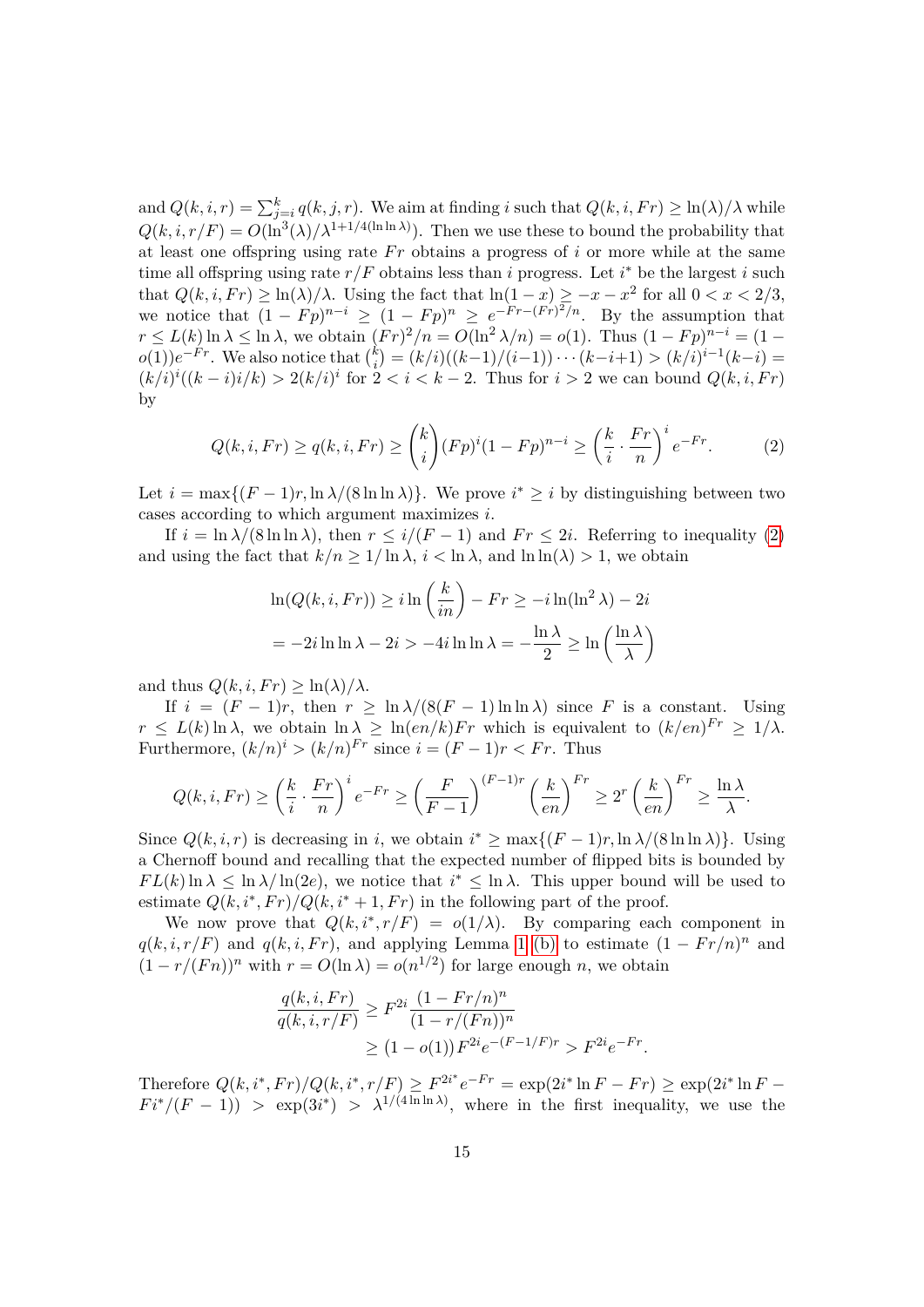fact that  $i^* \geq (F-1)r$ . To prove  $Q(k, i^*, r/F) = O(\ln^3(\lambda)/\lambda^{1+1/4(\ln \ln \lambda)})$ , we first show  $Q(k, i^*, Fr)/Q(k, i^* + 1, Fr) = O(\ln^2 \lambda)$ . Then we use this to bound  $Q(k, i^*, Fr) = O(\ln^3(\lambda)/\lambda)$  according to the definition of *i*<sup>\*</sup>. Finally we obtain  $Q(k, i^*, r/F) \leq Q(k, i^*, Fr)/\lambda^{1/(4 \ln \ln \lambda)} = O(\ln^3(\lambda)/\lambda^{1+1/4(\ln \ln \lambda)})$ . It remains to bound  $Q(k, i^*, Fr)/Q(k, i^* + 1, Fr)$ . We show that the majority of  $q(k, i, r)$  are from the first 3r terms in the summation of equation [\(1\)](#page-13-3). Let  $q(k, i, r)_j$  denote the *j*-th item  $\binom{k}{k}$  $\binom{k}{j} \binom{n-k}{j} p^{i+2j} (1-p)^{n-i-2j}$  in equation [\(1\)](#page-13-3). Then

$$
\frac{q(k,i,r)_{j+1}}{q(k,i,r)_j} = \frac{k-i-j}{i+j+1} \cdot \frac{n-k-j}{j+1} \cdot p^2 \cdot (1-p)^{-2} \le \frac{r^2}{(i+j+1)(j+1)}.
$$

If  $j > 3r$ , then  $r^2/((i + j + 1)(j + 1)) < 1/9$ , and thus

$$
q(k,i,r) \leq \left(\sum_{j=0}^{3r} q(k,i,r)_j\right) + q(k,i,r)_{3r} \left(\sum_{j=3r+1}^{k-i} (1/9)^{j-3r}\right)
$$
  

$$
\leq \left(\sum_{j=0}^{3r} q(k,i,r)_j\right) + q(k,i,r)_{3r} \cdot \frac{1/9}{1-1/9}
$$
  

$$
= \left(\sum_{j=0}^{3r-1} q(k,i,r)_j\right) + \frac{9}{8} \cdot q(k,i,r)_{3r} \leq \frac{9}{8} \sum_{j=0}^{3r} q(k,i,r)_j.
$$

We notice that

$$
\frac{q(k,i+1,r)_j}{q(k,i,r)_j} = \frac{\binom{k}{i+j+1}\binom{n-k}{j}p^{i+2j+1}(1-p)^{n-i-2j-1}}{\binom{k}{i+j}\binom{n-k}{j}p^{i+2j}(1-p)^{n-i-2j}} = \frac{(k-i-j)p}{(i+j+1)(1-p)},
$$

using the fact that  $\sum_{j=0}^{3r} q(k, i, r)_j \le q(k, i, r) \le (9/8) \sum_{j=0}^{3r} q(k, i, r)_j$  for all  $(k, i, r)$ , we compute

$$
\frac{q(k, i^* + 1, Fr)}{q(k, i^*, Fr)} \ge \frac{\sum_{j=0}^{3Fr} q(k, i^* + 1, Fr)_j}{(9/8) \sum_{j=0}^{3Fr} q(k, i^*, Fr)_j} \ge \frac{8}{9} \cdot \frac{k - i^* - 3Fr}{i^* + 3Fr + 1} \cdot \frac{p}{1 - p}.
$$

Since  $i^* \ge (F - 1)r$ ,  $i^* \le \ln \lambda$ , and  $k \ge n/\ln \lambda = \omega(\ln \lambda)$ , we obtain

$$
\frac{q(k, i^* + 1, Fr)}{q(k, i^*, Fr)} = \Omega\left(\frac{kp}{i^*}\right) = \Omega\left(\frac{kr}{i^*n}\right) = \Omega\left(\frac{1}{\ln^2 \lambda}\right).
$$

Consequently we have  $q(k, i^*, Fr)/Q(k, i^* + 1, Fr) \leq q(k, i^*, Fr)/q(k, i^* + 1, Fr) =$  $O(\ln^2 \lambda)$  and

$$
\frac{Q(k, i^*, Fr)}{Q(k, i^* + 1, Fr)} = 1 + \frac{q(k, i^*, Fr)}{Q(k, i^* + 1, Fr)} = O(\ln^2 \lambda).
$$

So finally  $Q(k, i^*, Fr) = O(\ln^3(\lambda)/\lambda)$  due to the definition of  $i^*$ , and

$$
Q(k, i^*, r/F) \le \frac{Q(k, i^*, Fr)}{F^{2i^*}e^{-Fr}} = O\left(\frac{\ln^3 \lambda}{\lambda \cdot \lambda^{1/(4\ln \ln \lambda)}}\right).
$$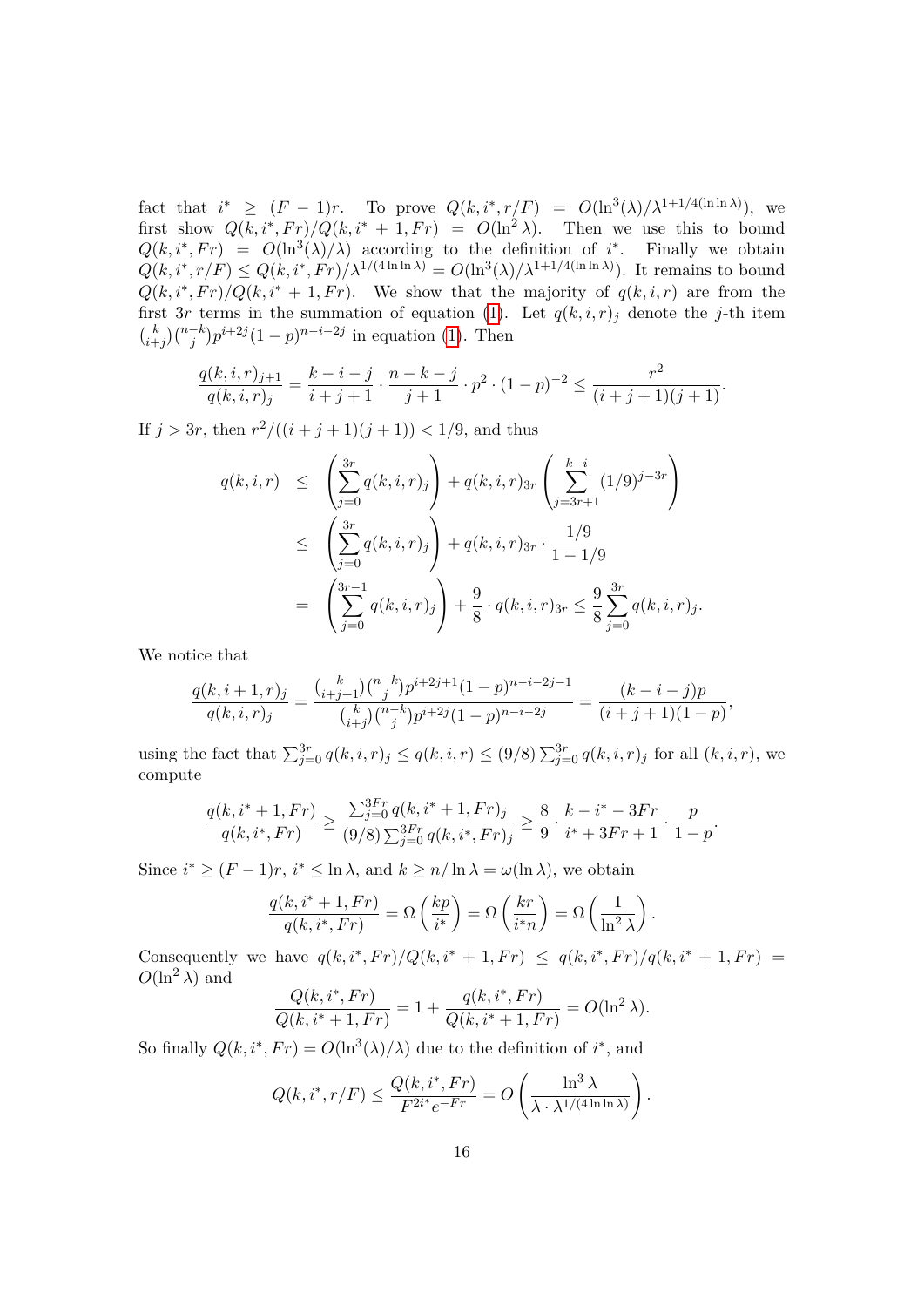A simple union bound shows that with probability  $1 - O(\ln^3(\lambda)/\lambda^{1/(4 \ln \ln \lambda)})$ , no offspring of rate  $r/F$  manages to obtain a progress of  $i^*$  or more. However, the probability that an offspring has rate *Fr* and obtains at least *i*<sup>\*</sup> progress is  $\ln(\lambda)/(2\lambda)$ . Thus the probability that no offspring generated with rate  $Fr$  achieves a progress of at least  $i^*$  is at most  $(1-\ln(\lambda)/(2\lambda))^{\lambda} \leq \lambda^{-1/2} = o(\ln^{3}(\lambda)/\lambda^{1/(4\ln\ln\lambda)})$ . This proves the first statement of the lemma.  $\Box$ 

*of Lemma [10](#page-13-1) part [\(b\).](#page-13-4)* For  $\tilde{r} \in \{r/F, Fr\}$  let the random variable  $X(k, \tilde{r})$  denote the number of flipped bits in k ones and  $Y(k, \tilde{r})$  denote the number of flipped bits in  $n - k$  zeros when applying standard bit mutation with probability  $p = \tilde{r}/n$ . Let  $Z(k,\tilde{r}) := Y(k,\tilde{r}) - X(k,\tilde{r})$  denote the improvement in fitness. Let  $Z^*(k,\tilde{r})$  denote the minimal  $Z(k, \tilde{r})$  among all offspring which apply rate  $\tilde{r}$ .  $E(Z(k, \tilde{r}))$  =  $(n-k)\tilde{r}/n-k\tilde{r}/n = (n-2k)\tilde{r}/n$ . Our aim is to find a  $\beta$  such that  $Pr(Z(k, r/F) \leq \beta)$  $Θ(1)$  while  $Pr(Z(k, Fr) \leq β) = o(1/λ)$ , and use this to obtain a high value for  $\Pr(Z^*(k, r/F) < Z^*(k, Fr)).$ 

Let  $\beta := E(Z(k, r/F))$ . We notice that  $Pr(X(k, r/F) > E(X(k, r/F))$  – 1)  $\geq$  1/2 since the median of binomial distribution  $X(k, r/F)$  is  $|E(X(k, r/F))|$  or  $E(X(k, r/F))$ . Applying Lemma 8 in [\[Doe18b\]](#page-40-12) to Pr( $Y(k, r/F) < E(Y(k, r/F)) - 1$ ) with  $E(Y(k, r/F)) = \Omega(\ln \lambda) = \omega(1)$  by assumption  $r > U(k) \ln \lambda$  and  $E(Y(k, r/F))$  $(n - k)/2$ , we obtain for *n* sufficiently large that

<span id="page-16-0"></span>
$$
\Pr\left(Y(k, r/F) < E(Y(k, r/F)) - 1\right) \\
\geq \frac{1}{2} - \sqrt{\frac{n - k}{2\pi \lfloor (n - k)p \rfloor (n - k - \lfloor (n - k)p \rfloor)}} > \frac{2}{5}.\n\tag{3}
$$

Thus  $Pr(Z(k, r/F) \leq \beta) > (1/2)(2/5) = 1/5$ . We use Bernstein's inequality (version Lemma [14\)](#page-21-0) to bound  $Pr(Z(k, Fr) \leq \beta)$  and obtain

$$
\Pr\left(Z(k, Fr) \le E(Z(k, Fr)) - \Delta\right) \le \exp\left(-\frac{\Delta^2}{2(\text{Var}(Z(k, Fr)) + \Delta/3)}\right) \text{ for all } \Delta > 0.
$$

With  $\Delta = E(Z(k, Fr)) - \beta = (n - 2k)(Fr/n - r/(Fn)) = (n - 2k)(F^2 - 1)r/(Fn)$  and  $Var(Z(k, Fr)) = Fr(1 - Fr/n) < Fr$ , we compute

$$
Pr(Z(k, Fr) \leq \beta) \leq \exp\left(-\frac{1}{2} \cdot \frac{(F^2 - 1)^2 (n - 2k)^2 r^2}{F^2 n^2 (Fr + (n - 2k)(F^2 - 1) r/(3Fn))}\right)
$$
  

$$
= \exp\left(-\frac{1}{2} \cdot \frac{(F^2 - 1)^2 (n - 2k)^2 r}{F^3 n^2 + Fn(n - 2k)(F^2 - 1)/3}\right)
$$
  

$$
\leq \exp\left(-\frac{3}{2} \cdot \frac{(F^2 - 1)^2 (n - 2k)^2 r}{3F^3 n^2 + F^3 n(n - 2k)}\right)
$$
  

$$
= \exp\left(-\frac{3}{4} \cdot \frac{(F^2 - 1)^2 (n - 2k)^2 r}{F^3 n(2n - k)}\right).
$$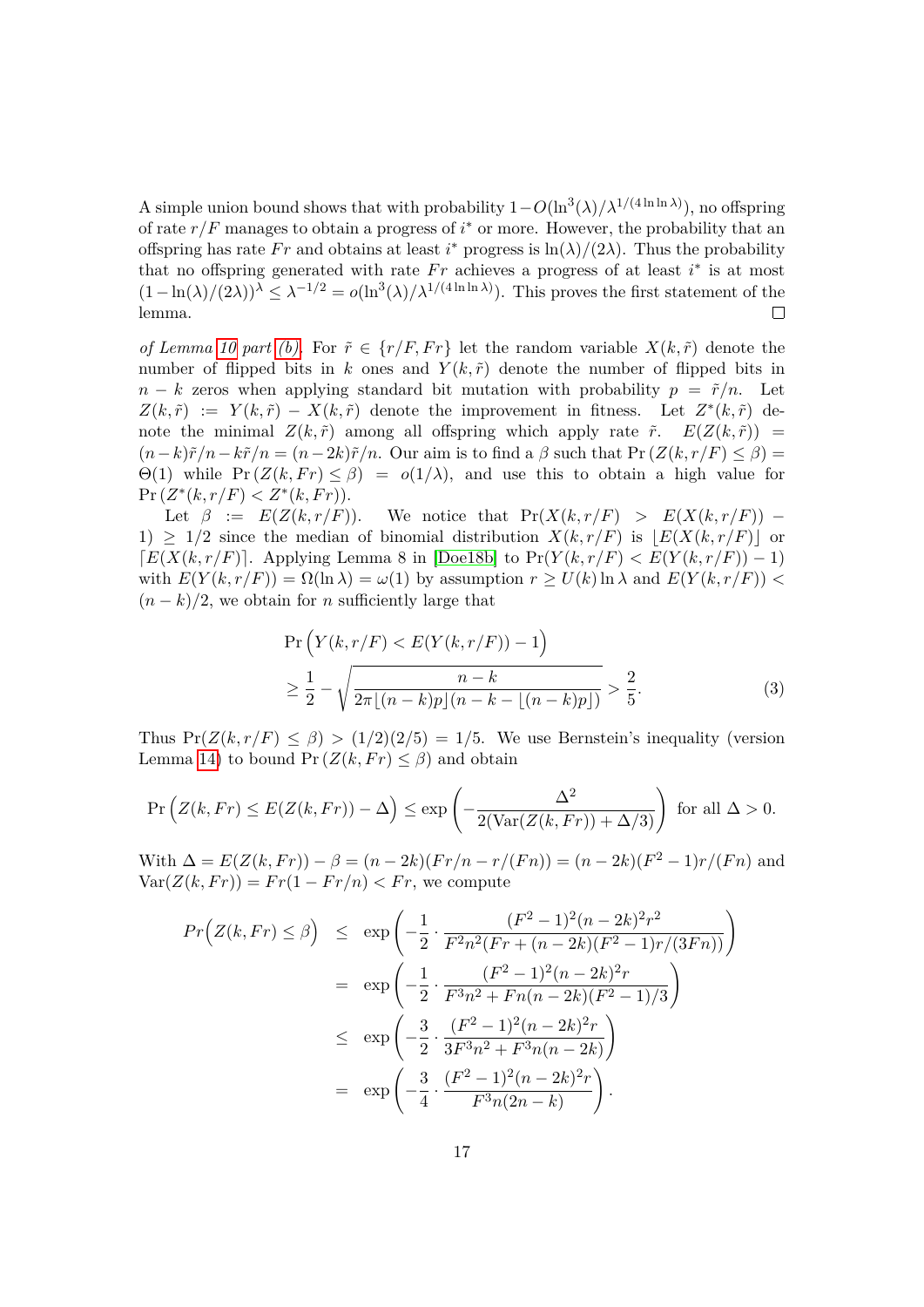Given  $F = 32$  and  $r \ge U(k) \ln \lambda$  then

$$
\Pr\left(Z(k, Fr) \le \beta\right) < \exp\left(-\frac{23.9(n-2k)^2r}{n(2n-k)}\right) < \lambda^{-\frac{23.9r}{22U(k)\ln\lambda}}.
$$

With a simple union bound, we obtain  $Pr(Z^*(k, Fr) \leq \beta) < \lambda Pr(Z(k, Fr) \leq \beta) <$  $\lambda^{1-23.9r/(22U(k)\ln\lambda)}$ . The probability that an offspring has rate *r/F* and obtains  $\beta$  is at least  $(1/2)(1/5) = 1/10$ . Thus the probability that no offspring generated with  $r/F$  has a *Z*-value of at least  $\beta$  is at most  $(1 - 1/10)^{\lambda} = \exp(-\Theta(\lambda))$ . Therefore  $Pr(Z^*(k, Fr) <$  $Z^*(k, r/F)$   $< \lambda^{1-23.9r/(22U(k)\ln\lambda)}(1-\exp(-\Theta(\lambda))) = o(\lambda^{1-23r/(22U(k)\ln\lambda)})$ , which means with probability at least  $1 - \lambda^{1-(23r/(22U(k) \ln \lambda))}$  all best offspring have been created with rate *r/F*.  $\Box$ 

Lemma [10](#page-13-1) will be crucial in order to bound the expected progress on fitness in the far region. We notice that  $\ln \lambda = o(\sqrt{n})$  in the lemma we may allow  $r > \ln \lambda$  when k is large and  $r = \Theta(n)$  when  $k = n/2 - \Theta(\sqrt{n \ln \lambda})$ . It is easy to show a positive progress on fitness for  $r < \ln \lambda$  since there will be sufficiently many offspring that do not flip zeroes. When  $r \geq \ln \lambda$  we expect all offspring to flip zeros, but we can still show a positive drift when  $k > 7n/20$ , as stated in the following lemma. The idea is that the standard variation of the number of flipping ones is  $\sqrt{k r/n(1 - r/n)} = \Theta(\sqrt{r})$ . This makes a deviation compensating bad flips among the remaining  $n - 2k$  zeros likely enough.

<span id="page-17-0"></span>**Lemma 11.** *Let*  $7n/20 \le k \le n/2$ ,  $F = 32$  *and*  $\alpha = 10^{-4}$ . Assume  $r \le$  $\min\{n^2 \ln \lambda/(12(n-2k)^2), n/(2F)\}\.$  Assume that from a parent with fitness distance *k* we generate an offspring using standard bit mutation with mutation rate  $p = r/n$ . *Then the probability that this offspring has a fitness distance of at most*  $k - s$  *with*  $s := \alpha(\min{\ln{\lambda, r}} + (n - 2k)r/n)$ *, is at least*  $\lambda^{-0.98}$ *.* 

*Proof.* We first look at the case when  $r < 1/(2\alpha)$ . In this case  $s \leq \alpha(r + (n-2k)r/n) \leq$  $\alpha(2r)$  < 1. Then the probability that this offspring has a fitness distance of  $k-1 > k-s$ is at least

$$
\binom{k}{1}\left(\frac{r}{n}\right)^1\left(1-\frac{r}{n}\right)^{n-1} = \Theta(e^{-r}) = \omega(\lambda^{-0.98}).
$$

Therefore it remains to consider  $r \geq 1/(2\alpha)$ .

Let random variables *X* and *Y* denote the number of flips in *k* one-bits and  $(n - k)$ zero-bits, respectively, in an offspring using rate  $p = r/n$ . Then  $X - Y$  is the decrease of fitness distance. *X* and *Y* follow binomial distributions  $\text{Bin}(k, p)$  and  $\text{Bin}(n - k, p)$ , respectively. Let

$$
B(x) := \Pr(X = x) = {k \choose x} p^x (1-p)^{k-x} \text{ for all } x \in \{0, 1, ..., k\},
$$
  

$$
F(x) := \Pr(X \ge x) = \sum_{i=\lceil x \rceil}^{k} B(i) \text{ for all } x \in [0, k].
$$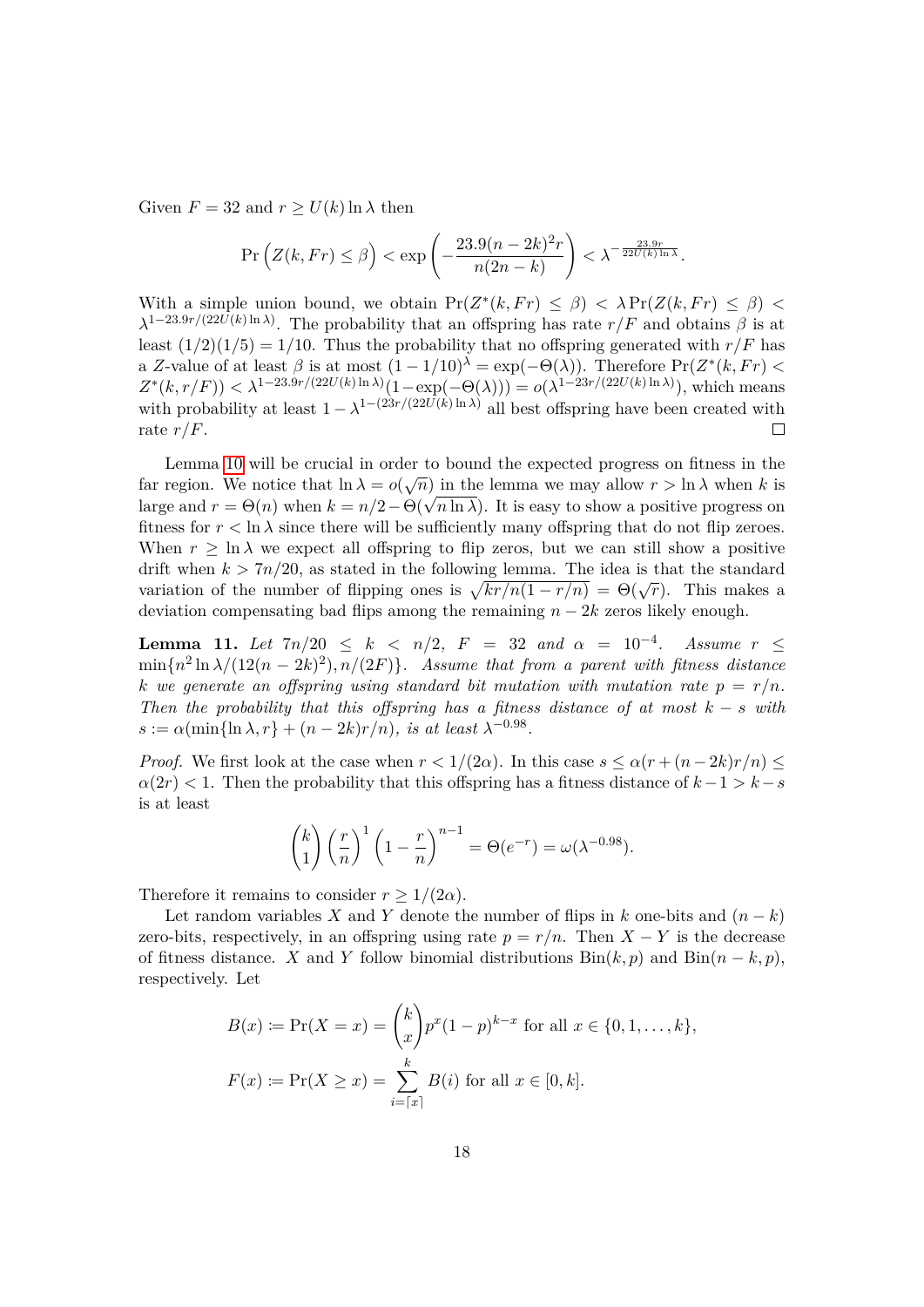Since  $r \ge 1/(2\alpha) \ge 5000$  and  $n \le 20k/7$ , then  $p = r/n \ge 5000 \cdot 7/(20k) = 1750/k$ . Using this and the fact that  $p \leq 1/(2F)$ , we apply Lemma 8 in [\[Doe18b\]](#page-40-12) and obtain

$$
\Pr(X > E(X)) > \frac{1}{2} - \sqrt{\frac{k}{2\pi \lfloor kp \rfloor (k - \lfloor kp \rfloor)}} > \frac{1}{2} - \sqrt{\frac{1}{2kp}} > \frac{2}{5}
$$

Similarly  $Pr(Y \le E(Y)) = 2/5$ . Since  $E(X - Y) = kp - (n - k)p = -(n - 2k)p$ , we bound

$$
\Pr\left(X - Y \ge s\right) \ge \Pr\left(X \ge E(X) + (n - 2k)p + s\right) \Pr\left(Y \le E(Y)\right)
$$

$$
\ge \frac{2}{5} F\left(kp + (n - 2k)p + s\right).
$$

Let  $\delta := \left[ (n - 2k)p + s \right], u := kp$  and  $\tilde{u} := \left[ u \right].$  We notice that  $u = rk/n \ge$  $(1/(2\alpha))(7/20) = 1750$ . Furthermore, we have  $\delta < \tilde{u} - 2 < u$  since

$$
\delta = \left[ (n - 2k)p + s \right] < (1 + \alpha)(n - 2k)p + \alpha \min\{\ln \lambda, r\} + 1
$$
\n
$$
\leq (1 + \alpha)\frac{n - 2k}{n}r + \alpha r + 1 \leq \left( (1 + \alpha)\frac{3}{10} + \alpha \right)r + 1
$$
\n
$$
= \frac{3 + 13\alpha}{10} \cdot \frac{n}{k} \cdot u + 1 < \frac{3 + 13\alpha}{10}(3u) + 1 < 0.91u + 1
$$
\n
$$
= u - 0.09u + 1 \leq u - (0.09 \cdot 1750 - 1) = u - 156.5.
$$

We aim at proving  $F(u+\delta) = \omega(\lambda^{-0.98})$  to obtain this lemma. If  $F(u+\delta) = \Theta(1)$  then the conclusion holds. It remains to consider  $F(u+\delta) = o(1)$  while  $F(u) - F(u+\delta) \geq 2/5 - o(1)$ as stated in equation [\(3\)](#page-16-0). For any  $x \in \mathbb{Z}_{\geq u}$  we have

$$
\frac{B(x+1)}{B(x)} = \frac{k-x}{x+1} \cdot \frac{p}{1-p} \le \frac{u-up}{u-up+1-p} < 1.
$$

Since  $\tilde{u} = [u]$  then  $B(\tilde{u}) > B(\tilde{u} + 1) > \cdots > B(k)$ , and thus  $F(u + \delta) \geq \delta B(\tilde{u} + 2\delta)$ as well as  $F(u) - F(u + \delta) \leq \delta B(\tilde{u})$ . Using the fact that  $p/(1-p) = u/(k-u)$  and  $\tilde{u} - 1 < u$ , we see that

$$
\frac{B(\tilde{u}+2\delta)}{B(\tilde{u})} = \frac{(k-\tilde{u})\cdots(k-(\tilde{u}+2\delta)+1)}{(\tilde{u}+1)\cdots(\tilde{u}+2\delta)} \cdot \frac{p^{2\delta}}{(1-p)^{2\delta}}
$$
\n
$$
\geq \frac{(k-(\tilde{u}-1)-2\delta)^{2\delta}}{(\tilde{u}+1)\cdots(\tilde{u}+2\delta)} \cdot \frac{u^{2\delta}}{(k-u)^{2\delta}} \geq \left(1-\frac{2\delta}{k-u}\right)^{2\delta} \frac{u^{2\delta}}{(\tilde{u}+1)\cdots(\tilde{u}+2\delta)}.
$$

We compute the following factorials using Robbins's Stirling's approximation in [\[Rob55\]](#page-42-6)

$$
(\tilde{u} + 2\delta)! \le \sqrt{2\pi(\tilde{u} + 2\delta)} \left(\frac{\tilde{u} + 2\delta}{e}\right)^{\tilde{u} + 2\delta} \exp\left(\frac{1}{12(\tilde{u} + 2\delta)}\right),
$$
  

$$
\tilde{u}! \ge \sqrt{2\pi\tilde{u}} \left(\frac{\tilde{u}}{e}\right)^{\tilde{u}} \exp\left(\frac{1}{12\tilde{u} + 1}\right).
$$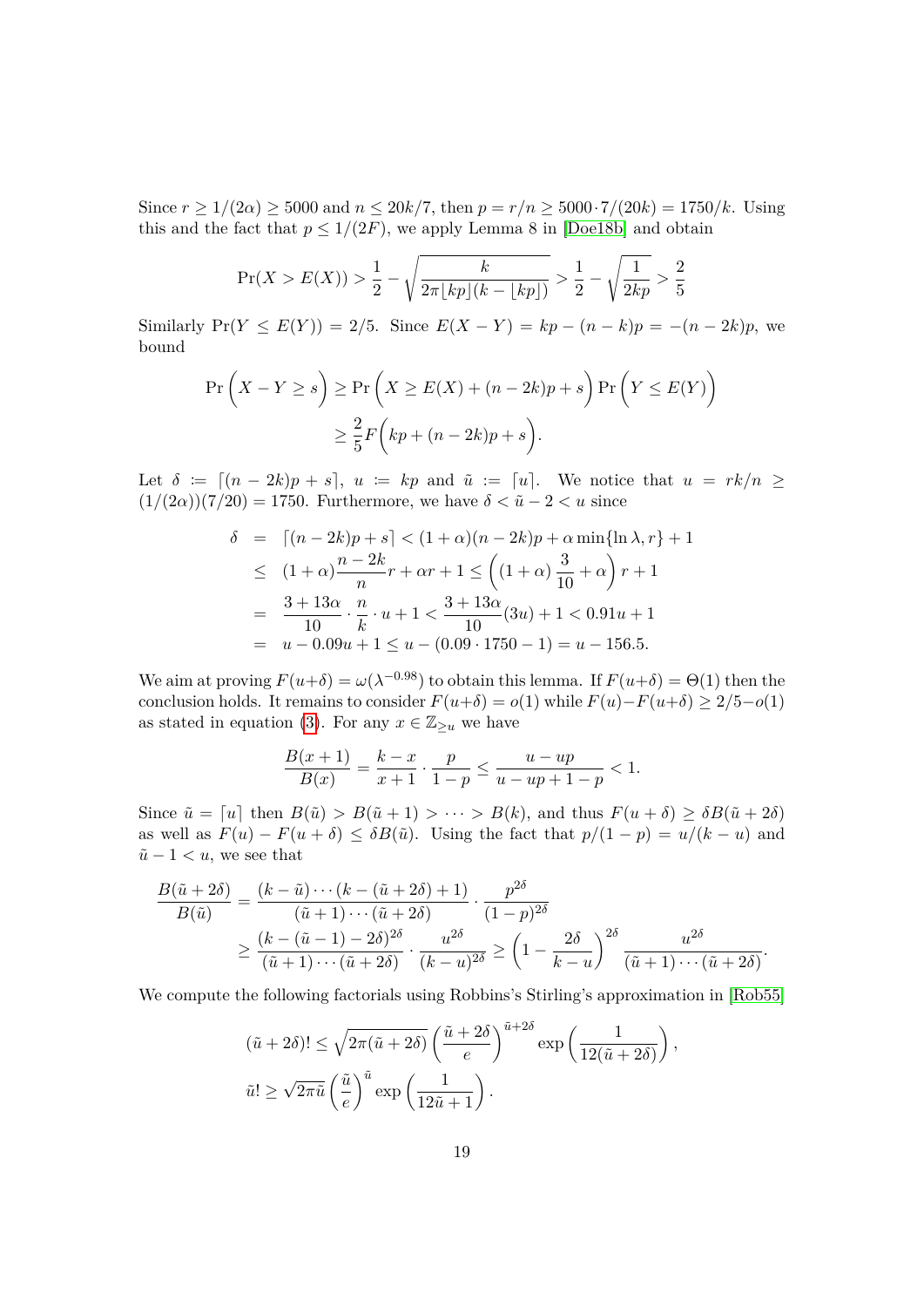Notice that  $12\tilde{u} + 1 < 12(\tilde{u} + 2\delta)$ , we obtain

$$
\frac{1}{(\tilde{u}+1)\cdots(\tilde{u}+2\delta)}=\frac{\tilde{u}!}{(\tilde{u}+2\delta)!}\geq \sqrt{\frac{\tilde{u}}{\tilde{u}+2\delta}}\frac{\tilde{u}^{\tilde{u}}e^{2\delta}}{(\tilde{u}+2\delta)^{\tilde{u}+2\delta}}\geq \sqrt{\frac{\tilde{u}}{\tilde{u}+2\delta}}\frac{u^{\tilde{u}}e^{2\delta}}{(\tilde{u}+2\delta)^{\tilde{u}+2\delta}}.
$$

Therefore

$$
\frac{B(\tilde{u}+2\delta)}{B(\tilde{u})} \ge \left(1 - \frac{2\delta}{k-u}\right)^{2\delta} \sqrt{\frac{\tilde{u}}{\tilde{u}+2\delta}} \frac{u^{\tilde{u}+2\delta}e^{2\delta}}{(\tilde{u}+2\delta)^{\tilde{u}+2\delta}}
$$

$$
= \sqrt{\frac{\tilde{u}}{\tilde{u}+2\delta}} \exp\left(2\delta \ln\left(1 - \frac{2\delta}{k-u}\right) + (\tilde{u}+2\delta) \ln\left(\frac{u}{\tilde{u}+2\delta}\right) + 2\delta\right)
$$

$$
\ge \sqrt{\frac{\tilde{u}}{\tilde{u}+2\delta}} \exp\left(2\delta \ln\left(1 - \frac{2\delta}{k-u}\right) + (\tilde{u}+2\delta) \ln\left(1 - \frac{2\delta+1}{\tilde{u}+2\delta}\right) + 2\delta\right).
$$

We notice that  $2\delta/(k-u) \leq 2\delta/(2Fu-u) = 2\delta/(63u) < 2/63 < 1/2$  and  $(2\delta+1)/(\tilde{u} +$  $2\delta$   $\langle (2\delta + 1)/(3\delta + 2) \langle 2/3, \text{ Referring to Lemma 1, we compute}$  $\langle (2\delta + 1)/(3\delta + 2) \langle 2/3, \text{ Referring to Lemma 1, we compute}$  $\langle (2\delta + 1)/(3\delta + 2) \langle 2/3, \text{ Referring to Lemma 1, we compute}$ 

<span id="page-19-0"></span>
$$
2\delta \ln \left( 1 - \frac{2\delta}{k - u} \right) \ge -\frac{3}{2} \cdot \frac{4\delta^2}{k - u} = -\frac{6\delta^2}{u/p - u} \ge -\frac{6\delta^2}{2Fu - u} \ge -\frac{\delta^2}{10u},
$$
  

$$
(\tilde{u} + 2\delta) \ln \left( 1 - \frac{2\delta + 1}{\tilde{u} + 2\delta} \right) \ge -(2\delta + 1) - \frac{(2\delta + 1)^2}{\tilde{u} + 2\delta} \ge -2\delta - \frac{4\delta^2}{u} - 3,
$$
  

$$
\frac{B(\tilde{u} + 2\delta)}{B(\tilde{u})} \ge \sqrt{\frac{\tilde{u}}{\tilde{u} + 2\delta}} \exp \left( -\frac{41\delta^2}{10u} - 3 \right) \ge \sqrt{\frac{1}{3}} e^{-3} \exp \left( -\frac{41\delta^2}{10u} \right). \tag{4}
$$

where the last inequality used that  $\tilde{u}/(\tilde{u}+2\delta) \geq 1/3$  since  $\delta \leq \tilde{u}$ . Using  $n/k \leq 20/7$  and  $r \leq n^2 \ln \lambda / (12(n-2k)^2)$ , we obtain

$$
\frac{41\delta^2}{10u} = \frac{41n}{10k} \cdot \frac{[(1+\alpha)((n-2k)/n)r + \alpha \min{\ln{\lambda, r}}]^2}{r}
$$
  
\n
$$
\leq \frac{41n}{10k} \cdot \frac{((1+\alpha)((n-2k)/n)r + \alpha \min{\ln{\lambda, r}} + 1)^2}{r}
$$
  
\n
$$
\leq \frac{41n}{10k} \cdot \left( \frac{((1+\alpha)((n-2k)/n)r + \alpha \min{\ln{\lambda, r}})^2}{r} + 2(1+\alpha)\frac{n-2k}{n} + 2\alpha + \frac{1}{r} \right)
$$
  
\n
$$
\leq \frac{82}{7} \cdot \left( (1+\alpha)^2 \left( \frac{n-2k}{n} \right)^2 r + 2(1+\alpha)\frac{n-2k}{n}\alpha \ln{\lambda} + \alpha^2 \ln{\lambda} + 1 \right)
$$
  
\n
$$
\leq \frac{82}{7} \cdot \left( \frac{(1+\alpha)^2 \ln{\lambda}}{12} + \frac{3(1+\alpha)\alpha}{5} \ln{\lambda} + \alpha^2 \ln{\lambda} + 1 \right) < 0.978 \ln{\lambda} + \frac{82}{7}.
$$

Plugging the last estimate into inequality [\(4\)](#page-19-0), we obtain  $B(\tilde{u} + 2\delta)/B(\tilde{u}) = \omega(\lambda^{-0.98})$ . Thus  $F(u + \delta)/(F(u) - F(u + \delta)) = \omega(\lambda^{-0.98})$  and  $F(u + \delta) = \omega(\lambda^{-0.98})$  which proves the statement in this lemma.  $\Box$  $\Box$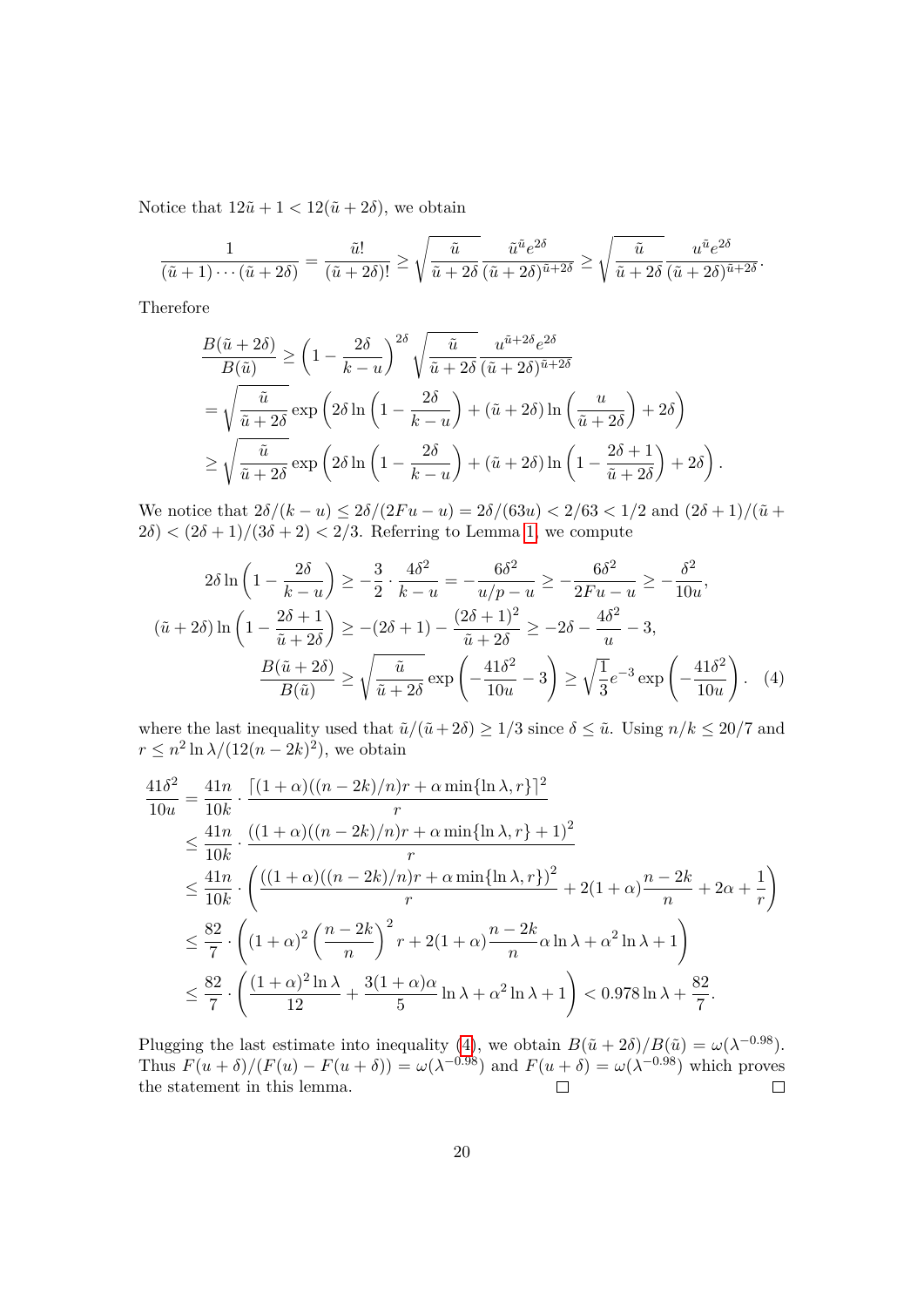For *k <* 7*n/*20, we need a more careful analysis, where we will estimate the expected progress on fitness averaged over the random rates the algorithm may have at a time. Hence, we assume a fixed current fitness but a random current rate and compute the average drift of fitness with respect to the distribution on the rates. This approach is similar to the one by Jägersküpper [Jäg11], who computes the average drift of the Hamming distance to the optimum when the  $(1+1)$  EA is optimizing a linear function, where the average is taken with respect to a distribution on all search points with a certain Hamming distance.

Of course, we want to exploit that a rate yielding near-optimal fitness progress is used most of the time such that too high (or too low) rates do not have a significant impact. To this end, Lemma [6](#page-10-0) about occupation probabilities will be crucial.

We now define two fitness dependent bounds  $r_l(k)$  and  $r_u(k)$ . We show in Lemma [13](#page-20-0) that for any rate, if  $r/F$  or  $Fr$  is within the bounds, then the algorithm has logarithmic drift on fitness.

<span id="page-20-1"></span>**Definition 12.** Let  $n/\ln \lambda < k < n/2$  and  $F = 32$ . We define

$$
r_u(k) := \begin{cases} n^2 \ln(\lambda)/(12(n-2k)^2) & \text{if } \quad 7n/20 \le k < n/2, \\ 10U(k) \ln(\lambda)/9 & \text{if } \quad n/\ln\lambda < k < 7n/20. \end{cases}
$$

$$
r_l(k) := \begin{cases} L(k) \ln(\lambda)/2 & \text{if } \quad n/\ln\lambda \le k < n/2, \\ F & \text{if } \quad n/\lambda < k < n/\ln\lambda. \end{cases}
$$

*where*  $L(k)$  *and*  $U(k)$  *are defined as in Definition [9.](#page-13-5)* 

We notice that Lemma [10](#page-13-1) can be applied to all  $r > r_u$  or  $r < r_l$  because for all  $7n/20 \le k < n/2$ , we have  $r_u/(U(k) \ln \lambda) = 22n/(12(2n-k)) \ge 22/(12(2-0.35)) = 10/9$ . For  $k < n/\ln \lambda$ , we set  $r_l$  to the minimal possible value of *r*. Finally note that  $r_u$  is non-decreasing in *k* due to the monotonicity of  $n^2/(n-2k)^2$  and  $U(k)$ .

<span id="page-20-0"></span>**Lemma 13.** Let  $n/\lambda < k < n/2$  with  $F = 32$ . Let  $\Delta(k, r)$  denote the fitness gain of the *best offspring using rate in*  $\{r/F, Fr\}.$ 

*(a)* The negative drift of fitness for too high rates  $r \geq Fr_u$  *is bounded by* 

$$
E(\Delta(k,r)) \ge -(1+o(1))\frac{n-2k}{n}\frac{r}{F}.
$$

*(b)* When  $k \geq 7n/20$  the positive drift of fitness for good rate  $r \leq Fr_u$  *is bounded by* 

$$
E(\Delta(k,r)) \ge (1 - o(1)) \cdot 10^{-4} \left( \frac{n - 2k}{n} \cdot \frac{r}{F} + \min\left\{ \ln \lambda, \frac{r}{F} \right\} \right).
$$

*(c)* When  $n/\lambda < k < 7n/20$  the positive drift of fitness for good rate  $r \leq Fr_u$  is *bounded by*

$$
E(\Delta(k,r)) \ge (1 - o(1)) \min \left\{ \frac{r}{F}, \frac{\ln \lambda}{F \ln(en/k)} \right\}
$$

*.*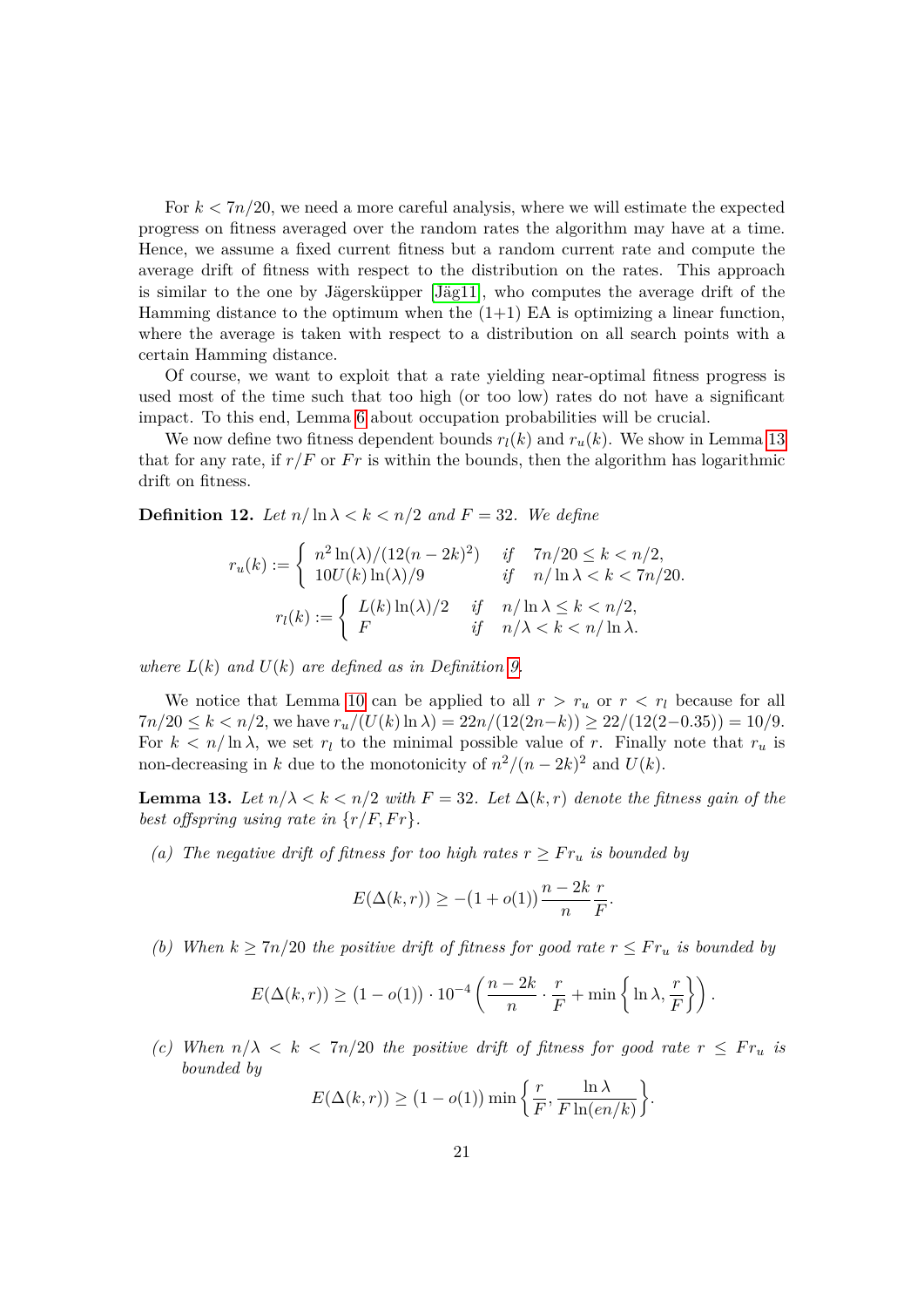*Proof.* The probability of using rate  $r/F$  is 1/2. Thus with probability at least 1 −  $(1/2)^{\lambda} = 1 - o(1/n^3)$ , at least one offspring uses rate  $r/F$ . For this offspring, the expected loss is  $(n-2k)r/(Fn)$ . If the complementary event (hereinafter called failure) of probability  $o(1/n^3)$  happens, we estimate  $\Delta(k,r)$  pessimistically by  $-n$ . This proves the first statement.

To prove the second item, we take  $i = 10^{-4}((n - 2k)r/(Fn) + \min{\{\ln{\lambda}, r/F\}})$ . According to Lemma [11,](#page-17-0) the probability that an offspring uses rate  $r/F$  and achieves progress of *i* or more is at least  $\lambda^{-0.98}/2$ . Thus for  $\lambda$  offspring, we obtain Pr( $\Delta(k,r) \ge$ *i*) ≥ 1 –  $(1 - \lambda^{-0.98}/2)^{\lambda} = 1 - O(\exp(-\lambda^{0.02}/2)) = 1 - o(1)$ . If the failure event happens, we estimate  $\Delta(k,r)$  pessimistically by  $-(n-2k)r/(Fn) = O(i)$ . Thus the statement holds.

For the third item, we take  $i := \min\{r, \ln(\lambda)/\ln(en/k)\} / F$ . Notice that for  $k < 7n/20$ we have  $r_u(k) < r_u(7n/20) = (25/27) \ln \lambda < 0.93 \ln \lambda$ . Applying Lemma [1](#page-0-0)[\(b\)](#page-9-1) with  $r/F \leq r_u(k) = o(\sqrt{n})$  we obtain  $(1 - r/(Fn))^n \geq (1 - o(1))e^{-r/F}$ . Therefore the probability that one offspring using rate  $r/F < 0.93 \ln \lambda$  makes a progress of at least *i* is lower bounded by (assuming *n* large enough)

$$
\binom{k}{i} \left(\frac{r}{Fn}\right)^i \left(1 - \frac{r}{Fn}\right)^n \ge \left(\frac{k}{i} \cdot \frac{r}{Fn}\right)^i \left((1 - o(1))e^{-\frac{r}{F}}\right)
$$

$$
> \left(\frac{k}{en}\right)^i e^{-0.94 \ln \lambda} \ge \lambda^{-1/F - 0.94} > \lambda^{-0.98}.
$$

Thus for  $\lambda$  offspring, we obtain  $\Pr(\Delta(k, r) \geq i) \geq 1 - (1 - \lambda^{-0.98}/2)^{\lambda} = 1 - o(1/\ln(\lambda)).$ If the failure event happens we estimate  $\Delta(k,r)$  pessimistically by  $-(n-2k)r/(Fn)$  $O(\ln \lambda)$ . The contribution of failure events is  $o(1)$  which is also  $o(i)$ . Therefore the third statement holds.  $\Box$  $\Box$ 

As discussed, our aim is to show that  $r_t/F$  or  $Fr_t$  stays in the right range frequently enough such that the overall average drift is still logarithmic. We notice that small rates  $r_t \leq r_l$  intuitively do not have a negative effect, therefore we focus on the probability that  $r_t < Fr_u$ . Since  $r_u$  monotonically decreases when k decreases, we need to analyze whether *r* still stays in the right range if there are large jumps in fitness distance *k*. Intuitively, the speed at which the mutation rate is decreased is much higher than than the decrease of fitness distance. To make this rigorous, we first look at the probability of large jumps, as detailed in the following lemma.

<span id="page-21-0"></span>**Lemma 14.** Assume  $r \leq n/2$  and let  $Z(k,r)$  denote the fitness-distance increase when applying standard bit mutation with probability  $p = r/n$  to an individual with k ones. *Then*

$$
\Pr(Z(k,r) \le (n-2k)r/n - \Delta) \le \exp\left(\frac{-\Delta^2}{2(1-p)(r+\Delta/3)}\right),
$$
  

$$
\Pr(Z(k,r) \ge (n-2k)r/n + \Delta) \le \exp\left(\frac{-\Delta^2}{2(1-p)(r+\Delta/3)}\right).
$$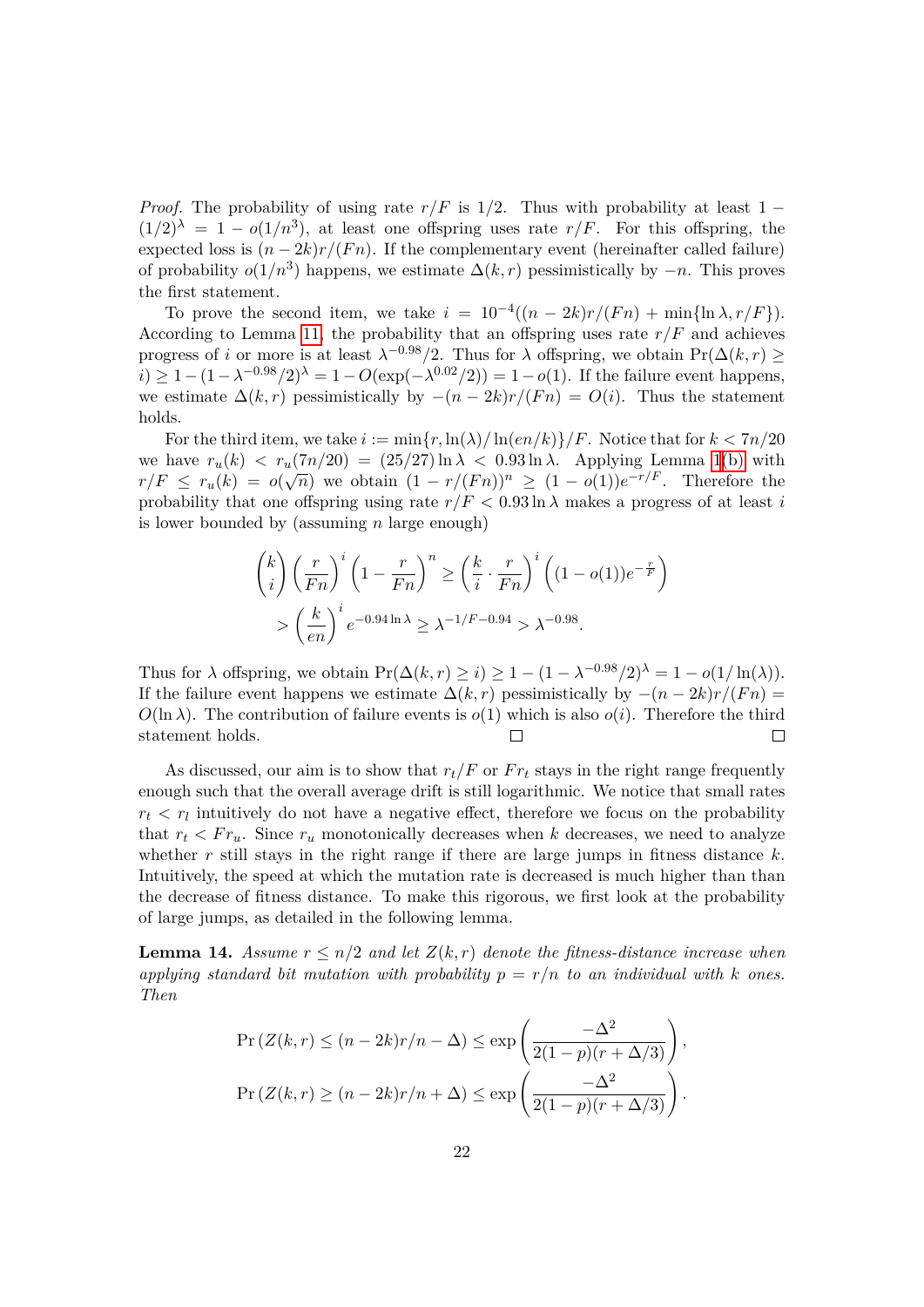*Proof.* Without loss of generality, we assume that the individual has *k* leading ones and  $n - k$  trailing zeros. Let random variables  $Z_1, \ldots, Z_n$  be the contribution to fitness distance increase in each position after standard bit mutation. Then

$$
\Pr(Z_i = -1) = p \text{ and } \Pr(Z_i = 0) = 1 - p \text{ for all } 1 \le i \le k;
$$
  

$$
\Pr(Z_i = 1) = p \text{ and } \Pr(Z_i = 0) = 1 - p \text{ for all } k < i \le n.
$$

The random variables  $Z_1, \ldots, Z_n$  are independent and  $Z(k,r) = \sum_{i=1}^n Z_i$ . Similarly as in the proof of Lemma [10](#page-13-1) [\(b\),](#page-13-4) we have  $E(Z(k, r)) = -kp + (n - 2k)p = (n - 2k)p$  and  $Var(Z(k, r)) = \sum_{i=1}^{n} Var(Z_i) = np(1 - p) = (1 - p)r$ . To apply Bernstein's inequality (Theorem [2\)](#page-9-2), we construct  $\tilde{Z}_i$  such that  $\tilde{Z}_i = Z_i + p$  for all  $1 \leq i \leq k$  and  $\tilde{Z}_i = Z_i - p$ for all  $k < i \leq n$ . Therefore  $E(\tilde{Z}_i) = 0$  and  $\text{Var}(\tilde{Z}_i) = \text{Var}(Z_i)$ .

$$
\Pr(\tilde{Z}_i = -1 + p) = p \text{ and } \Pr(\tilde{Z}_i = p) = 1 - p \text{ for all } 1 \le i \le k;
$$
  

$$
\Pr(\tilde{Z}_i = 1 - p) = p \text{ and } \Pr(\tilde{Z}_i = -p) = 1 - p \text{ for all } k < i \le n.
$$

By assuming  $r \leq n/2$ , we have  $p \leq 1/2$  and thus  $p - 1 \leq \tilde{Z}_i \leq 1 - p$  for all  $1 \leq i \leq n$ . Using the fact that  $\sum_{i=1}^{n} \tilde{Z}_i = Z(k,r) - E(Z(k,r))$ , Theorem [2](#page-9-2) yields with  $b := 1 - p$ and  $\sigma^2 := (1 - p)pn = (1 - p)r$  that

$$
\Pr\left(\sum_{i=1}^{n} Z(k,r) - E(Z(k,r)) \ge \Delta\right) \le \exp\left(\frac{-\Delta^2}{2(1-p)(r+\Delta/3)}\right).
$$
\nwe lower tail bound holds.

\n
$$
\Box
$$

Similarly the lower tail bound holds.

We now use Lemma [14](#page-21-0) to show that once  $r_t \geq Fr_u(k_t)$ , there will be a strong drift for  $r_t/r_u(k_t)$  to decrease down to 1.

<span id="page-22-0"></span>**Lemma 15.** Let  $k_t < n/2$  and  $F = 32$ . Let  $\tau := \log_F(3/\sqrt{10})$  and  $X_t :=$  $\log_F(r_t/r_u(k_t)) - \tau$  *with*  $r_u(k_t)$  *defined in Definition [12,](#page-20-1) we have* 

$$
\Pr\left(X_{t+1} - X_t \ge a \mid X_t > 1\right) \le \lambda^{-\Omega(a+1)} \text{ for all } a \ge -1/2,
$$
\n
$$
\Pr\left(X_{t+1} - 1 \ge a \mid X_t \le 1\right) \le \lambda^{-\Omega(a+1)} \text{ for all } a > 0.
$$

*Proof.* Using the fact that  $r_{t+1} \in \{Fr_t, r_t/F\}$ , we see that

$$
X_{t+1} - X_t \in \left\{ 1 + \log_F \left( \frac{r_u(k_t)}{r_u(k_{t+1})} \right), -1 + \log_F \left( \frac{r_u(k_t)}{r_u(k_{t+1})} \right) \right\}.
$$

According to the monotonicity that  $r_u(k)$  increases with respect to k, we notice that  $k_t \geq k_{t+1}$  is a necessary condition for  $X_{t+1} - X_t \geq 1$ . We also notice that  $X_t \geq \tau$ is equivalent to  $r_t/r_u(k_t) \geq 3/\sqrt{10}$ , which is sufficient to apply Lemma [10](#page-13-1)[\(b\)](#page-13-4) since  $r_u(k) \ge (10/9)U(k) \ln \lambda$  as defined in Definition [12.](#page-20-1)

We first consider the case  $k_{t+1} \geq k_t$  (equivalent to  $r_u(k_{t+1}) \geq r_u(k_t)$ ). In this case *X*<sub>*t*+1</sub> − *X*<sub>*t*</sub> ≤ 1 thus Pr(*X*<sub>*t*+1</sub> ≥ 1 ∩  $k_{t+1}$  ≥  $k_t$  |  $X_t$  < 0) = 0 and Pr(*X*<sub>*t*+1</sub> − 1 ≥  $1 \cap k_{t+1} \geq k_t \mid X_t \leq 1$  = 0. It remains to consider

$$
\Pr(X_{t+1} - X_t \ge a \cap k_{t+1} \ge k_t | X_t > 1) \text{ with } -1/2 \le a \le 1, \text{ and}
$$
\n
$$
\Pr(X_{t+1} - 1 \ge a \cap k_{t+1} \ge k_t | 0 \le X_t \le 1) \text{ with } 0 < a < 1.
$$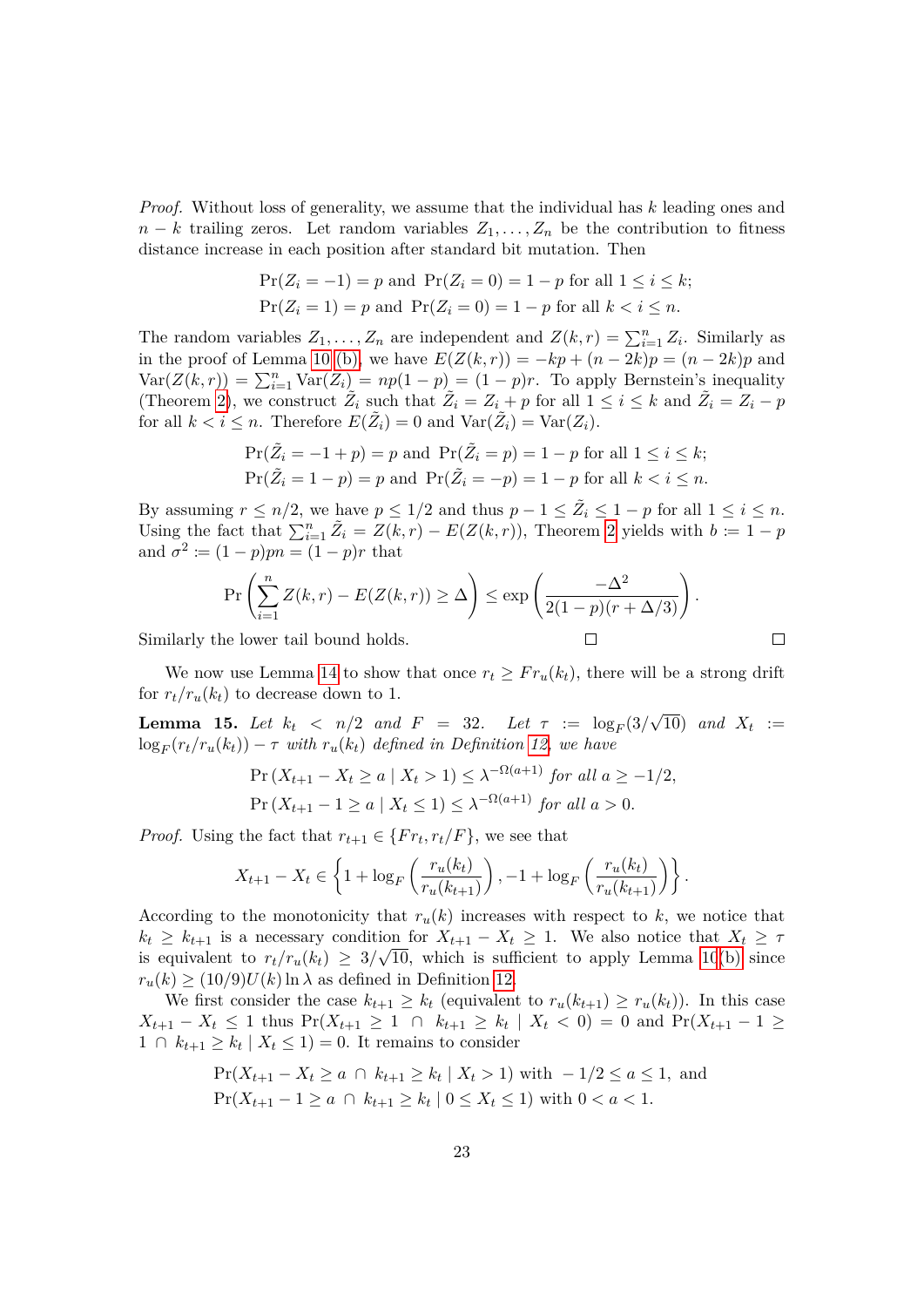If  $r_{t+1} = r_t/F$  then  $X_{t+1} - X_t \leq -1$ . Clearly  $X_{t+1} - X_t \geq a \geq -1/2$  is impossible. It also makes  $X_{t+1} \geq 1$  with  $0 \leq X_t \leq 1$  impossible. Thus, the two probabilities above are bounded by  $Pr(r_{t+1} = Fr_t \cap k_{t+1} \ge k_t | X_t \ge \tau) \le Pr(r_{t+1} = Fr_t | X_t \ge \tau) = \lambda^{-\Omega(1)}$ according to Lemma [10](#page-13-1)[\(b\).](#page-13-4)

It remains to consider  $k_{t+1} < k_t$  (equivalent to  $r_u(k_{t+1}) < r_u(k_t)$ ). We make a case distinction based on the value of  $(n - 2k_t)^2$ .

**Case 1:**  $(n - 2k_t)^2$  < 2*F n* ln *λ*. In this case,  $r_u(k_t) = n^2 \ln \lambda / (12(n - 2k_t)^2)$  ≥  $n/(24F)$  which means that  $X_t < 1$  for all rates  $r \leq n/(2F)$ . Thus Pr( $X_{t+1} - X_t <$ *a* ∩  $k_{t+1}$   $\lt k_t$  |  $X_t$  > 1) = 0. When computing  $Pr(X_{t+1} - 1 \ge a \cap k_{t+1}$   $\lt k_t$  |  $X_t$  ≤ 1), we notice that  $X_{t+1} \geq 1 + a$  implies  $\log_F((n/2F)/r_u(k_{t+1})) \geq 1 + a + \tau$ . Furthermore,

$$
\frac{n/2F}{r_u(k_{t+1})} = \frac{12(n - k_{t+1})^2}{(2F)n \ln \lambda} \ge F^{1+a+\tau} = \frac{3F^{1+a}}{\sqrt{10}} \text{ if and only if } (n - k_{t+1})^2 \ge \frac{16F^{1+a}n \ln \lambda}{\sqrt{10}}.
$$

Therefore a necessary condition for  $X_{t+1} \geq 1 + a$  while  $X_t \leq 1$  and  $(n - k_t)^2 \leq 2Fn \ln \lambda$ is  $k_t - k_{t+1} \ge ((4F^{(1+a)/2}/10^{1/4} - \sqrt{2F})/2)\sqrt{n \ln \lambda} > (6F^{a/2} - 4)\sqrt{n \ln \lambda}$ . We notice that  $E(k_{t+1} - k_t) > 0$ , applying Lemma [14](#page-21-0) and using a union bound we obtain for  $\Delta := (6F^{a/2} - 4)\sqrt{n \ln \lambda} > 2\sqrt{n \ln \lambda}$  that

$$
\Pr(k_t - k_{t+1} > \Delta \mid X_t \le 1) = \Pr(k_{t+1} - k_t < -\Delta \mid X_t \le 1) \\
&< \Pr(k_{t+1} - k_t < E(k_{t+1} - k_t) - \Delta \mid X_t \le 1) \\
&< \lambda \exp\left(\frac{-\Delta^2}{2(n/2 + \Delta/3)}\right) < \lambda \exp\left(\frac{-\Delta^2}{n + \Delta}\right) = \lambda^{-\Omega(1+a)}.
$$

Therefore  $Pr(X_{t+1} - 1 \ge a \cap k_{t+1} < k_t | X_t \le 1) = \lambda^{-\Omega(1+a)}$ . **Case 2:**  $(n - 2k_t)^2 \ge 2Fn \ln \lambda$ . Let

<span id="page-23-1"></span><span id="page-23-0"></span>
$$
\sigma_t^2 := r_u(k_t)/r_u(k_{t+1}) = (n - 2k_{t+1})^2/(n - 2k_t)^2,
$$

then  $X_{t+1} - X_t \in \{1 + \log_F(\sigma_t^2), -1 + \log_F(\sigma_t^2)\}\)$ . We rewrite for  $X_t > 1$  and  $a \ge -1/2$ 

$$
\Pr(X_{t+1} - X_t \ge a \cap k_{t+1} < k_t | X_t) \\
\le \Pr(r_{t+1} = r_t / F \cap \sigma_t^2 \ge F^{a+1} | X_t) + \Pr(r_{t+1} = Fr_t \cap \sigma_t^2 \ge F^{a-1} | X_t) \\
\le \Pr(\sigma_t^2 \ge F^{a+1} | X_t) + \Pr(\sigma_t^2 \ge F^{a-1} | X_t) \mathbb{1}_{a > 2} + \Pr(r_{t+1} = Fr_t | X_t) \mathbb{1}_{a \le 2}, \tag{5}
$$

as well as for  $X_t \leq 1$  and  $a > 0$ 

$$
\Pr\left(X_{t+1} - 1 \ge a \cap k_{t+1} < k_t \mid X_t\right) = \Pr\left(X_{t+1} - X_t \ge 1 + a - X_t \cap k_{t+1} < k_t \mid X_t\right)
$$
\n
$$
\le \Pr\left(r_{t+1} = r_t / F \cap \sigma_t^2 \ge F^{a+2-X_t} \mid X_t\right) + \Pr\left(r_{t+1} = Fr_t \cap \sigma_t^2 \ge F^{a-X_t} \mid X_t\right)
$$
\n
$$
\le \Pr\left(\sigma_t^2 \ge F^{a+1} \mid X_t\right) + \Pr\left(r_{t+1} = Fr_t \cap \sigma_t^2 \ge F^{a-X_t} \mid X_t\right),\tag{6}
$$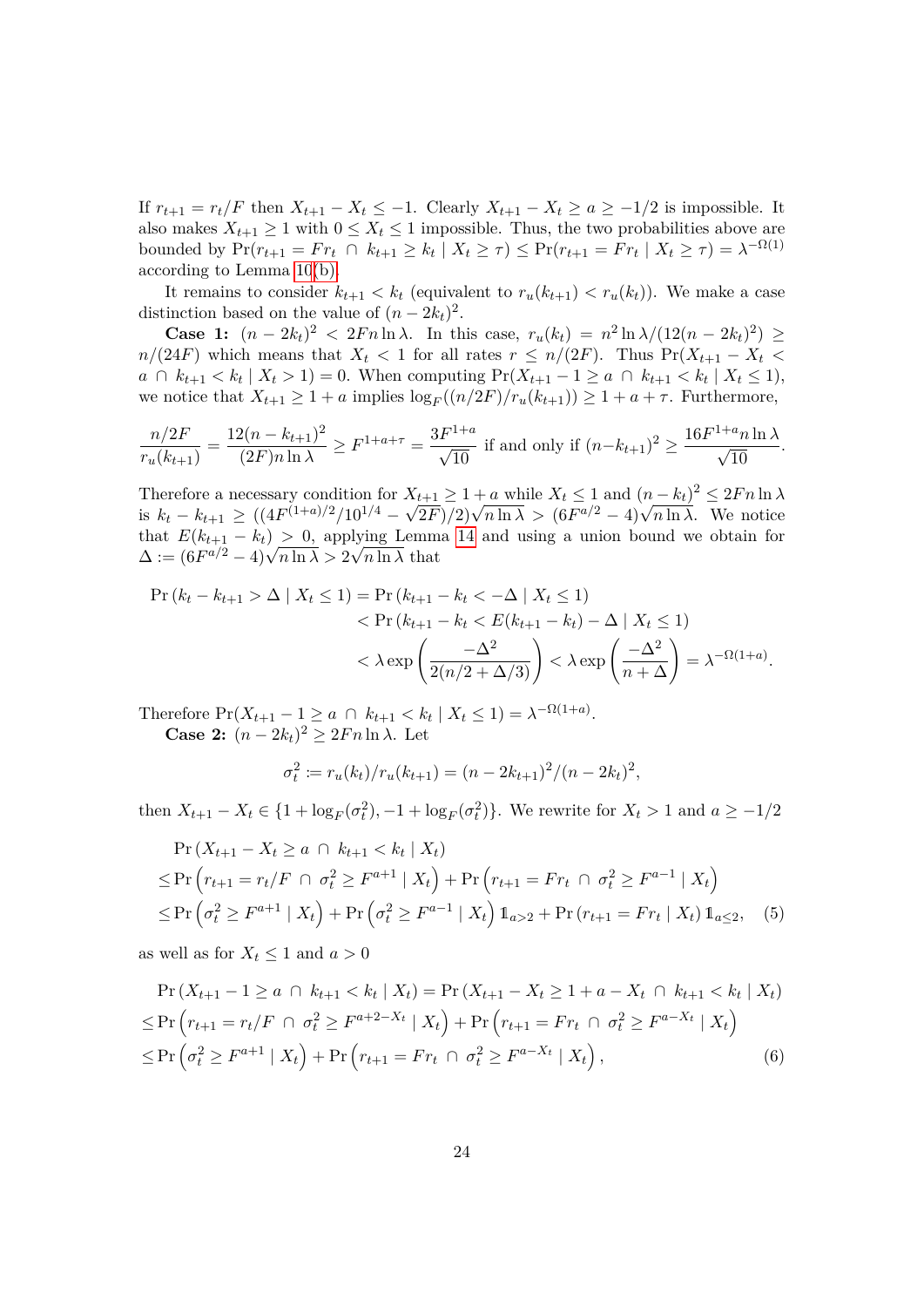where the second item in the above inequality  $(6)$  is furthermore bounded in  $(7)$  by making a distinction between  $X_t \geq \tau \wedge a \leq 2$  and the remaining cases.

<span id="page-24-0"></span>
$$
\Pr(r_{t+1} = Fr_t \cap \sigma_t^2 \ge F^{a-X_t} | X_t)
$$
  
\n
$$
\le \Pr(\sigma_t^2 \ge F^{a-X_t} | X_t) \mathbb{1}_{X_t < \tau \vee a > 2} + \Pr(r_{t+1} = Fr_t | X_t) \mathbb{1}_{X_t \ge \tau \wedge a \le 2}.
$$
\n(7)

Applying Lemma [10](#page-13-1)[\(b\)](#page-13-4) we see that both  $Pr(r_{t+1} = Fr_t | X_t) 1_{a \leq 2}$  from [\(5\)](#page-23-1) and  $Pr(r_{t+1} = Fr_t | X_t) 1\!\!1_{X_t \geq \tau \wedge a \leq 2}$  from [\(7\)](#page-24-0) are of order  $\lambda^{-\Omega(1)}$ . This  $\Omega(1)$  exponent is sufficient to prove the lemma for  $a \leq 2$ . We also notice that the event  $\sigma_t^2 \geq F^{a-\tau}$ subsumes all the other remaining events in inequalities [\(5\)](#page-23-1), [\(6\)](#page-23-0), and [\(7\)](#page-24-0). Therefore it remains to validate Pr  $(\sigma_t^2 \geq F^{a-\tau} | X_t) \leq \lambda^{-\Omega(a+1)}$  for  $a \geq 0$ . To ease representation, let  $s := F^{(a-\tau)/2} - 1 \geq F^{-\tau/2} - 1 = (10/9)^{1/4} - 1 > 1/40$ . Since  $s = \Omega(1+a)$ , proving  $Pr(\sigma_t \geq 1 + s \mid X_t) = O\left(\lambda^{-\Omega(s)}\right)$  is sufficient to conclude the analysis of this case and therefore the lemma. We rewrite

$$
\Pr(\sigma_t \ge 1 + s \mid X_t) = \Pr\left(\frac{n - 2k_{t+1}}{n - 2k_t} \ge 1 + s \mid X_t\right) \\
= \Pr\left(k_t - k_{t+1} \ge s(n - 2k_t)/2 \mid X_t\right).
$$

Let  $\Delta := (s/2 + p)(n - 2k_t)$  for  $0 < p \leq 1/2$ . Applying Lemma [14](#page-21-0) and using a union bound we obtain

$$
\Pr(\sigma_t \ge 1 + s \mid X_t) < \lambda \exp\left(\max_{0 < p \le 1/2} \left\{ \frac{-\Delta^2}{2(1-p)(pn + \Delta/3)} \right\} \right)
$$
\n
$$
\langle \lambda \exp\left(\max_{0 < p \le 1/2} \left\{ \frac{-\Delta}{2(1+1/3)} 1_{pn \le \Delta} + \frac{-\Delta^2}{2(1-p)(pn)(1+1/3)} 1_{pn > \Delta} \right\} \right)
$$
\n
$$
\langle \lambda \exp\left(-\min_{0 < p \le 1/2} \left\{ \frac{\Delta}{3} 1_{pn \le \Delta} + \frac{\Delta^2}{3(1-p)(pn)} 1_{pn > \Delta} \right\} \right)
$$

We notice that  $\Delta \ge (s/2)\sqrt{2F n \ln(\lambda)} = 4s\sqrt{n \ln(\lambda)}$  and  $(s/2+p)^2/((1-p)p)$  attains the minimal value  $s(2 + s) > 2s$  when  $p = s/(2(s + 1))$ . Using the fact that  $(n - 2k<sub>t</sub>)<sup>2</sup>/n \ge$  $2F\ln(\lambda)$  and  $s > 1/40$ ,

$$
\Pr(\sigma_t \ge 1 + s \mid X_t) < \lambda \exp\left(-\min\left\{s\sqrt{n\ln\lambda} \mathbb{1}_{pn \le \Delta} + \frac{(2s)2F\ln\lambda}{3} \mathbb{1}_{pn > \Delta}\right\}\right) \\
&< \lambda \exp\left(-\min\left\{s\sqrt{n\ln(\lambda)} \mathbb{1}_{pn \le \Delta} + 42s\ln(\lambda)\mathbb{1}_{pn > \Delta}\right\}\right) = \lambda^{-\Omega(s)}.
$$

We finally use Lemma [15](#page-22-0) and Lemma [6](#page-10-0) to obtain a logarithmic drift on average. After this major effort, it is a matter of a relatively straightforward drift analysis of fitness distance to obtain the following bound on the time to leave the far region.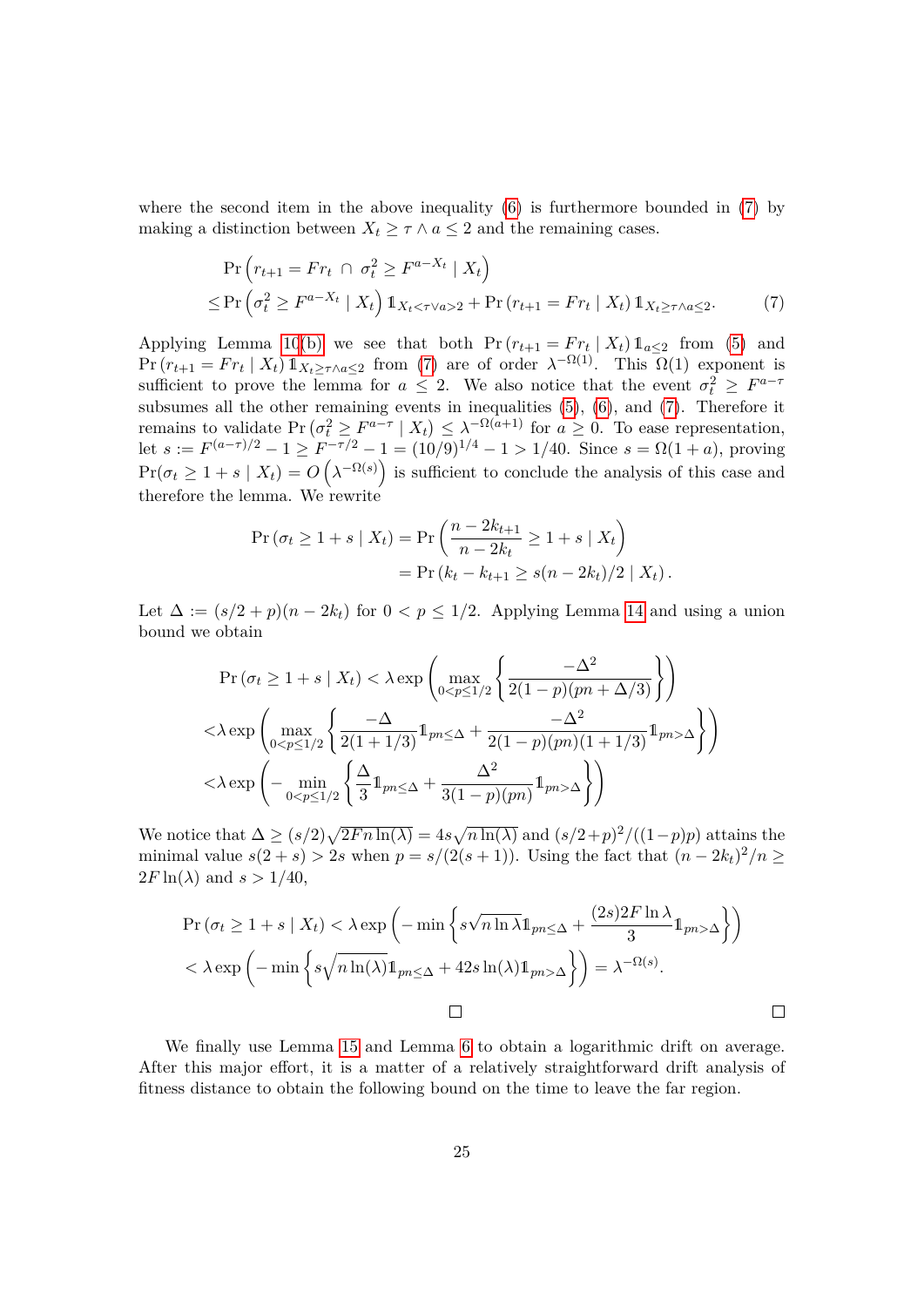<span id="page-25-0"></span>**Theorem 16.** *The (1,λ) EA with self-adapting mutation rate reaches a* OneMax*-value of*  $k \leq n/\lambda$  *within an expected number of*  $O(n/\log \lambda)$  *iterations, regardless of the initial mutation rate. Furthermore, with probability at least*  $1 - o(1)$ *, it holds*  $k_t \leq 2n/\lambda$  *and*  $r_{t'} \le (7/9) \ln \lambda$  *for some*  $t' = O(n/\log \lambda)$ *.* 

*Proof.* We first argue that within an expected number of  $O(\sqrt{n})$  generations we will have  $k_t < n/2$ . Consider the case that  $k_t \geq n/2$  and let the independent random variables *X* and *Y* denote the number of flips in  $k_t$  one-bits and  $(n-k_t)$  zero-bits, respectively, in an offspring using rate  $p = r/n$ . Referring to [\[Doe18c\]](#page-40-10) for  $p \in [2/n, 1/2]$  we obtain, using similar arguments in the proof Lemma [10](#page-13-1)[\(b\)](#page-13-4) that  $Pr(X \ge E(X)+1) = \Theta(1)$  and  $Pr(Y \le$  $E(Y) = \Theta(1)$ . Then  $Pr(X - Y \ge E(X) - E(Y) + 1) = \Theta(1)$ . Since  $E(X) \ge E(Y)$ , the probability that an offspring choose rates  $\tilde{r} \in \{r_t/F, Fr_t\}$  with  $2 \leq \tilde{r} \leq n/2$  and have  $X - Y \ge 1$  is at least  $1/2 \cdot \Theta(1) = \Theta(1)$ . Since the best of  $\lambda = \Omega(\ln n)$  offspring is selected, the probability that  $k_{t+1} \leq k_t - 1$  holds is at least  $1 - \exp(-\Theta(\lambda)) = 1 - o(1/n^2)$ . By an additive drift theorem, it takes  $O(\max\{k_0 - n/2, 0\}) = O(\sqrt{n})$  iterations from the initial random search point to reach a parent with fitness distance less than *n/*2.

Without loss of generality, we can now assume  $k_0 < n/2$ . Consider the number of one-bits flips *X* and zero-bits flips *Y* in a parent with fitness distance  $k_t < n/2$  and rate  $2 \le r < n/2$ . As argued above  $Pr(X - Y \ge E(X) - E(Y) + 1) = \Theta(1)$ . Since  $k_t - (E(X) - E(Y)) = k_t - (k_t - (n - k_t))r/n = k_t(1 - r/n) + (n - k_t)(r/n) < n/2$  for all  $r < n/2$ , the probability that an offspring has fitness distance at most  $n/2 - 1$  is  $\Theta(1)$ . Thus for  $\lambda = \Omega(\ln n)$  offspring, we have  $\Pr(k_{t+1} < n/2) \ge 1 - \exp(-\Theta(\lambda)) = 1 - o(1/n^2)$ . Since that we aim at proving a hitting time of  $O(n/\ln \lambda)$  and only consider phases of this length, we may furthermore assume  $k_t < n/2$  for all  $t \geq 0$ , which only introduces an *o*(1) error term by a union bound.

Define random variables  $X_t := \log_F(r_t/r_u(k_t)) - \tau$  with  $\tau = \log_F(3/\sqrt{10}) < 0$ . We notice that when  $(n - 2k_t)^2 \leq 2Fn \ln \lambda$  we have  $X_t < 1$ . If  $r_t \geq Fr_u(k_t)$ , according to Lemma [10](#page-13-1)[\(b\),](#page-13-4) with probability  $1 - o(1)$  we have  $r_{t-1} = r_t/F$ . Therefore within  $O(\ln n)$ iterations we will obtain  $X_t \leq 1$ .

The idea of the remaining proof is to compute an average drift for any fixed distance using the distribution of mutation rates, and then to apply the variable drift theorem to obtain a runtime bound. Applying Lemma [15](#page-22-0) and Lemma [6](#page-10-0) to the  $X_t$ , we see that

$$
\Pr(r_t \ge F^{1+a+\tau} r_u(k_t)) \le \lambda^{-\Omega(a)} \text{ for all } a > 0.
$$

Let  $r^{(i)}$ ,  $i \in \mathbb{Z}$ , denote the rate between  $(F^{i}r_u(k), F^{i+1}r_u(k))$  corresponding to fitness distance *k*. Thus, for all  $i \geq 1$ , we obtain

$$
\Pr\left(r^{(i)}\right) \le \Pr\left(r_t > F^i r_u(k_t)\right) \le \Pr\left(r_t \ge F^{1 + (i - 1 - \tau) + \tau} r_u(k_t)\right) \le \lambda^{-\Omega(i - 1 - \tau)}.
$$

According to Lemma [13,](#page-20-0)  $E(\Delta(k, r^{(i)})) \ge -(1 + o(1))(n - 2k)r^{(i)}/n$  for  $i \ge 1$  and  $E(\Delta(k, r^{(0)})) \geq \Omega((n-2k)r^{(0)}/n)$ . The contribution of the negative drift is a lower order term compared to the contribution of the positive drift. Let ∆(*k*) denote the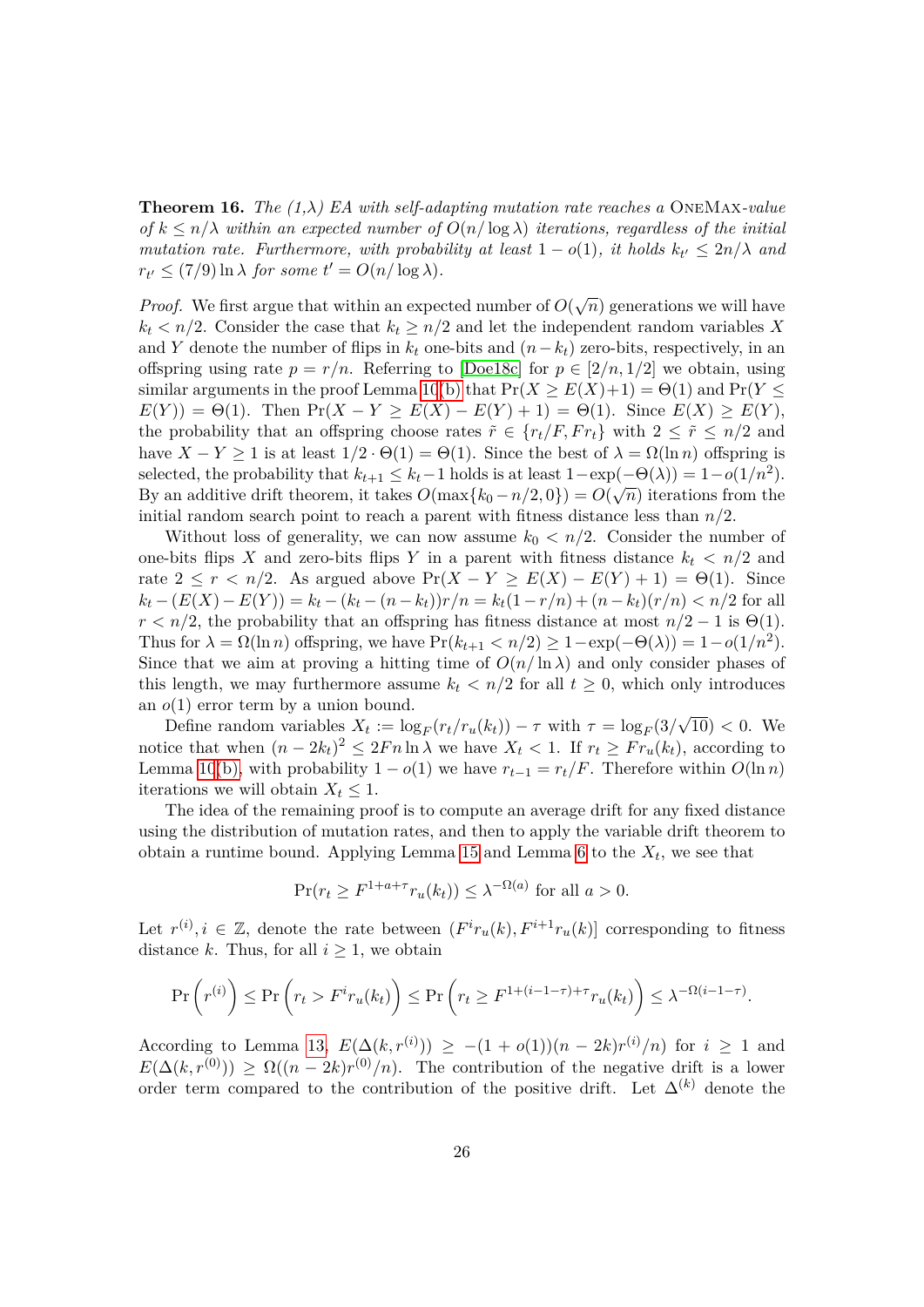average drift at distance *k*. We obtain

$$
\Delta^{(k)} = \sum_{i \in \mathbb{Z}} E(\Delta(k, r^{(i)})) \Pr(r^{(i)}) \ge (1 - o(1)) \sum_{i \le 0} E(\Delta(k, r^{(i)})) \Pr(r^{(i)}).
$$

We notice that  $\sum_{i\leq 0} \Pr(r^{(i)}) = 1 - o(1)$  and  $E(\Delta(k, r^{(i)})) > 0$  for all  $i \leq 0$ . According to Lemma [10](#page-13-1)[\(a\),](#page-13-2) with at least constant probability  $r_t = \Omega(r_l(k_t))$ . Since for any rate  $r = \Omega(r_l(k))$  and  $r \leq Fr_u$  the drift is  $E(\Delta(k,r)) \geq \Theta(\ln(\lambda)/\ln(n/k_t))$  according to Lemma [13,](#page-20-0) the average drift satisfies

$$
\Delta^{(k)} \geq \Theta(\ln(\lambda)/\ln(n/k)).
$$

Using the variable drift theorem (Theorem [3\)](#page-10-2) and the fact that

$$
\int_{n/\lambda}^{n/2} \frac{\ln(n/k)}{\ln(\lambda)} dk = \frac{(k \ln(n) - k \ln(k) + k) \Big|_{n/\lambda}^{n/2}}{\ln \lambda} = \frac{\Theta(n)}{\ln \lambda},
$$

the expected time to reduce the fitness distance to at most  $n/\lambda$  conditioning on the assumption that  $k_t < n/2$  for some  $t = O(\sqrt{n})$  and  $k_{t'} < n/2$  for all  $t \le t' = O(n/\log \lambda)$  is then  $\Theta(n/\log \lambda)$ . Thus the runtime bound of  $O(n/\log \lambda)$  holds with probability  $\Omega(1)$  due to Markov's inequality. Using a restart argument we then obtain the claimed expected runtime since the expected number of repetition of a phase of length  $O(n/\log \lambda)$  is  $O(1)$ .

To prove the second statement of the theorem, we notice that the corresponding upper bound on the rate for  $k_t = o(n)$  is  $r_u(k_t) \leq (10/9)(U(k_t)) \ln \lambda = ((10/9)(2/22) +$  $o(1)$ ) ln  $\lambda < (1/9)$  ln  $\lambda$  and the occupation probability satisfies  $Pr(r_t \leq (7/9)F \ln \lambda \mid k_t =$  $o(n)$ ) ≥ 1 –  $\lambda^{-\Omega(1)} = 1 - o(1)$ . Therefore with probability 1 – *o*(1), the first iteration such that  $k_t \leq 2n/\lambda$  has rate  $r_t \leq (7/9) \ln \lambda$ . We then argue for this iteration that with high probability it satisfies  $r_{t+1} = r_t/F$  and  $k_{t+1} \leq 2n/\lambda$ . The probability of being no worse than parent using mutation probability  $p \leq (7/9) \ln(\lambda)/n$  is at least (1 − *p*) *<sup>n</sup>* <sup>≥</sup> (1 <sup>−</sup> *<sup>o</sup>*(1))*<sup>λ</sup>* <sup>−</sup>7*/*<sup>9</sup> *> λ*−8*/*<sup>9</sup> . Therefore,

$$
\Pr(k_{t+1} \le k_t \mid r_t \le (7/9)F \ln \lambda) \ge 1 - \left(1 - \lambda^{-8/9}/2\right)^{\lambda} = 1 - o(1).
$$

Furthermore  $Pr(r_{t+1} = Fr_t | k_t = o(n), r_t \ge (7/9) \ln \lambda) \le \lambda^{1-(23/22)7} = o(1)$ . Then we obtain an iteration with  $k_t \leq 2n/\lambda$  and  $r_t \leq (7/9) \ln \lambda$  with probability  $1-o(1)$ . □ □

#### <span id="page-26-0"></span>**4.2 The Near Region**

We now analyze the regime in which the fitness distance satisfies  $k = k_t = O(n/\lambda)$ , the so-called near region. In this region, the probability that a fixed offspring created with rate *r* is better than its parent is  $\Theta(\frac{1}{\lambda})$ *r*  $\frac{r}{e^r}$ ), see Lemma [17.](#page-27-0) Consequently, the probability to make progress is only  $\Theta(\frac{r}{e^r})$ . This implies that the optimal rate *r* is constant (and by taking care of the constants, we shall see that the optimal rate value for the parent is  $r = F$ , the minimal possible value).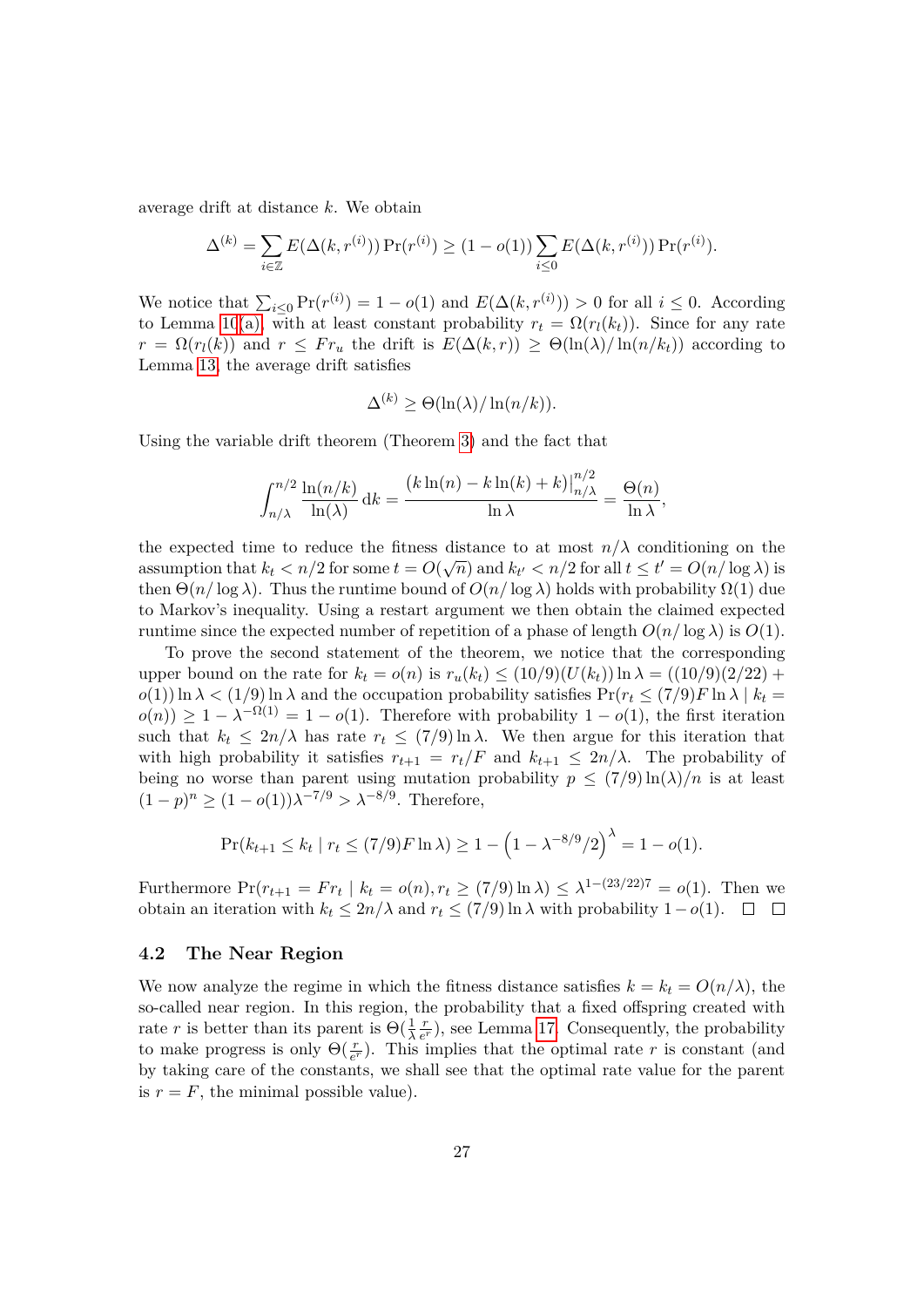The superiority of small rate values is sufficiently strong to show that the rate drifts towards these values (Lemmas [19](#page-29-0) and [20\)](#page-29-1), however, for small values of  $\lambda$  we cannot show that in this regime, which takes at least an expected number of  $\Omega(n/\lambda)$  iterations, it never happens that the rate increases to a value which lets all offspring be worse than the parent (this happens from  $r > C\lambda$  for a suitable constant C on). Consequently, we cannot exclude the possibility that the algorithms loses fitness occasionally.

To analyze the progress of the algorithm (proof of Lemma [22\)](#page-31-0), we devise a potential function based on the current fitness and rate and show that the expected progress with respect to this potential is high enough. This allows to use the multiplicative drift theorem to argue that within a desired time, we reach the optimum.

More a technical issue is that, naturally, we also have to argue that the process does not leave the near region except with small probability. This is done in Lemma [21.](#page-30-0)

We start with determining the probability of making progress in one mutation and similar events.

<span id="page-27-0"></span>**Lemma 17.** *Let*  $0 \le k \le 3n/\lambda$ , and  $r = o(\lambda^{1/4})$ . Let  $x \in \{0,1\}^n$  with fitness distance  $f(x) = k$ *. Let*  $y \in \{0,1\}$  *be obtained from x by flipping each bit independently with probability r/n. Consider the probabilities*

$$
p_{-}(r) := \Pr(f(y) < f(x)),
$$
\n
$$
p_{0}(r) := \Pr(f(y) = f(x)),
$$
\n
$$
p'(r) := \Pr(\forall i \in [1..n] : x_{i} = 0 \implies y_{i} = 0),
$$

*that is, the probabilities that the offspring is better than the parent, that is is equally good, and that none of the* 0*-bits of the parent were flipped in the generation of the offspring. Then*

$$
(1 - o(1))\frac{kr}{n}e^{-r} < p_-(r) < (1 + o(1))\frac{kr}{n}e^{-r},
$$
  
\n
$$
(1 - o(1))e^{-r} < p_0(r) < (1 + o(1))e^{-r},
$$
  
\n
$$
(1 - o(1))e^{-r} < p'(r) < (1 + o(1))e^{-r}.
$$

*Proof.* We regard the number *X* of flips in the *k* one-bits ("good flips" which reduce the fitness distance) and the number *Y* of flips in the  $(n - k)$  zero-bits of the parent ("bad flips" which increase the fitness distance). Then  $p_-(r)$  is at least

$$
p_{-}(r) \ge \Pr(X = 1, Y = 0) = \frac{kr}{n} \left(1 - \frac{r}{n}\right)^{n-1} \ge (1 - o(1)) \frac{kr}{n} e^{-r},
$$

where the last estimate uses Lemma [1](#page-0-0) [\(b\).](#page-9-1)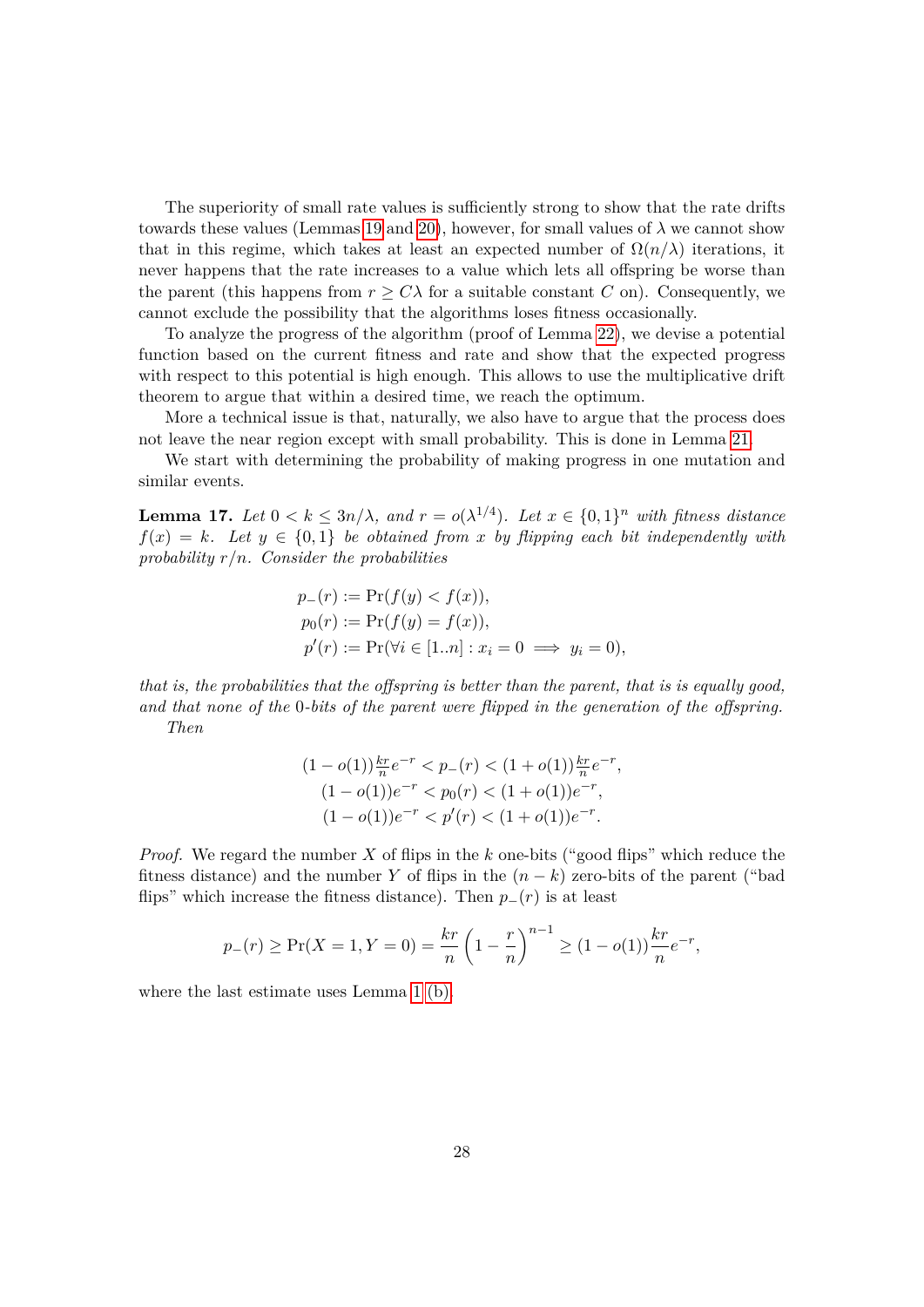Since  $r = o(\lambda^{1/4})$ , we have  $kr/n = o(1)$ ,  $kr^2/n = o(1)$ , and  $(kr^2/n)^{1.5} = o(kr/n)$ . This allows to bound  $p_-(r)$  from above by

$$
p_{-}(r) < \Pr(X \in \{1, 2\}, Y = 0) + \sum_{i=3}^{2k-1} \Pr(X + Y = i, X > Y)
$$
\n
$$
\n& < \frac{kr}{n} \left(1 - \frac{r}{n}\right)^{n-1} + \frac{k^{2}r^{2}}{2n^{2}} \left(1 - \frac{r}{n}\right)^{n-2} + \sum_{i=3}^{2k-1} \left(i - 1\right) \left(\frac{r}{n}\right)^{i} \left(1 - \frac{r}{n}\right)^{n-i} \left(\frac{k}{\left(i/2\right)}\right) \left(\frac{n-k}{\left(i/2\right)}\right) + \sum_{i=3}^{2k-1} \left(1 - \frac{r}{n}\right)^{n-2} \left(1 - \frac{r}{n} + \frac{kr}{2n}\right) + \sum_{i=3}^{2k-1} \left(\frac{r}{n}\right)^{i} \left(1 - \frac{r}{n}\right)^{n-i} (kn)^{i/2} + \sum_{i=3}^{2k-1} \left(1 + o(1)\right) \frac{kr}{n} \left(1 - \frac{r}{n}\right)^{n} + \sum_{i=3}^{2k-1} \left(\frac{kr^{2}}{n}\right)^{i/2} \left(1 - \frac{r}{n}\right)^{n-i} + o(1) \frac{kr}{n} e^{-r}.
$$

Similarly for  $p_0(r)$  we have

$$
p_0(r) > Pr(X = Y = 0) = \left(1 - \frac{r}{n}\right)^n \ge (1 - o(1))e^{-r}.
$$

Using again the fact that  $kr^2/n = o(1)$ , we have

$$
p_0(r) = \Pr(X = Y = 0) + \sum_{i=1}^{k} \Pr(X = Y = i)
$$
  
=  $\left(1 - \frac{r}{n}\right)^n + \sum_{i=1}^{k} {k \choose i} {n-k \choose i} \left(\frac{r}{n}\right)^{2i} \left(1 - \frac{r}{n}\right)^{n-2i}$   
<  $e^{-r} + \sum_{i=1}^{k} \left(\frac{kr^2}{n}\right)^i e^{-r} < (1 + o(1))e^{-r}.$ 

Finally, for  $p'(r)$  we compute  $p'(r) = Pr(Y = 0) = (1 - \frac{r}{n})$  $(\frac{r}{n})^{n-k} = (1 \pm o(1))e^{-r}.$  $\Box$ 

<span id="page-28-0"></span>**Lemma 18.** *Consider one iteration of the self-adaptive*  $(1, \lambda)$  *EA starting with an individual of fitness distance k* and rate  $r = o(\lambda^{-1/4})$ *. Then the probability that there is an offspring which uses rate r/F and which inherits all* 0*-bits from the parent (and thus is at least as good as the parent), is at least*  $1 - \exp(-\frac{1}{2})$  $\frac{1}{2}\lambda(1-o(1))e^{-r/F}).$ 

*Proof.* We compute

$$
1 - (1 - \frac{1}{2}p'(\frac{r}{F}))^{\lambda} \ge 1 - (1 - \frac{1}{2}(1 - o(1))e^{-r/F})^{\lambda} \ge 1 - \exp(-\frac{1}{2}\lambda(1 - o(1))e^{-r/F}).
$$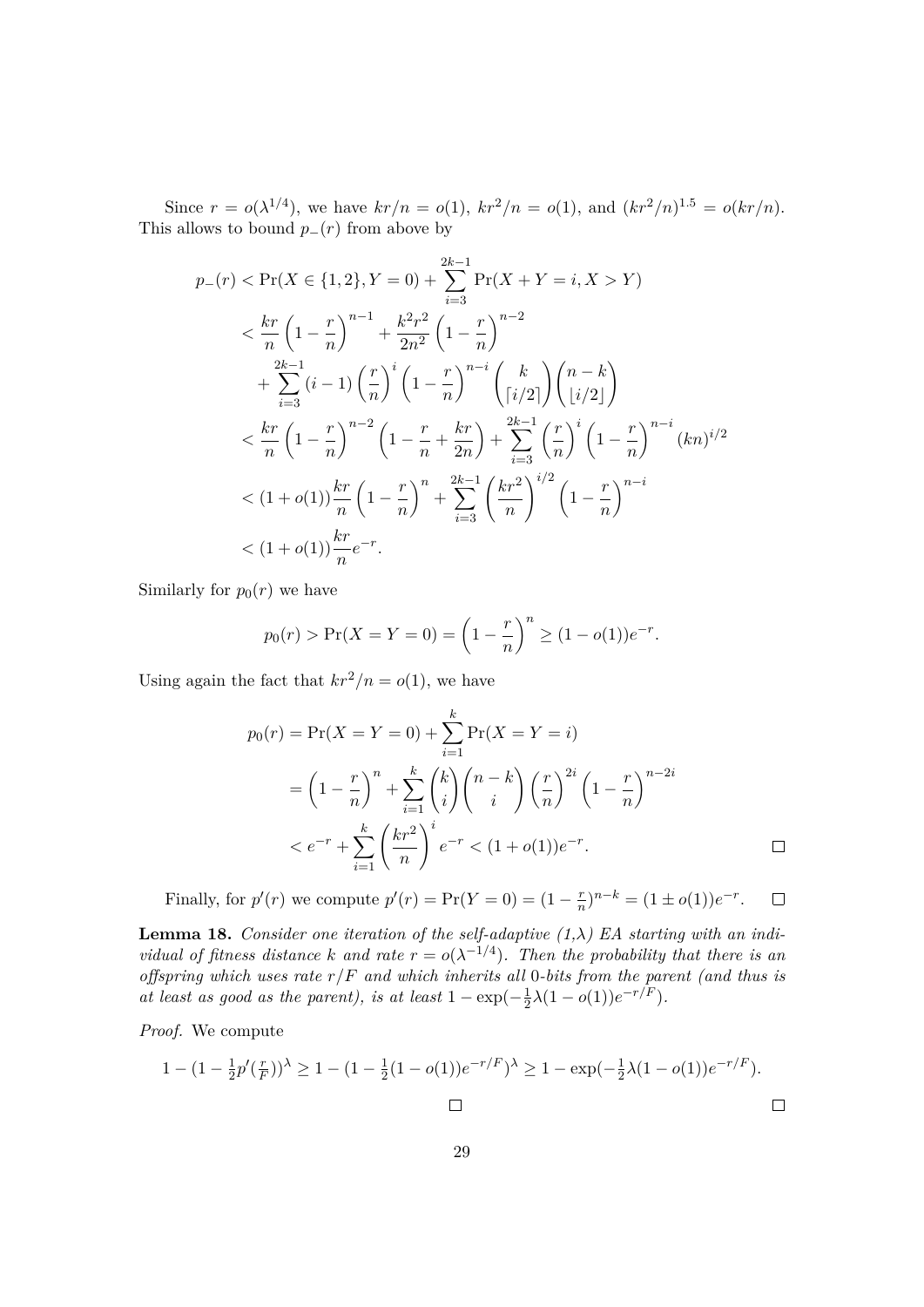The following lemma is the counterpart of Lemma [10](#page-13-1) [\(b\),](#page-13-4) where now the optimal rate is the smallest possible value *F*. Again, we regard the event that all best offspring are created with the higher rate, since—due to our tie-breaking rule—only this leads to an increase of the rate. Different from Lemma [10](#page-13-1) [\(b\),](#page-13-4) now the probability of making a rate-increasing step is no  $o(1)$  in general. If  $k_t = \Theta(n/\lambda)$  and  $r_t = O(1)$ , we still have a small constant probability of increasing the rate.

<span id="page-29-0"></span>**Lemma 19.** Let  $0 < k \leq 3n/\lambda$  and  $F = 32$ . The probability that all best offspring have *been created with rate*  $Fr$  *is at most*  $(1+o(1))\frac{\lambda k Fr}{n}e^{-Fr}$  when  $r < \ln \lambda$  and it is at most  $\exp(-9r)$  *for all r.* 

*Proof.* Let first  $r < \ln \lambda$ . According to Lemma [17,](#page-27-0)

$$
p_{-}(Fr) \leq (1+o(1))\frac{Fkr}{n}e^{-Fr}
$$
 and  $p_{0}(r/F) \geq (1-o(1))e^{-r/F}$ .

Therefore with probability at least  $1 - \lambda p_-(Fr) = 1 - (1 + o(1))\frac{\lambda Fkr}{n}e^{-Fr}$ , no offspring of rate *Fr* is better than its parent. Furthermore, by Lemma [18,](#page-28-0) with probability at most exp( $-(1 - o(1))\frac{1}{2}λ$  exp( $-r/F$ )) ≤ exp( $-(1 - o(1))\frac{1}{2}λ^{1-1/F}$ ) there is no offspring using rate  $r/F$  and being equally good as its parent. Hence, the probability that a best offspring has been created with rate  $r/F$  is more than

$$
1 - (1 + o(1))\frac{\lambda Fkr}{n}e^{-Fr} - \exp(-(1 - o(1))\frac{1}{2}\lambda^{1 - 1/F}) > 1 - (1 + o(1))\frac{\lambda Fkr}{n}e^{-Fr}.
$$

Note that for  $r < \ln \lambda$ , the second bound follows from the first. If  $r \geq \ln \lambda$ , then the ond bound follows from applying Lemma 10 to  $U(k) = 1/11 + o(1)$ . second bound follows from applying Lemma [10](#page-13-1) to  $U(k) = 1/11 + o(1)$ .

We shall use the lemma above twice, first to bound the probability to have a certain rate (which will be needed to estimate the negative fitness drift) and second to estimate that a suitable two-dimensional drift is of the right order. We start with the occupation probability argument for the rate values.

<span id="page-29-1"></span>**Lemma 20.** *Consider a run of the self-adaptive (1,λ) EA started with some search point of fitness distance*  $k_0 \leq 2n/\lambda$  *and rate*  $r_0 = F$ *. While the current search point of the algorithm has a fitness distance of at most*  $3n/\lambda$ *, the probability that the current rate is*  $F^i$  *is at most*  $\exp(-8F^{i-1})$  *for all*  $i \in \mathbb{N}_{\geq 2}$ *.* 

*Proof.* If the current search point has fitness distance at most  $3n/\lambda$  and the current rate is  $r$ , then by Lemma [19](#page-29-0) the rate in the next iteration is  $Fr$  with probability at most  $\exp(-9r)$ ; note that this estimate is not affected by a possible cap of the rate at  $r_{\text{max}}$ .

Consequently, the random process describing the rates is such that from rate  $F^i$ ,  $i \in$ [1..  $\log_F(r_{\text{max}})$ ], we go to rate  $F^{i+1}$  with probability at most  $p_i = \exp(-9F^i)$ . Otherwise, we go to rate  $F^{i-1}$  if  $i \geq 2$  and stay at rate  $F$  if  $i = 1$ . By Lemma [7,](#page-12-0) note that we obviously have  $p_i/(1 - p_i) \leq p_{i-1}$ , in each iteration (such that the fitness distance has never gone above  $3n/\lambda$ ) and for each  $i \geq 2$  the probability  $q_i$  that the current rate is  $F^i$ is at most

$$
q_i \le \prod_{j=1}^{i-1} \frac{p_j}{1 - p_j} \le \frac{p_{i-1}}{1 - p_{i-1}} \le \exp(-8F^{i-1}).
$$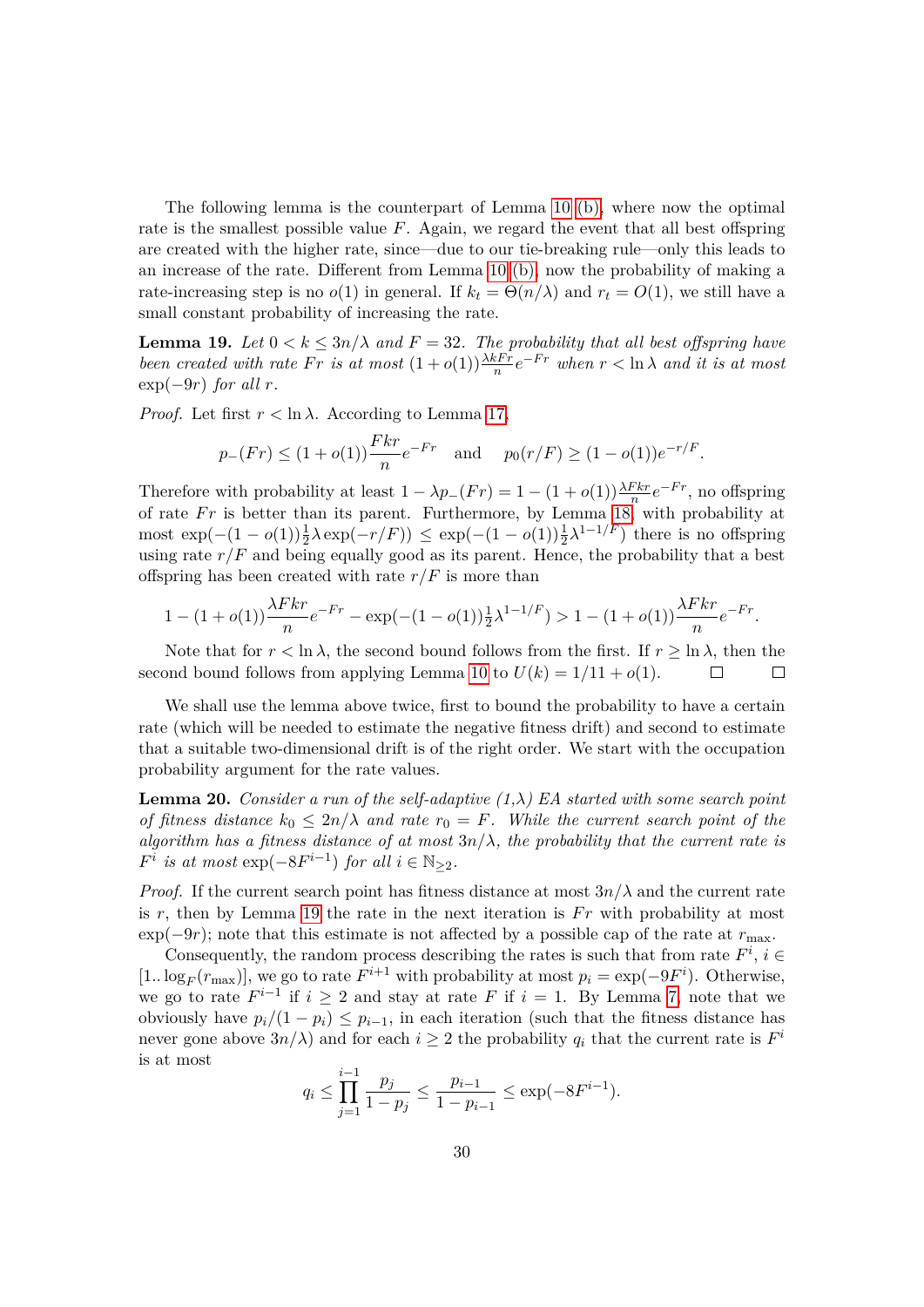We use these occupation probabilities to estimate the drift away from the optimum ("negative drift"). From this we derive the statement that with high probability, the fitness distance does not increase to above  $3n/\lambda$  in  $n\lambda$  iterations.

<span id="page-30-0"></span>**Lemma 21.** *In the situation of Lemma [20,](#page-29-1) the probability that the process within the first nλ iterations reaches a search point (as parent individual) with fitness distance more than*  $3n/\lambda$ *, is o(1)*.

*Proof.* Consider a run of the self-adjusting  $(1,\lambda)$  EA starting in the situation of Lemma [20.](#page-29-1) Denote by  $X_t$  the fitness distance at time *t*. We start by bounding the negative drift  $E(\max\{0, X_t - X_{t-1}\})$  of the *X* process while it is at most  $3n/\lambda$ . If the current rate is  $r$ , then by Lemma [18](#page-28-0) with probability at least  $1-\exp(-\frac{1}{2})$  $\frac{1}{2}\lambda(1-o(1))e^{-r/F}$ there is an individual that used rate  $r/F$  and that did not flip any zero-bit into a one-bit. Let us call this event "*A*" and note that, naturally, under this event the drift cannot be negative as the individual without flipped zeroes has at an least as good fitness as the parent.

We now analyze the case that *A* does not hold. Consider an individual conditional on that it uses rate  $r/F$  and at least one zero-bit was flipped into a one-bit. The number of such bad bits follows a distribution  $(X | X \geq 1)$  with  $X \sim Bin(n - X_{t-1}, r/Fn)$  and has expectation at most  $1+r/F$  by Lemma [4.](#page-10-3) For an individual using rate  $rF$ , the expected number of bad flips is  $(n-k)\frac{rF}{n} \leq rF$ . Consequently, noting that  $1 + r/F \leq rF$  when  $r \geq F$  and  $F \geq \sqrt{2}$ , the expected number of bad flips in all individuals (conditional on not *A*) is at most  $\lambda rF$  and this is an upper bound on the negative drift.

In summary, in an iteration starting with rate *r*, the negative drift is at most

<span id="page-30-2"></span>
$$
\lambda r F \exp\left(-\frac{1}{2}\lambda (1 - o(1))e^{-r/F}\right). \tag{8}
$$

With Lemma [20,](#page-29-1) we can estimate the probability to have a certain rate. Hence the expected negative drift is

$$
E(\max\{0, X_t - X_{t-1}\}) \le \sum_{i=1}^{\log_F r_{\max}} \Pr(r = F^i) \lambda F^i F \exp(-\frac{1}{2}\lambda(1 - o(1))e^{-F^i/F})
$$
  

$$
\le \sum_{i=2}^{\infty} \exp(-8F^{i-1})\lambda F^{i+1} \exp(-\frac{1}{2}\lambda(1 - o(1))e^{-F^{i-1}})
$$
  

$$
+ \lambda F^2 \exp(-\frac{1}{2}\lambda(1 - o(1))e^{-1}).
$$

Note that<sup>[1](#page-30-1)</sup> for  $i \geq \lceil \log_F(\ln \lambda) + 1 - \frac{1}{5} \rceil$  $\frac{1}{5}$ ] = *i*<sup>\*</sup>, we have  $\lambda \leq \exp(2F^{i-1})$  and thus  $\exp(-8F^{i-1})\lambda F^{i+1} = \exp(-(1 - o(1))8F^{i-1})\lambda \leq \exp(-(1 - o(1))6F^{i-1}).$  Naturally,

<span id="page-30-1"></span><sup>&</sup>lt;sup>1</sup>In this part of the proof, we use the fact that  $F = 32$ . This does not mean that for other not too small values of *F* we would not obtain similar results, but it increases the readability to work with this concrete value.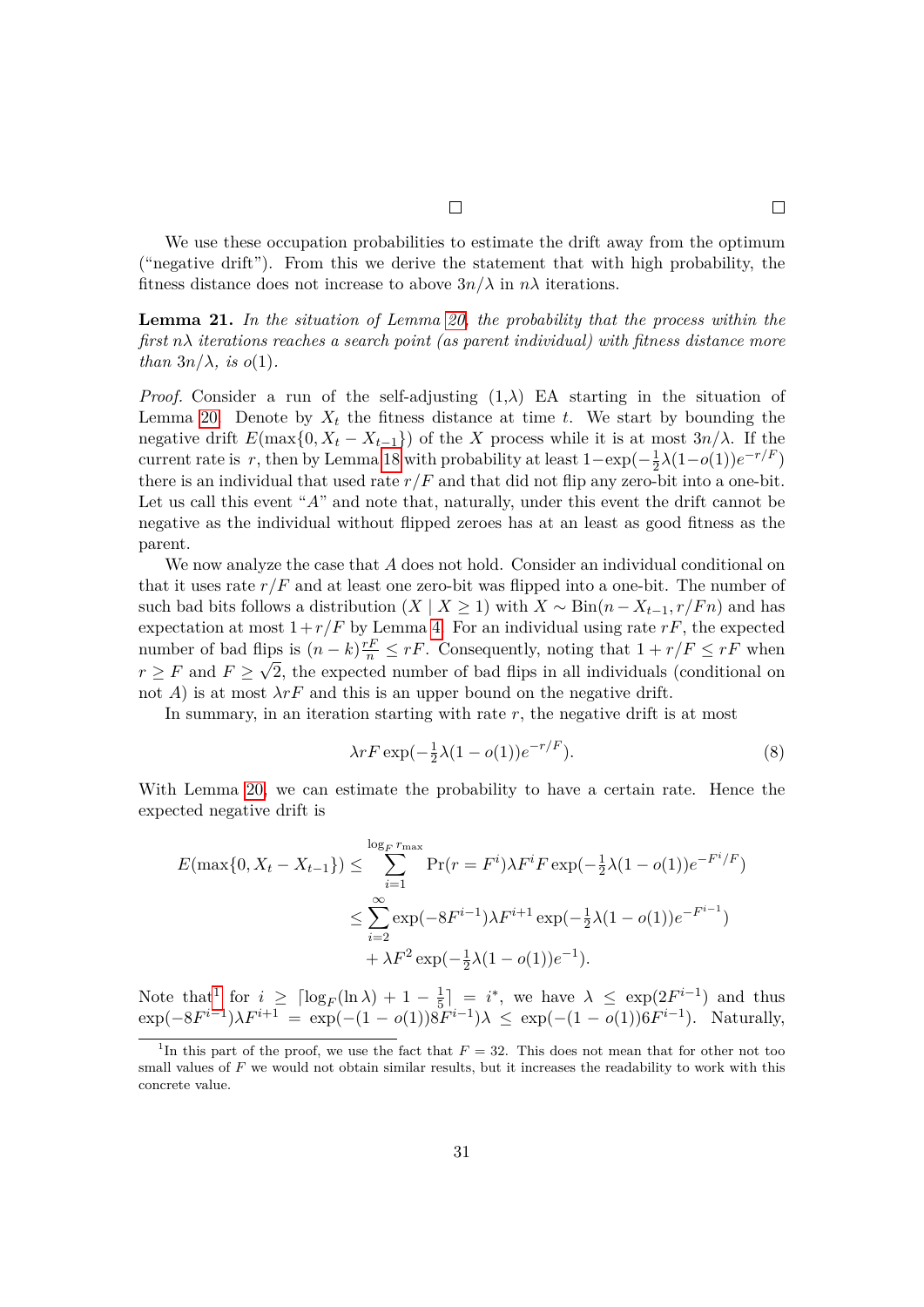$\exp(-\frac{1}{2})$  $\frac{1}{2}\lambda(1 - o(1))e^{-F^{i-1}} \leq 1$ . Hence

$$
\sum_{i=i^*}^{\infty} \exp(-8F^{i-1})\lambda F^{i+1} \exp(-\frac{1}{2}\lambda(1-o(1))e^{-F^{i-1}}) \le \sum_{i=i^*}^{\infty} \exp(-(1-o(1))6F^{i-1})
$$
  

$$
\le \exp(-(1-o(1))6F^{i^*-1}) \le \lambda^{-3(1-o(1))}.
$$

For  $i < log_F(\ln \lambda) + 1-\frac{1}{5}$  $\frac{1}{5}$ , we have  $\exp(-\frac{1}{2})$  $\frac{1}{2}\lambda(1-o(1))e^{-F^{i-1}} \leq \exp(-\frac{1}{2})$  $\frac{1}{2}(1-o(1))\lambda^{1/2})$ and  $\exp(-8F^{i-1})\lambda F^{i+1} = O(\lambda)$ . Hence

$$
\sum_{i=1}^{i^*-1} \exp(-8F^{i-1})\lambda F^{i+1} \exp(-\frac{1}{2}\lambda(1-o(1))e^{-F^{i-1}})
$$
  
 
$$
\leq O(\log \log \lambda)O(\lambda) \exp(-\frac{1}{2}(1-o(1))\lambda^{1/2}) = o(\lambda^{-3}).
$$

Consequently,  $E(\max\{0, X_t - X_{t-1}\}) \leq \lambda^{-3(1 - o(1))}$ .

Define inductively  $Y_0 = 0$  and  $Y_t = Y_{t-1} + \max\{0, X_t - X_{t-1}\}\$ , if  $\max\{X_s \mid s \in$  $[0..t-1]$   $\leq 3n/\lambda$  and  $Y_t = Y_{t-1}$  otherwise. In other words, the *Y* process collects all the moves of the *X* process that go away from the optimum until the *X* process goes above  $3n/\lambda$ .

By our above computation, we have  $E(Y_t) \leq t\lambda^{-3(1-o(1))}$ . Consequently, by Markov's inequality, we have

$$
\Pr(Y_t \ge t\lambda^{-2}) \le \lambda^{-1+o(1)}
$$

for all  $t \in \mathbb{N}$ . In particular, for  $t = n\lambda$ , we have  $Pr(Y_t \ge n/\lambda) \le \lambda^{-1+o(1)}$ . Note that  $Y_t \leq n/\lambda$  implies  $X_s \leq 3n/\lambda$  for all  $s \leq t$ .  $\Box$ 

<span id="page-31-0"></span>**Lemma 22.** In the situation of Lemma [20,](#page-29-1) with probability at least  $\frac{3}{4}$  there is a  $T^*$  =  $O(n \ln(n/\lambda + 2)/\lambda)$  *such that*  $k_{T^*} = 0$ .

*Proof.* Since we are proving an asymptotic statement, we can assume that *n* is as large as we find convenient. Consider a run of the self-adjusting  $(1,\lambda)$  EA from our starting position. Let *T* be the first time that the fitness distance is larger than  $3n/\lambda$ , if such a time exists, and  $T = \infty$  otherwise. Let  $k_t$  denote the fitness distance at time t and  $r_t$ the rate used in iteration *t*, if  $t \leq T$ , and  $(k_t, r_t) := (0, F)$  otherwise. We show that the process  $(k_t, r_t)$  reaches  $(0, F)$  in time  $T^*$  with probability at least  $1 - 1/e^2$ .

We use a two-dimensional drift argument. Let  $\gamma = 2F$  and define  $g : \mathbb{N} \times \mathbb{N} \to \mathbb{R}$  by  $g(k, r) = k + \gamma(r - F)$  for all *k* and *r*. We show that if for some *t* we have  $(k, r) = (k_t, r_t)$ , then  $(k', r') := (k_{t+1}, r_{r+1})$  satisfies

<span id="page-31-1"></span>
$$
E(g(k',r')) \le g(k,r)(1 - \frac{\lambda}{10n})\tag{9}
$$

when assuming *n* to be sufficiently large.

There is nothing to show in the artificial case when  $k > 3n/\lambda$  as we have, by definition,  $g(k', r') = 0$  in this case. Among the interesting cases, we consider first that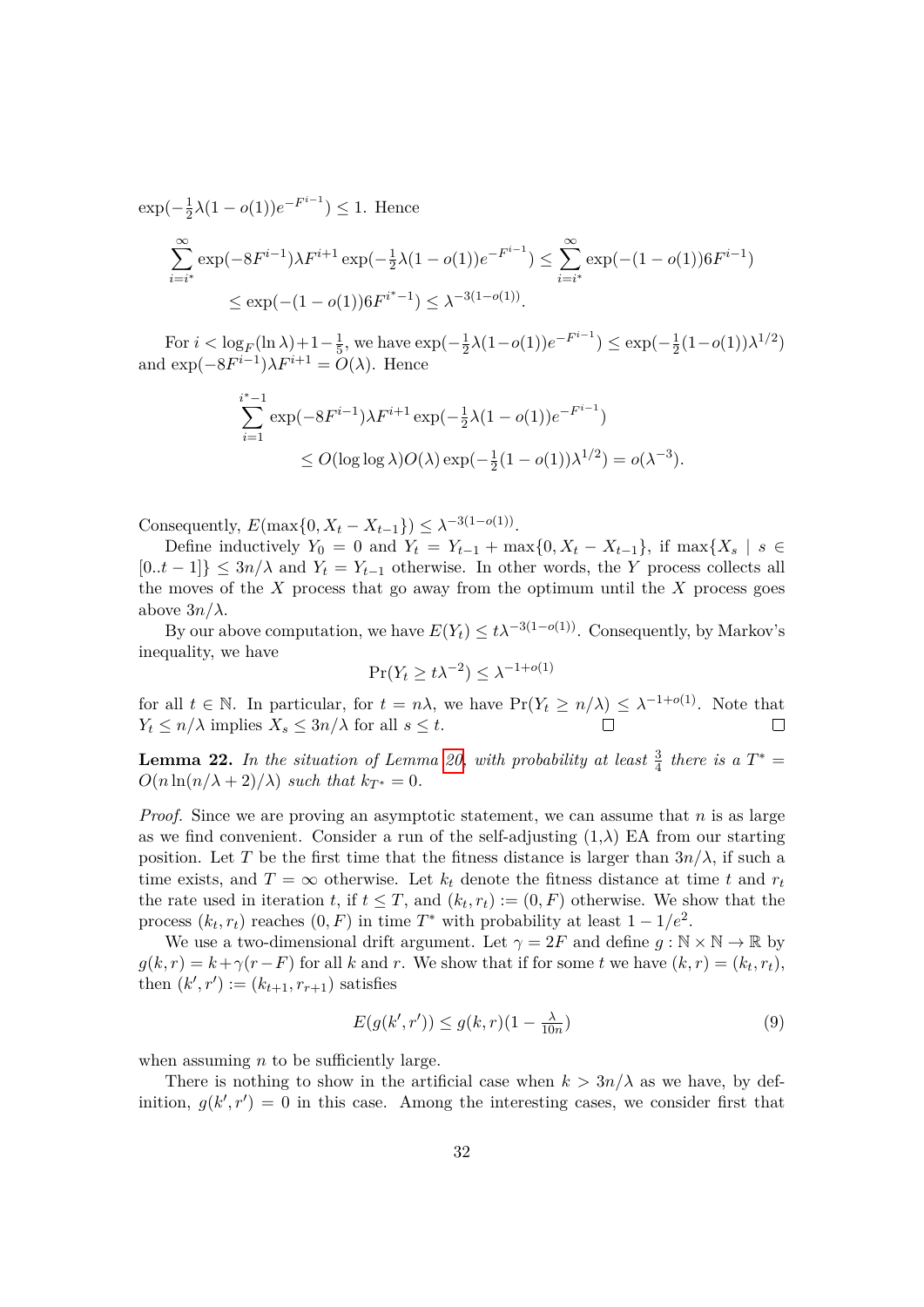$r = F$ . We obtain an improvement in fitness in particular if there is an offspring that uses rate  $r/F = 1$ , flips exactly one of the *k* missing bits, and flips no other bit. Hence the probability to make a positive fitness progress is at least

$$
1 - (1 - \frac{1}{2}(1 - \frac{1}{n})^{n-1}\frac{k}{n})^{\lambda} \ge 1 - (1 - \frac{k}{2en})^{\lambda} \ge 1 - \exp(-\frac{k\lambda}{2en}) \ge \frac{k\lambda}{3en},
$$

where we used  $(1 - \frac{1}{n})$  $(\frac{1}{n})^{n-1} \geq \frac{1}{e}$  $\frac{1}{e}$ ,  $\frac{k\lambda}{2en} \leq \frac{3}{2e} < \frac{3}{2}$  $\frac{3}{2} \cdot \frac{1}{2}$  $\frac{1}{2}$  and Lemma [1](#page-0-0) [\(b\).](#page-9-1) The expected negative progress is at most  $\lambda F^2 \exp(-(1 + o(1)) \frac{1}{2e} \lambda)$  as shown in [\(8\)](#page-30-2). This negative drift can be assumed to be  $O(n^{-2})$  by taking the implicit constant in the assumption  $\lambda = \Omega(\log n)$ large enough. Consequently,  $E(k') \leq k - \frac{1}{3k}$  $\frac{1}{3e} \frac{\lambda k}{n} + O(n^{-2}).$ 

Regarding  $r'$ , we note that by Lemma [19](#page-29-0) we have  $Pr(r' = F^2) \leq (1 +$  $o(1)$  $\frac{\lambda k}{n} F^2 \exp(-F^2)$  and  $r' = F$  otherwise. Hence  $E(r') = F + (1 + o(1))(F$ *n*  $(1)$  $F^3\frac{\lambda k}{n}$  $\frac{\Delta k}{n}$  exp( $-F^2$ ). Consequently,

$$
E(g(k,r) - g(k',r')) \ge \frac{1}{3e} \frac{\lambda k}{n} - O(n^{-2}) - \gamma (1 + o(1))(F - 1)F^3 \frac{\lambda k}{n} \exp(-F^2)
$$
  
=  $\frac{\lambda k}{n} (\frac{1}{3e} - \gamma (F - 1)F^3 \exp(-F^2) - o(1))$   
 $\ge \frac{\lambda k}{n} \frac{1}{10} = g(k,r) \frac{\lambda}{10n}.$ 

Let now be  $r > F$ . Note that the minimum fitness loss among the offspring is at most the minimum number of bits flipped, which in expectation is at most the number of bits flipped in the first offspring, which is exactly *Fr*. Consequently, we have  $E(k') \leq k + Fr$ . For *r'*, we note that by Lemma [19,](#page-29-0) we have  $r' = Fr$  with probability at most  $\exp(-9r)$ and we have  $r' = \frac{r}{F}$ *F*<sup>*r*</sup> otherwise. Consequently,  $E(r')$  ≤  $Fr \exp(-9r) + \frac{r}{F}$ . This yields

$$
E(g(k,r) - g(k',r')) \ge -Fr + \gamma(r - Fr \exp(-9r) - \frac{r}{F})
$$
  
\n
$$
\ge r(-F + \gamma - F \exp(-9F^2) - \frac{1}{F})
$$
  
\n
$$
\ge r(-F + \gamma - \frac{2}{F}) \ge 31r = r + 30r \ge F^2 + 30r
$$
  
\n
$$
\ge 32^2 + 30r \ge \frac{\lambda}{10n}(k + \gamma r) \ge g(k,r)\frac{\lambda}{10n},
$$

where we used that  $\lambda \leq 2n$ ; note that  $\lambda > 2n$  gives  $k_0 = 0$ .

We have thus shown [\(9\)](#page-31-1) for all  $(k, r)$ . Since we start the process with a *g*-potential of at most  $g(2n/\lambda, F) = \frac{2n}{\lambda}$ , the multiplicative drift theorem with tail bounds [\[DG13,](#page-40-8) Theorem 5] gives that after  $t = \lceil \frac{10n}{\lambda} \rceil$ Theorem 5] gives that after  $t = \left[\frac{10n}{\lambda}(2 + \ln(\frac{2n}{\lambda}))\right]$  iterations, we have  $\Pr(g(k_t, r_t) > 0) \le$ <br>
<sup>1</sup>  $\frac{1}{e^2}$ . Consequently, with probability  $1 - \frac{1}{e^2}$  $\frac{1}{e^2}$ , the potential is zero at time *t*, which implies  $\tilde{k}_t = 0$  or  $k_t > \frac{3n}{\lambda}$  $\frac{3n}{\lambda}$ . By Lemma [21,](#page-30-0) note that  $\lambda = \Omega(\log n)$  implies  $t = O(n) = o(n\lambda)$ , the probability that  $k_t > \frac{3n}{\lambda}$  $\frac{3n}{\lambda}$  is *o*(1), hence with probability at least  $\frac{3}{4}$ , we have indeed  $k_t = 0$ .  $\Box$ 

<span id="page-32-0"></span>**Theorem 23.** *Assume*  $k_0 \leq \frac{2n}{\lambda}$  $\frac{2n}{\lambda}$  and  $r_0 \leq \frac{7}{9}$  $\frac{7}{9} \ln \lambda$ *. Then there is a*  $t = O(n \ln(n/\lambda + 2)/\lambda)$ such that with probability at least  $\frac{1}{2}$ , we have  $k_t = 0$ .

*Proof.* We first show that with good probability we quickly reach the initial situation of Lemma [22.](#page-31-0) The probability of observing  $R^* - 1 \coloneqq \log_F(r_0) - 1 \leq \log_F(\frac{7}{9})$  $\frac{7}{9} \ln \lambda$ ) − 1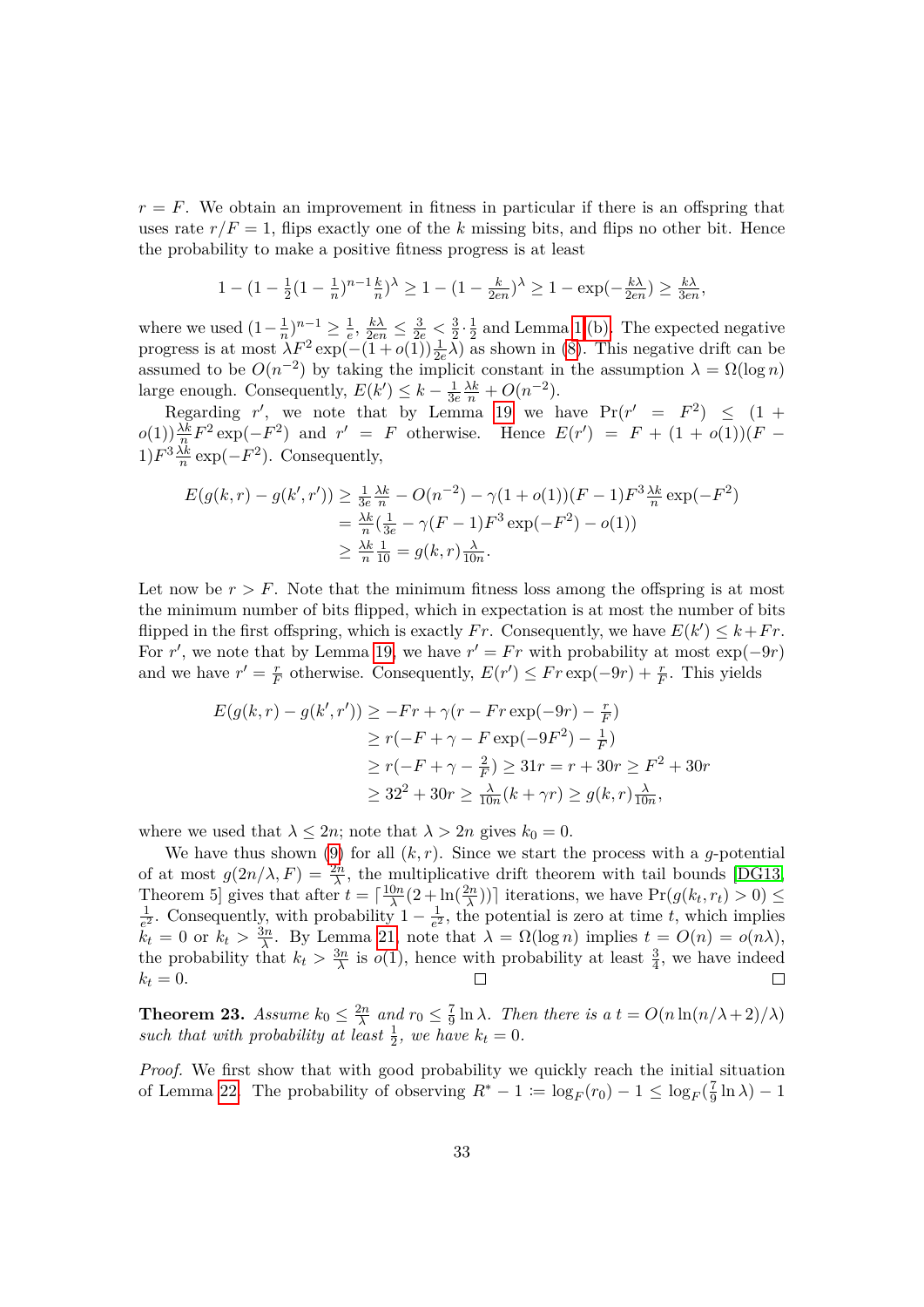rate-decreasing steps in a row by Lemma [19](#page-29-0) is at least

$$
\prod_{i=2}^{R^*} \left( 1 - \exp(-9F^i) \right) \ge 1 - \sum_{i=2}^{R^*} \exp(-9F^i) \ge 1 - 0.001
$$

by the Weierstrass product inequality (Lemma [1](#page-0-0) [\(c\)\)](#page-9-3).

The probability of not flipping any zero-bits in at least one offspring, resulting in not increasing fitness distance, is for rate  $r \leq \frac{7}{9}$  $\frac{7}{9} \ln \lambda$  at least  $1 - \exp(-\frac{1}{2})$  $\frac{1}{2}\lambda(1 - o(1))e^{-r/F}$  by Lemma [18.](#page-28-0) By a union bound over  $R^* - 1$  iterations, the probability of decreasing the initial rate to *F* in  $O(\log \log \lambda)$  iterations without losing fitness is at least  $1 - 0.001 (R^* - 1) \exp(-\frac{1}{2})$  $\frac{1}{2}\lambda(1 - o(1))e^{-r/F}$   $\geq 5/6$  for sufficiently large *n*.

We can now apply Lemma [22](#page-31-0) and obtain that with probability at least  $\frac{3}{4}$  we have found the optimum within  $t = O(n \ln(n/\lambda + 2)/\lambda)$  iterations. This show the claim.  $\Box$  $\Box$ 

### **4.3 Proof of Theorem [8](#page-12-2)**

From the separate analyses of the two regimes above, we can now easily derive our main result.

*Proof.* Starting with arbitrary initialization, Theorem [16](#page-25-0) along with a Markov bound yield that with probability  $\Omega(1)$  after  $t = O(n/\log \lambda)$  iterations a search point is reached such that  $k_t \leq 2n/\lambda$  and  $r_t \leq 0.6(\ln \lambda)$ . Assuming this to happen, the assumptions of Theorem [23](#page-32-0) are satisfied. Hence, after another  $O((n \log n)/\lambda)$  iterations the optimum is found with probability at least  $1/2$ . Altogether, with probability  $\Omega(1)$  the optimum is found from an arbitrary initial ONEMAX-value and rate within  $T^* = O(n/\log \lambda +$  $(n \log n)/\lambda$  iterations. The claimed expected time now follows by a standard restart argument, more precisely by observing that after expected  $O(1)$  repetitions of a phase of length *T* ∗ the optimum is found.  $\Box$  $\Box$ 

# **5 Experiments**

To gain some insight that cannot be derived from our asymptotic analysis, we performed a few numerical experiments. To this end we implemented the  $(1,\lambda)$  EA in C++11 using the *default random engine* to generate pseudo-random numbers. The runtime is still measured via the number of generations until optimum is found.

We first see in Figure [1](#page-35-0) how fitness distance and mutation strength evolve in one run for  $n = 100$ ,  $\lambda = 12$  and  $F = 1.2$ . We used this small value of *n* to increase the readability of the figure, we used larger values for *n* in the remainder. Given the small value of *n*, we used a small mutation update factor of 1.2 instead of the value  $F = 32$ used in our theoretical analysis. This run uses Algorithm [1](#page-8-0) with  $r^{\text{init}} = F$ . We see that the algorithm prefers large mutation strengths at the beginning and small mutation strengths near the end of the optimization process. We also see that fitness distance can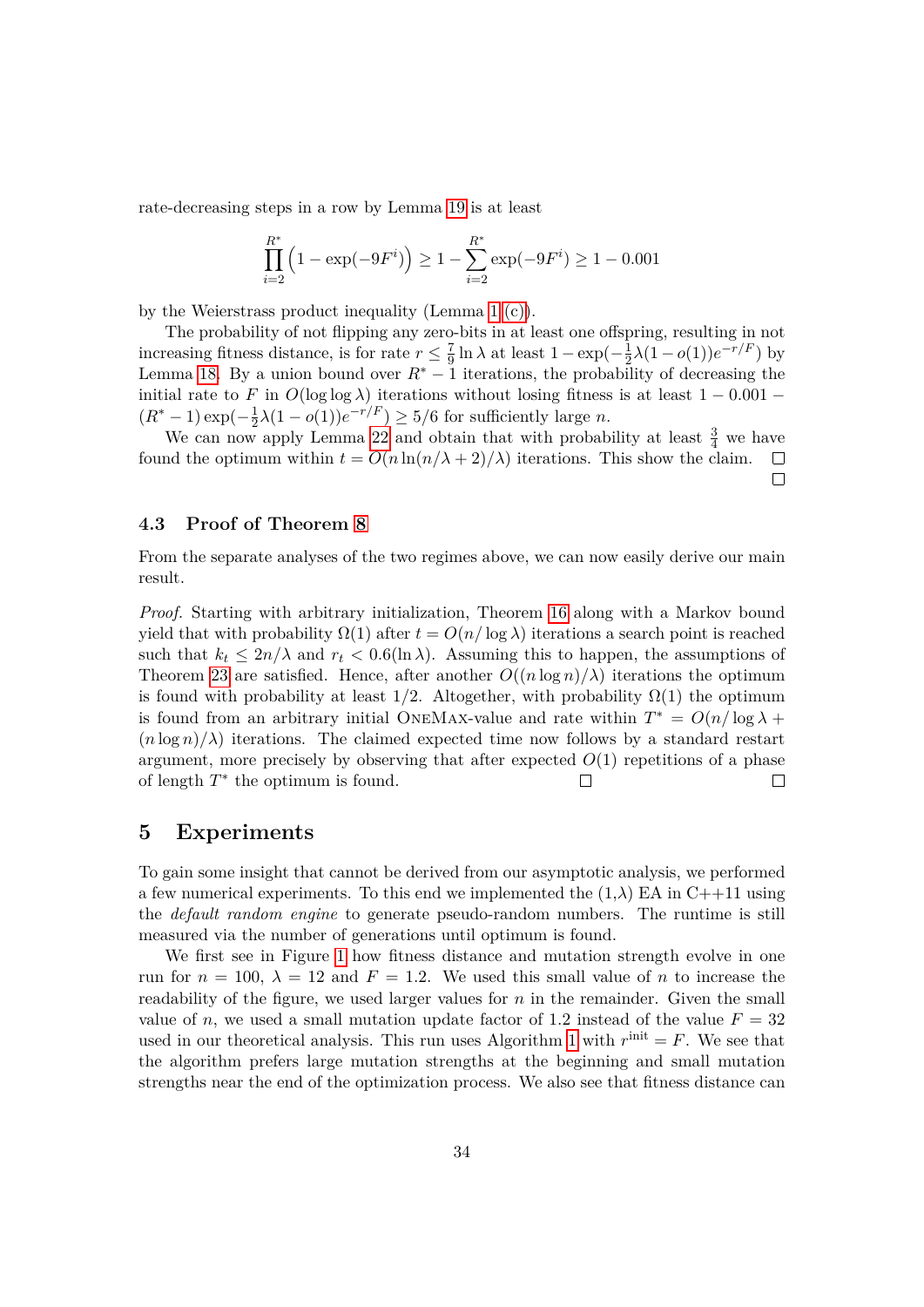increase occasionally, in particular, when the rate is higher (in the plot, this happened in iteration 52 and iteration 88).

In Figure [2,](#page-36-0) we display the average runtime over 100 runs of different versions of the  $(1,\lambda)$  EA on ONEMAX for  $n = 10^5$  and  $\lambda = 100, 200, \ldots, 1000$ . For our self-adaptive  $(1,\lambda)$  EA (Algorithm [1\)](#page-8-0), we used the update strengths  $F \in \{1,2,2,32\}$ . We did experiments also for  $F = 1.05$ , but the results were clearly inferior, so to not overload this figure we do not visualize them. We always set the initial mutation strength to  $r^{\text{init}} = F$ . We further regard the classic  $(1, \lambda)$  EA using a static mutation rate of  $\frac{1}{n}$  and the  $(1, \lambda)$  EA with fitness-dependent mutation rate  $p = \max\left\{\frac{\ln \lambda}{n \ln(en)}\right\}$  $\frac{\ln \lambda}{n \ln(en/d)}, \frac{1}{n}$  $\frac{1}{n}$  as presented in [\[BLS14\]](#page-39-0).

The results clearly show that the update factor of  $\ddot{F} = 32$  used in our mathematical analysis gives sub-optimal results for these values of  $\lambda$  and *n*. Recalling the working principle of the self-adaptive  $(1,\lambda)$  EA, this is not overly surprising. Even using the minimal possible rate  $r = F$ , the algorithm creates half of the offspring using an incredible large mutation probability of  $F^2/n = 1024/n$ . It is quite clear that this cannot be overly effective, but this can also be seen from the figure. The runtime of the self-adaptive  $(1,\lambda)$  EA with  $F = 32$  is very close to the runtime of the static  $(1,\lambda)$  EA for half the *λ*-value, suggesting that half the offspring created by the self-adaptive  $(1, λ)$  EA, most likely the ones created with a mutation rate of  $F^2/n$ , had no impact on the process.

The results in Figure [2](#page-36-0) also show that the fitness-dependent mutation strength of [\[BLS14\]](#page-39-0) leads to a very good performance. In principle, of course, it is clear that the best fitness-dependent rate gives better results than any self-regulating rate since the latter needs to use also sub-optimal rates to find out what is the best rate. That the rate suggested in [\[BLS14\]](#page-39-0), a paper mostly concerned with asymptotic runtimes, shows such good results, is remarkable.

To ease the comparison of the algorithms having a similar performance, we plot in Figure [3](#page-36-1) these runtimes relative to the one of the classic  $(1,\lambda)$  EA. This shows that in most cases, the EAs using a dynamic mutation rate outperform the classic  $(1,\lambda)$  EA. We also notice that the self-adaptive EA appears to outperform the one using the fitnessdependent rate for sufficiently large values of  $\lambda$ , e.g., for  $\lambda \geq 200$  when  $F = 1.2$ .

To understand how our tie-breaking rule influences the performance, we also ran the self-adapting  $(1, \lambda)$  EA without the bias towards smaller rates when breaking ties. In Figure [4,](#page-37-0) we again plot the average runtimes over 100 runs relative to the results of static  $(1,\lambda)$  EA. We use the three update factors 1.2, 2, and 32 and the two tie-breaking rule of preferring the smaller rate in case of ties (as in our theoretical analysis) and random tie-breaking, that is, choosing uniformly at random an offspring with maximal fitness and taking its rate as the new rate of the algorithm. While for the two larger factors  $F = 2$  and  $F = 32$ , no significant differences are visible, we see that for  $F = 1.2$  random tie-breaking surpasses biased tie-breaking significantly when *λ* become larger than 200.

To understand how the tie-breaking rule influences the mutation strength chosen by the algorithm, we plot in Figure [5](#page-37-1) the mutation strength used at each fitness distance with a setting of  $n = 10000$ ,  $\lambda = 500$ , and  $F = 1.2$ . We regarded one exemplary runs of our algorithm with each tie breaking rule. In each of these two experiments, we determined the set of all pairs  $(d_t, r_t)$  such that in iteration  $t$ , the fitness distance of the parent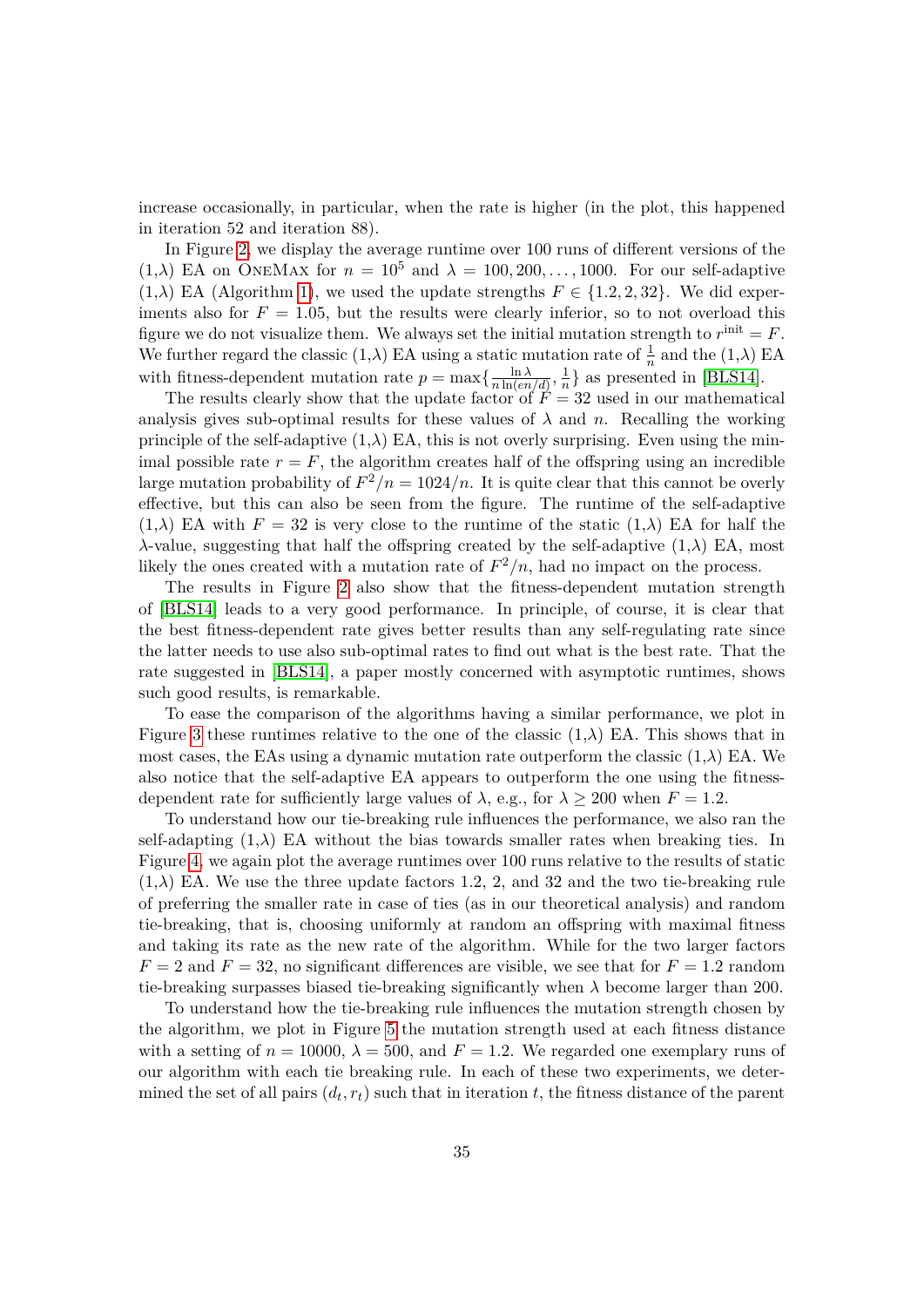|                                               |      | Average runtime   Biased ties breaking   Random ties breaking |
|-----------------------------------------------|------|---------------------------------------------------------------|
| $r^{\overline{\text{init}}} = r_{\text{min}}$ | 2137 | 2011                                                          |
| $r^{\overline{\text{init}}} = r_{\text{max}}$ | 2080 | 1974                                                          |

<span id="page-35-1"></span>Table 1: Comparison of the average runtime of 100 runs for different initial mutation rates ( $n = 10000$ ,  $\lambda = 500$ , and  $F = 1.2$ )



<span id="page-35-0"></span>Figure 1: Development of fitness distance and mutation strength in one run of selfadapting  $(1,\lambda)$  EA on ONEMAX  $(n = 100, F = 1.2, \lambda = 12)$ 

individual was  $d_t$  and its rate was  $r_t$ . We then plotted these sets, where to increase the readability we connected the points to polygonal curve. This visualization clearly shows that random tie breaking lets the algorithm pick larger rates more frequently. Together with the better runtimes, it appears that biased tie-breaking has a small negative effect on the choice of the mutation strength.

Finally, we regard the question of how to set the initial rate  $r^{\text{init}}$ . From the general experience that larger mutation rates are more profitable at the start of the search process, one could guess that it is a good idea to start with the largest possible rate  $r_{\text{max}} = F^{\lfloor \log_F(n/(2F)) \rfloor}$  instead of the smallest possible rate  $r_{\text{min}} = F$ . For the settings used in Figure [5,](#page-37-1) that is,  $n = 10000$ ,  $\lambda = 500$ , and  $F = 1.2$ , we obtain (as average of 100 runs) the runtimes given in Table [1.](#page-35-1) So indeed an initialization with a larger rate gives some improvement. Since it might be a particularity of the OneMax test function that huge rates are initially beneficial, we would not give out a general recommendation to start with the rate *r*max, but only state that we observed moderate performance differences from using different initial rates, making the initial rate not the most critical parameter of the algorithm, but still one that can be worth optimizing.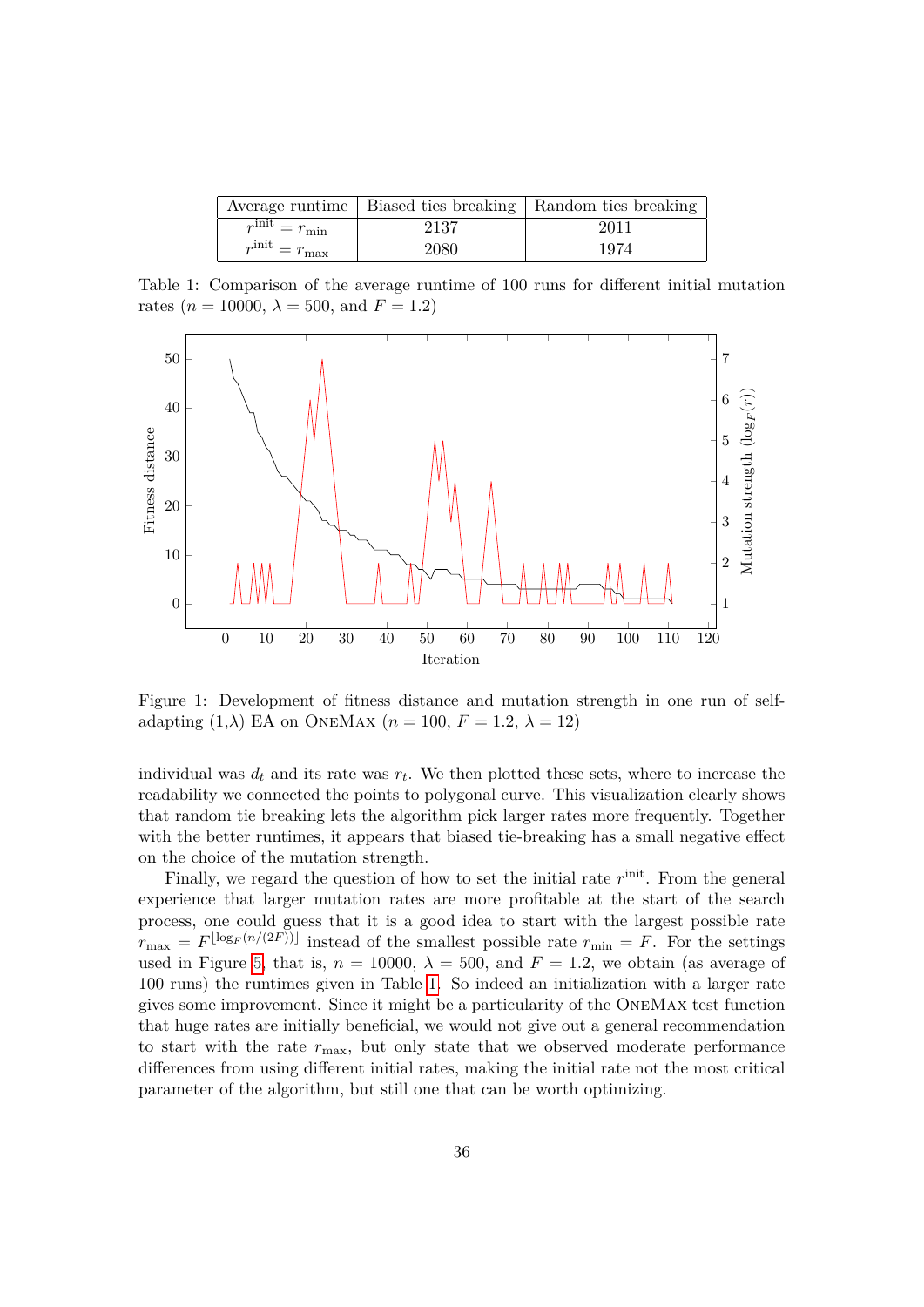

<span id="page-36-0"></span>Figure 2: Average runtime over 100 runs of five variants of the  $(1,\lambda)$  EA on ONEMAX for  $n = 10^5$ .



<span id="page-36-1"></span>Figure 3: Average runtime of three dynamic  $(1,\lambda)$  EAs relative to the average runtime of the static  $(1, \lambda)$  EA on ONEMAX  $(n = 10^5)$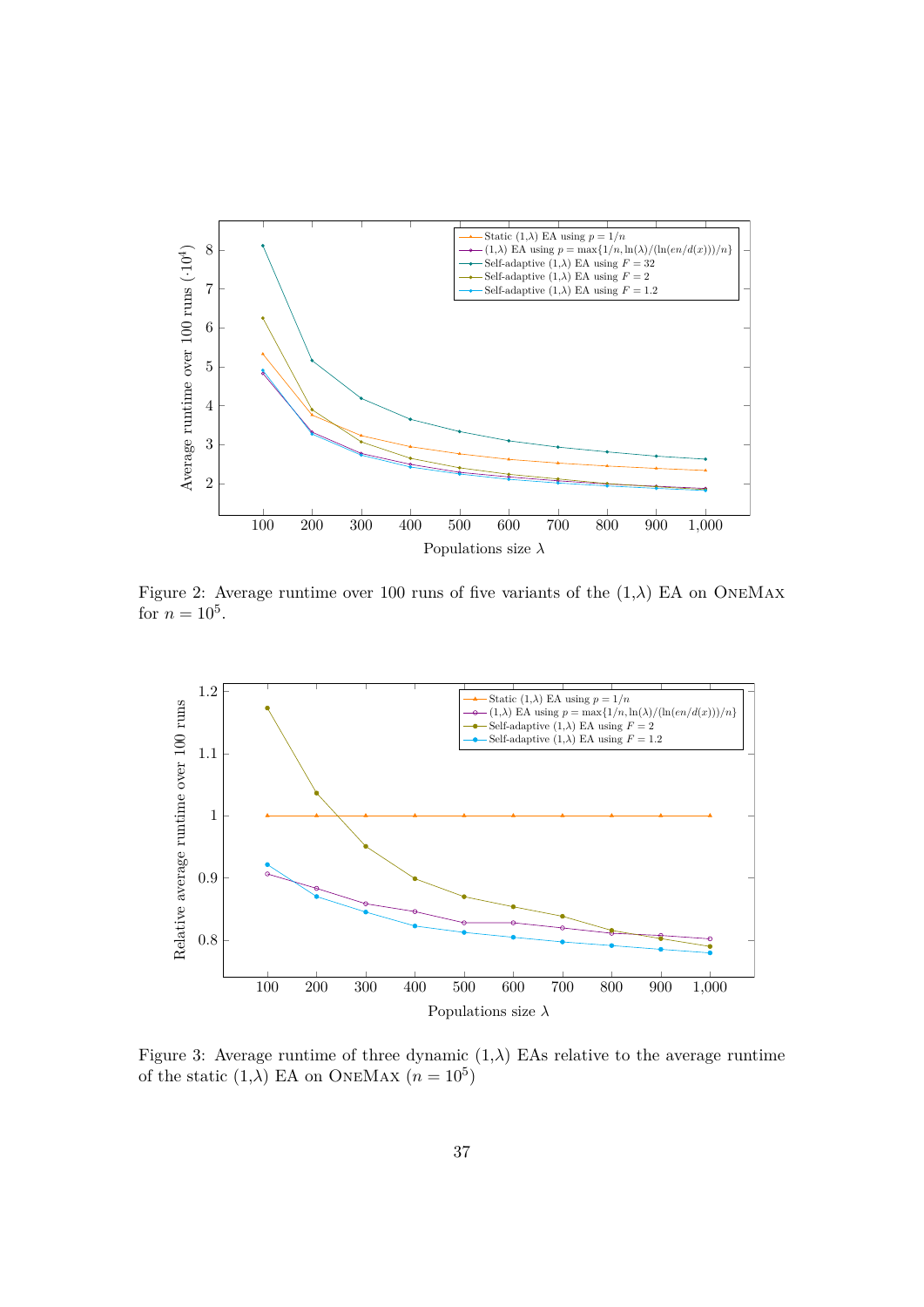

<span id="page-37-0"></span>Figure 4: Relative average runtime of self-adapting  $(1, \lambda)$  EAs with different tie breaking rules on ONEMAX  $(n = 10^5)$ 



<span id="page-37-1"></span>Figure 5: Mutation strengths used at a certain fitness distance level in two example runs of the self-adapting  $(1,\lambda)$  EA on ONEMAX  $(n = 10000, \lambda = 500, F = 1.2)$ . For comparison, also the fitness-dependent rate proposed in [\[BLS14\]](#page-39-0) is plotted. Recall that a mutation strength of *r* in the self-adapting runs means that in average half the offspring use the rate  $r/F$  and half use the rate  $rF$ .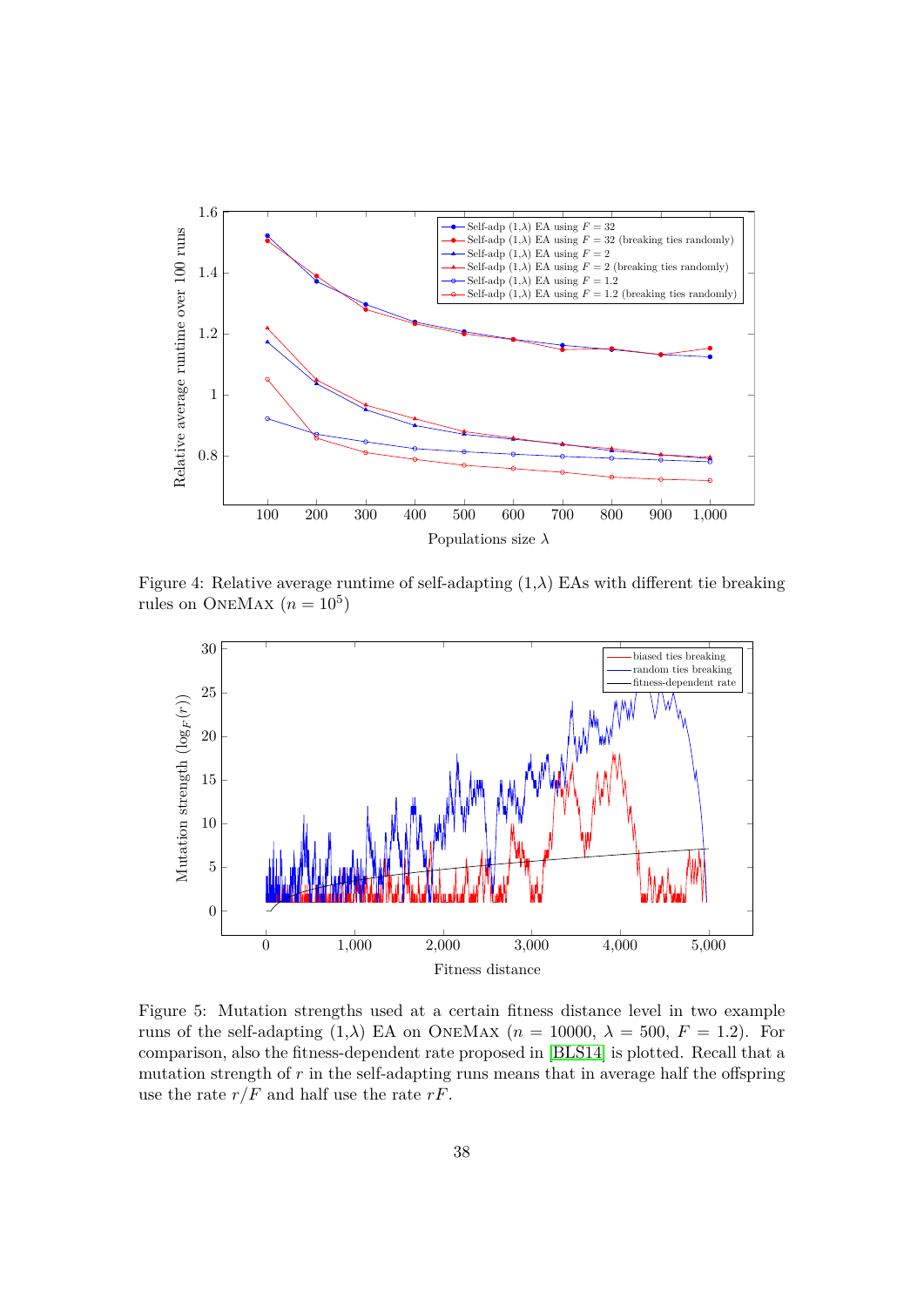# **Conclusions**

In this work, we have designed and analyzed a self-adaptive  $(1, \lambda)$  EA using a simple scheme for mutating the mutation rate. We have proven that for  $\lambda = \Omega(\log n)$  it achieves an expected runtime (number of fitness evaluations) of  $O(n\lambda/\log \lambda + n \log n)$  on OneMax, which is best-possible for *λ*-parallel mutation-based unbiased black-box algorithms. Hence, we have identified a simple and natural example where self-adaptation of strategy parameters in discrete EAs can lead to provably optimal runtimes that beat all known static parameter settings. Moreover, a relatively complicated and partly unintuitive self-adjusting scheme for the mutation rate proposed in [\[DGWY18\]](#page-40-11) can be replaced by our simple endogenous scheme.

The analysis of this  $(1,\lambda)$  EA has revealed a non-trivial stochastic process in the cross product of fitness distances and mutation rates. We have advanced the techniques for the analysis of such two-dimensional processes, both via two new lemmas on occupation probabilities and by proposing suitable potential functions allowing to use classic drift theorems.

Altogether, we are optimistic that our research helps pave the ground for further uses and analyses of self-adaptive EAs.

**Acknowledgments** The authors thank Christian Gießen for useful discussions on this topic. This work was supported by a public grant as part of the Investissement d'avenir project, reference ANR-11-LABX-0056-LMH, LabEx LMH, in a joint call with Gaspard Monge Program for optimization, operations research and their interactions with data sciences. This publication is based upon work from COST Action CA15140, supported by COST.

# **References**

<span id="page-38-4"></span><span id="page-38-3"></span><span id="page-38-0"></span>

| [AdG18]            | Youhei Akimoto, Anne Auger, and Tobias Glasmachers. Drift theory in<br>continuous search spaces: expected hitting time of the $(1 + 1)$ -ES with $1/5$<br>success rule. In <i>Proc. of GECCO</i> '18, pages 801–808. ACM, 2018. |
|--------------------|---------------------------------------------------------------------------------------------------------------------------------------------------------------------------------------------------------------------------------|
| [AD11]             | Anne Auger and Benjamin Doerr, editors. Theory of Randomized Search<br><i>Heuristics.</i> World Scientific Publishing, 2011.                                                                                                    |
| [ADFH18]           | Denis Antipov, Benjamin Doerr, Jiefeng Fang, and Tangi Hetet. Runtime<br>analysis for the $(\mu + \lambda)$ EA optimizing OneMax. In <i>Proc. of GECCO</i> '18,<br>pages 1459–1466. ACM, 2018.                                  |
| [ $B\ddot{a}c92$ ] | Thomas Bäck. Self-adaptation in genetic algorithms. In <i>Proc. of ECAL</i> '92,<br>pages 263–271. MIT Press, 1992.                                                                                                             |
| [BDN10]            | Süntje Böttcher, Benjamin Doerr, and Frank Neumann. Optimal fixed and<br>adaptive mutation rates for the LeadingOnes problem. In Proc. of PPSN '10,                                                                             |

<span id="page-38-2"></span><span id="page-38-1"></span>pages 1–10. Springer, 2010.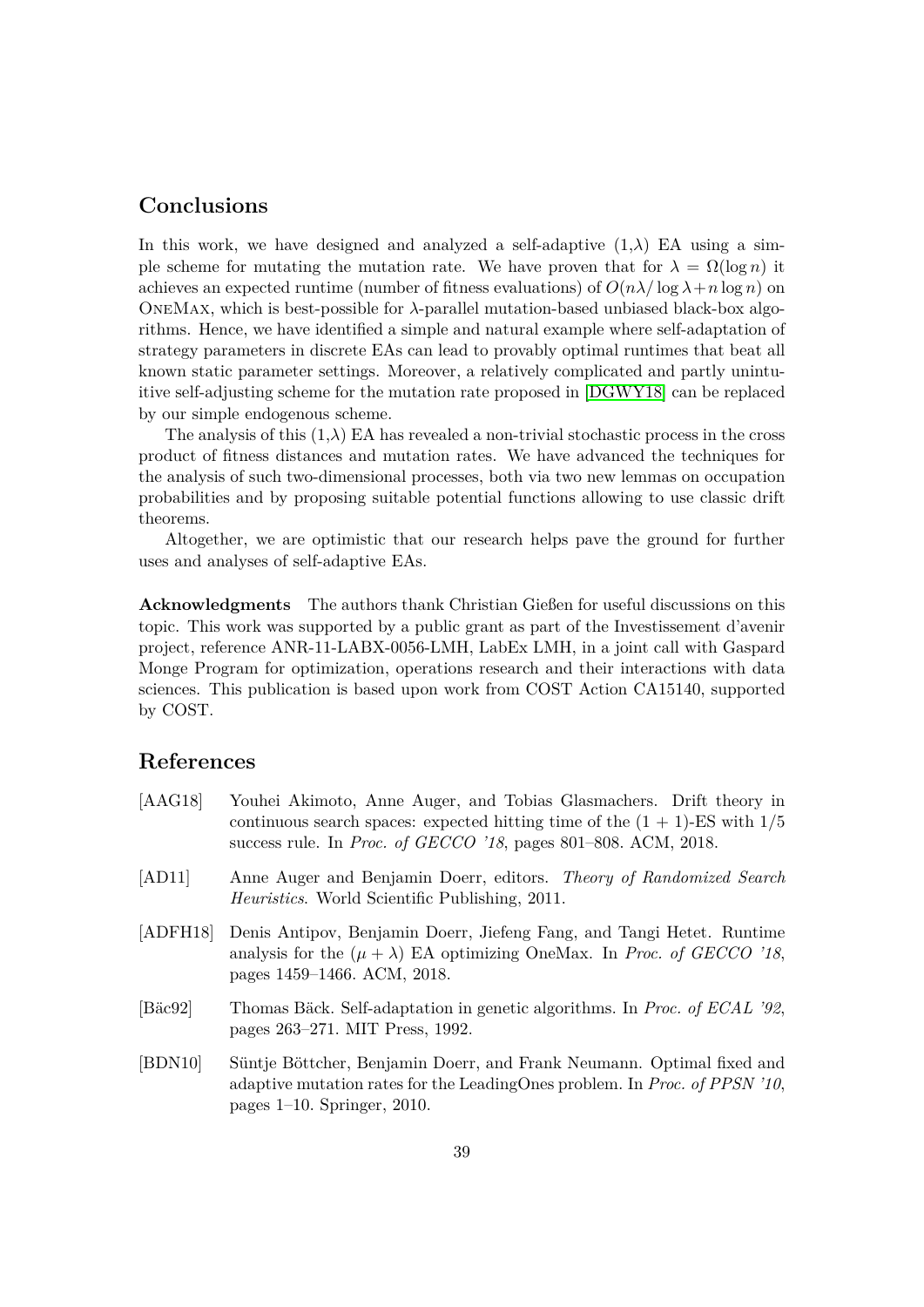- <span id="page-39-10"></span>[Ber24] Sergey N. Bernstein. On a modification of Chebyshev's inequality and of the error formula of Laplace. *Ann. Sci. Inst. Sav. Ukraine, Sect. Math. 1*, 4:38–49, 1924.
- <span id="page-39-0"></span>[BLS14] Golnaz Badkobeh, Per Kristian Lehre, and Dirk Sudholt. Unbiased blackbox complexity of parallel search. In *Proc. of PPSN '14*, pages 892–901. Springer, 2014.
- <span id="page-39-8"></span>[CDEL18] Dogan Corus, Duc-Cuong Dang, Anton V. Eremeev, and Per Kristian Lehre. Level-based analysis of genetic algorithms and other search processes. *IEEE Transactions on Evolutionary Computation*, 2018. To appear.
- <span id="page-39-7"></span>[CHS+09] Tianshi Chen, Jun He, Guangzhong Sun, Guoliang Chen, and Xin Yao. A new approach for analyzing average time complexity of population-based evolutionary algorithms on unimodal problems. *IEEE Transactions on Systems, Man, and Cybernetics, Part B*, 39:1092–1106, 2009.
- <span id="page-39-3"></span>[DD15] Benjamin Doerr and Carola Doerr. Optimal parameter choices through self-adjustment: applying the 1/5-th rule in discrete settings. In *Proc. of GECCO '15*, pages 1335–1342. ACM, 2015.
- <span id="page-39-11"></span>[DD18a] Benjamin Doerr and Carola Doerr. Optimal static and self-adjusting parameter choices for the  $(1+(\lambda, \lambda))$  genetic algorithm. *Algorithmica*, 80:1658– 1709, 2018.
- <span id="page-39-1"></span>[DD18b] Benjamin Doerr and Carola Doerr. Theory of parameter control for discrete black-box optimization: Provable performance gains through dynamic parameter choices. *CoRR*, abs/1804.05650, 2018.
- <span id="page-39-2"></span>[DDE13] Benjamin Doerr, Carola Doerr, and Franziska Ebel. Lessons from the blackbox: fast crossover-based genetic algorithms. In *Proc. of GECCO '13*, pages 781–788. ACM, 2013.
- <span id="page-39-9"></span>[DDK16] Benjamin Doerr, Carola Doerr, and Timo Kötzing. Provably optimal self-adjusting step sizes for multi-valued decision variables. In *Proc. of PPSN '16*, pages 782–791. Springer, 2016.
- <span id="page-39-4"></span>[DDK18] Benjamin Doerr, Carola Doerr, and Timo Kötzing. Static and selfadjusting mutation strengths for multi-valued decision variables. *Algorithmica*, 80:1732–1768, 2018.
- <span id="page-39-5"></span>[DDY16a] Benjamin Doerr, Carola Doerr, and Jing Yang. *k*-bit mutation with selfadjusting *k* outperforms standard bit mutation. In *Proc. of PPSN '16*, pages 824–834. Springer, 2016.
- <span id="page-39-6"></span>[DDY16b] Benjamin Doerr, Carola Doerr, and Jing Yang. Optimal parameter choices via precise black-box analysis. In *Proc. of GECCO '16*, pages 1123–1130. ACM, 2016.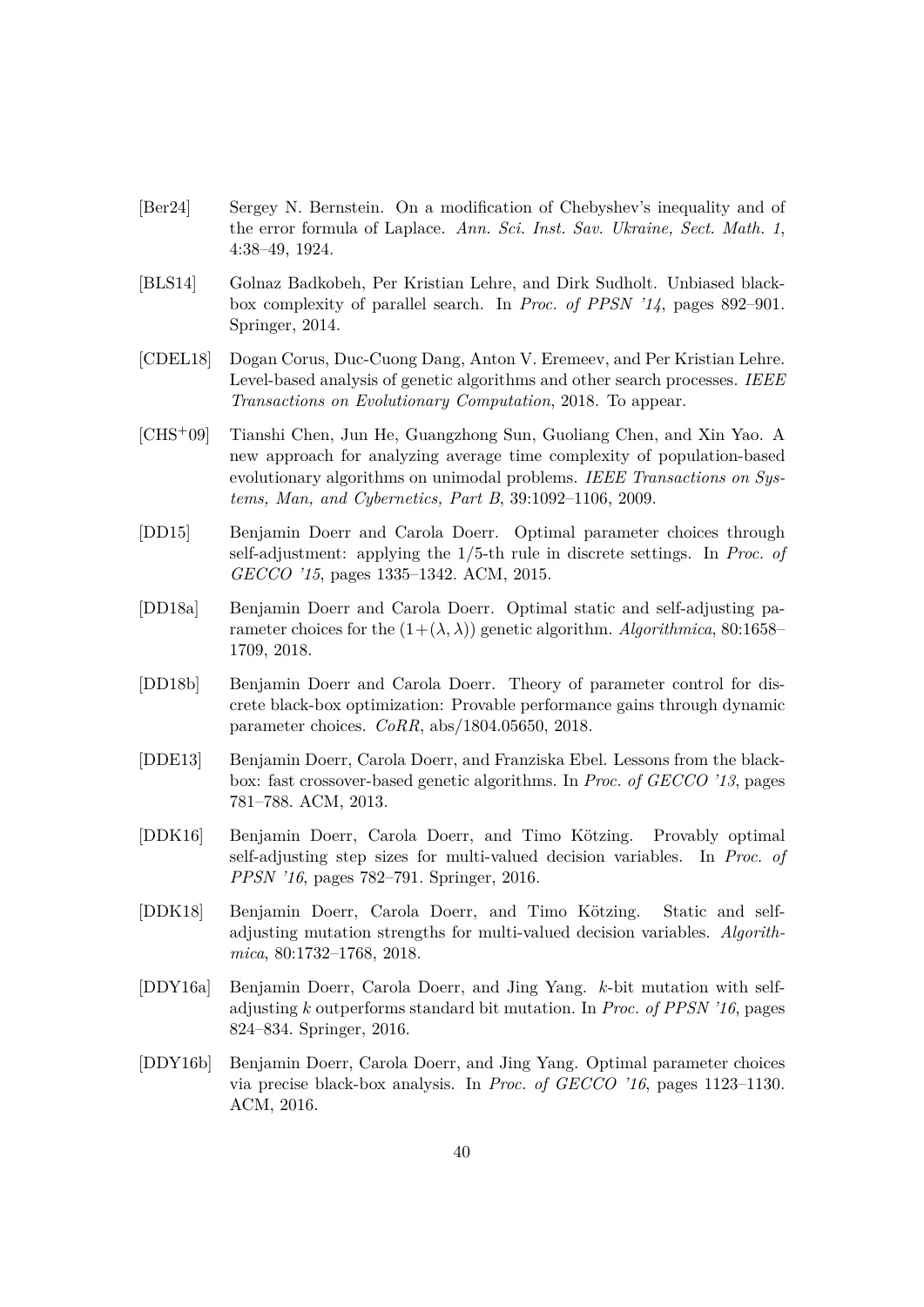- <span id="page-40-8"></span>[DG13] Benjamin Doerr and Leslie A. Goldberg. Adaptive drift analysis. *Algorithmica*, 65:224–250, 2013.
- <span id="page-40-1"></span>[DGWY17] Benjamin Doerr, Christian Gießen, Carsten Witt, and Jing Yang. The  $(1+\lambda)$  evolutionary algorithm with self-adjusting mutation rate. In *Proc. of GECCO '17*, pages 777–784. ACM, 2017. Full version available at [http:](http://arxiv.org/abs/1704.02191) [//arxiv.org/abs/1704.02191](http://arxiv.org/abs/1704.02191).
- <span id="page-40-11"></span>[DGWY18] Benjamin Doerr, Christian Gießen, Carsten Witt, and Jing Yang. The  $(1+\lambda)$  evolutionary algorithm with self-adjusting mutation rate. *Algorithmica*, 2018. To appear; available online at <https://doi.org/10.1007/s00453-018-0502-x>.
- <span id="page-40-5"></span>[DJW02] Stefan Droste, Thomas Jansen, and Ingo Wegener. On the analysis of the (1+1) evolutionary algorithm. *Theoretical Computer Science*, 276:51–81, 2002.
- <span id="page-40-7"></span>[DJW12] Benjamin Doerr, Daniel Johannsen, and Carola Winzen. Multiplicative drift analysis. *Algorithmica*, 64:673–697, 2012.
- <span id="page-40-6"></span>[DK15] Benjamin Doerr and Marvin Künnemann. Optimizing linear functions with the  $(1+\lambda)$  evolutionary algorithm – different asymptotic runtimes for different instances. *Theoretical Computer Science*, 561:3–23, 2015.
- <span id="page-40-9"></span>[DL16a] Duc-Cuong Dang and Per Kristian Lehre. Runtime analysis of non-elitist populations: From classical optimisation to partial information. *Algorithmica*, 75:428–461, 2016.
- <span id="page-40-4"></span>[DL16b] Duc-Cuong Dang and Per Kristian Lehre. Self-adaptation of mutation rates in non-elitist populations. In *Proc. of PPSN '16*, pages 803–813. Springer, 2016.
- <span id="page-40-3"></span>[DLOW18] Benjamin Doerr, Andrei Lissovoi, Pietro S. Oliveto, and John Alasdair Warwicker. On the runtime analysis of selection hyper-heuristics with adaptive learning periods. In *Proc. of GECCO '18*, pages 1015–1022. ACM, 2018.
- <span id="page-40-2"></span>[Doe18a] Benjamin Doerr. Better runtime guarantees via stochastic domination. *CoRR*, abs/1801.04487, 2018.
- <span id="page-40-12"></span>[Doe18b] Benjamin Doerr. An elementary analysis of the probability that a binomial random variable exceeds its expectation. *Statistics and Probability Letters*, 139:67–74, 2018.
- <span id="page-40-10"></span>[Doe18c] Benjamin Doerr. Probabilistic tools for the analysis of randomized optimization heuristics. *CoRR*, abs/1801.06733, 2018.
- <span id="page-40-0"></span>[DWY18] Benjamin Doerr, Carsten Witt, and Jing Yang. Runtime analysis for selfadaptive mutation rates. In *Proc. of GECCO '18*, pages 1475–1482. ACM, 2018.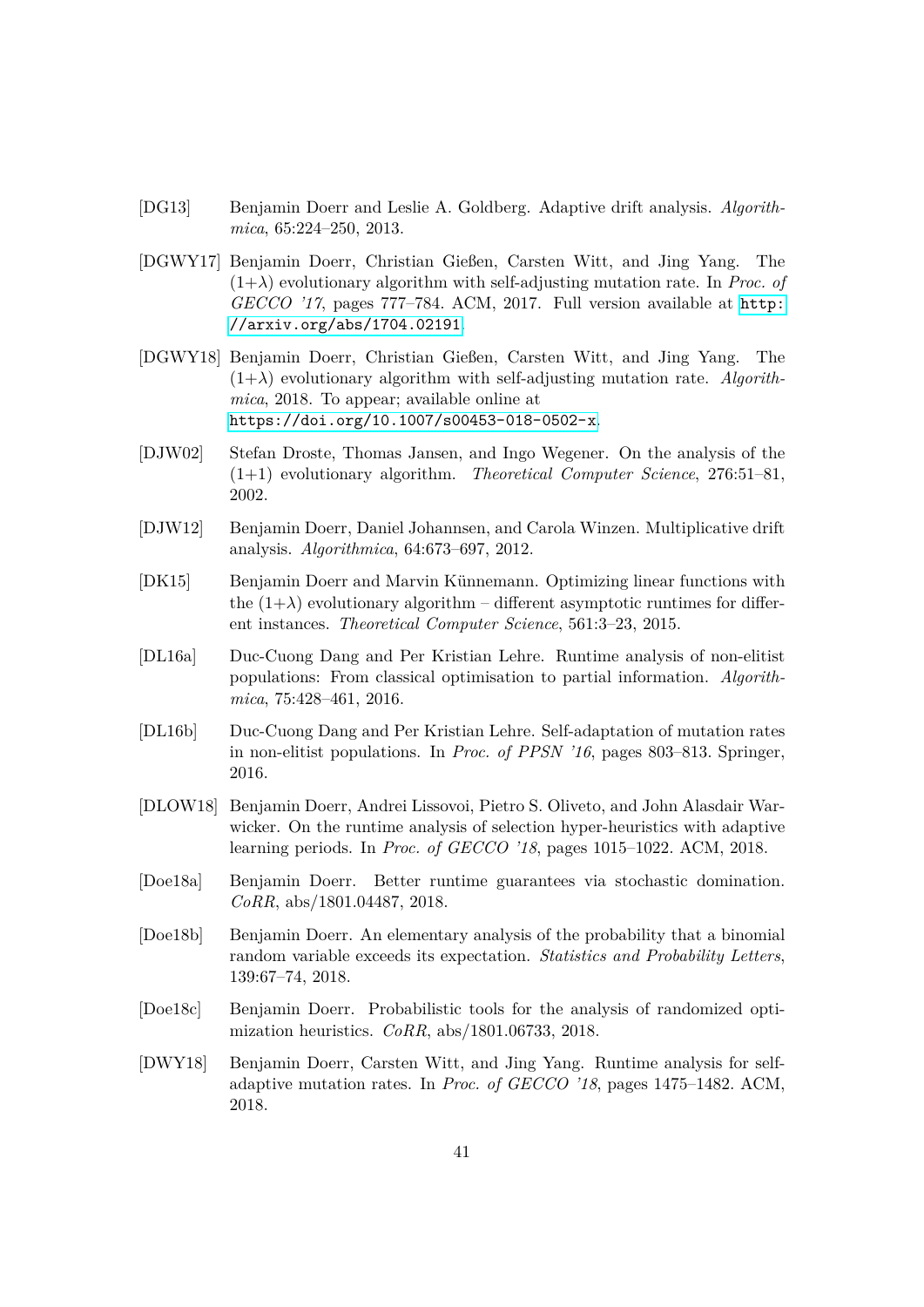- <span id="page-41-11"></span>[Haj82] Bruce Hajek. Hitting-time and occupation-time bounds implied by drift analysis with applications. *Advances in Applied Probability*, 13:502–525, 1982.
- <span id="page-41-12"></span>[Jäg11] Jens Jägersküpper. Combining Markov-chain analysis and drift analysis – the (1+1) evolutionary algorithm on linear functions reloaded. *Algorithmica*, 59:409–424, 2011.
- <span id="page-41-0"></span>[Jan13] Thomas Jansen. *Analyzing Evolutionary Algorithms – The Computer Science Perspective*. Springer, 2013.
- <span id="page-41-6"></span>[JJW05] Thomas Jansen, Kenneth A. De Jong, and Ingo Wegener. On the choice of the offspring population size in evolutionary algorithms. *Evolutionary Computation*, 13:413–440, 2005.
- <span id="page-41-9"></span>[Joh10] Daniel Johannsen. *Random combinatorial structures and randomized search heuristics*. PhD thesis, Saarland University, 2010.
- <span id="page-41-7"></span>[JS07] Jens Jägersküpper and Tobias Storch. When the plus strategy outperforms the comma strategy – and when not. In *Proc. of FOCI '07)*, pages 25–32. IEEE, 2007.
- <span id="page-41-3"></span>[JW06] Thomas Jansen and Ingo Wegener. On the analysis of a dynamic evolutionary algorithm. *Journal of Discrete Algorithms*, 4:181–199, 2006.
- <span id="page-41-2"></span>[KHE15] Giorgos Karafotias, Mark Hoogendoorn, and A.E. Eiben. Parameter control in evolutionary algorithms: trends and challenges. *IEEE Transactions on Evolutionary Computation*, 19:167–187, 2015.
- <span id="page-41-1"></span> $[KLW15]$  Timo Kötzing, Andrei Lissovoi, and Carsten Witt.  $(1+1)$  EA on generalized dynamic OneMax. In *Proc. of FOGA '15*, pages 40–51. ACM, 2015.
- <span id="page-41-4"></span>[LS11] Jörg Lässig and Dirk Sudholt. Adaptive population models for offspring populations and parallel evolutionary algorithms. In *Proc. of FOGA '11*, pages 181–192. ACM, 2011.
- <span id="page-41-8"></span>[LY12] Per Kristian Lehre and Xin Yao. On the impact of mutation-selection balance on the runtime of evolutionary algorithms. *IEEE Transactions on Evolutionary Computation*, 16:225–241, 2012.
- <span id="page-41-10"></span>[MRC09] Boris Mitavskiy, Jonathan E. Rowe, and Chris Cannings. Theoretical analysis of local search strategies to optimize network communication subject to preserving the total number of links. *International Journal of Intelligent Computing and Cybernetics*, 2:243–284, 2009.
- <span id="page-41-5"></span>[Müh92] Heinz Mühlenbein. How genetic algorithms really work: Mutation and hillclimbing. In *Proc. of PPSN '92*, pages 15–26. Elsevier, 1992.